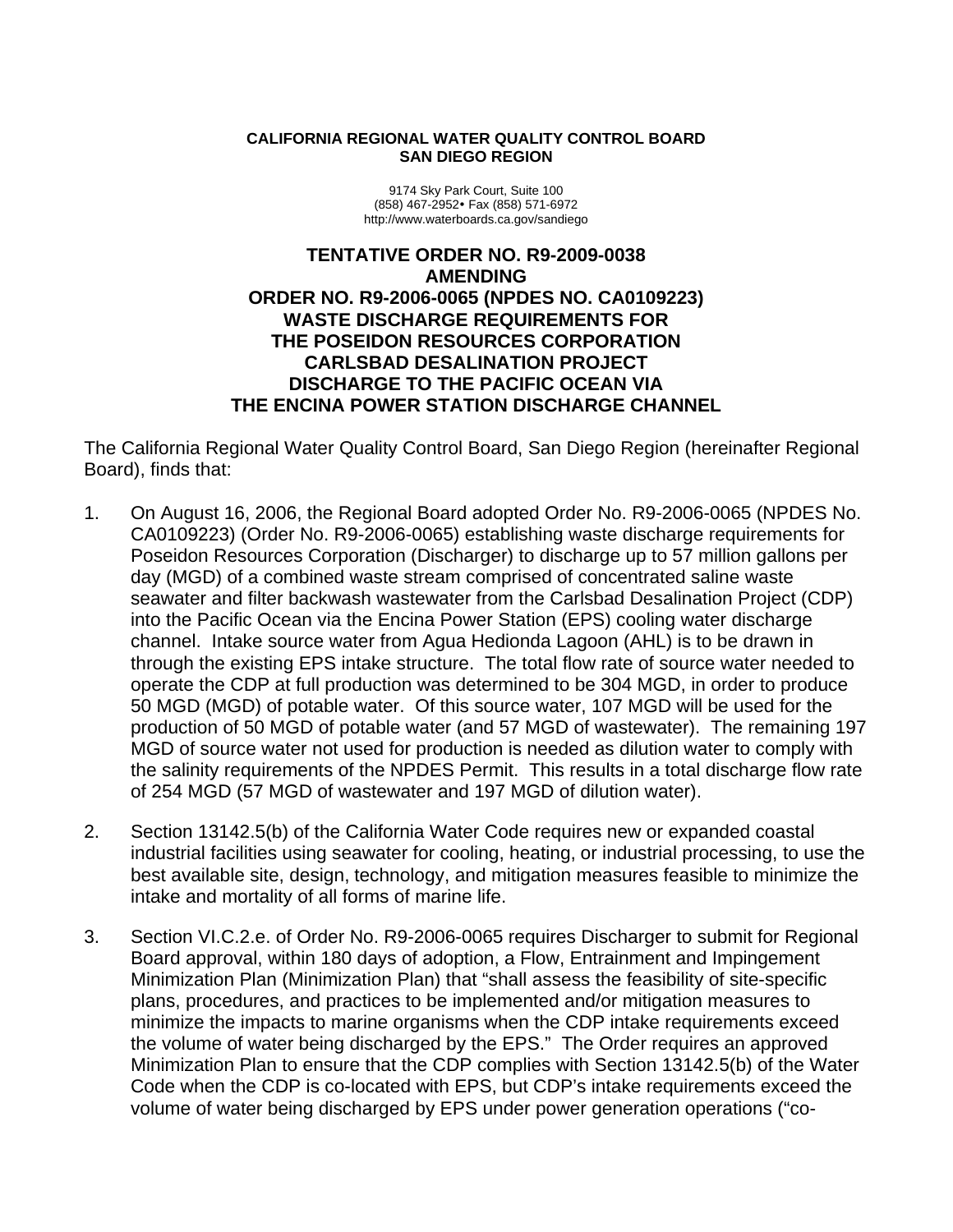Tentative Order No. R9-2009-0038  $-2$  - Tentative Order No. 89-2009

location operation for CDP benefit"). Co-location operation for CDP benefit can occur under conditions: (1) when EPS is temporarily shut down or (2) when EPS is operating but its discharge volume is not sufficient to meet CDP's intake requirements.

- 4. If EPS permanently ceases operations and the Discharger proposes to independently operate the existing EPS seawater intake and outfall for the benefit of the CDP ("standalone operation"), it will be necessary to evaluate whether, under those conditions, the CDP complies with the requirements of Water Code Section 13142.5(b). Additional review will be necessary in part because under stand-alone operations, the Discharger may have more flexibility in how it accesses the EPS intake structure and outfall, and additional and/or better design and technology features may become feasible. The Discharger will be required to submit a new Report of Waste Discharge to the Regional Board for authorization to operate in stand-alone mode, and shall seek review under Section 13142.5(b) for such stand-alone operation with permanent shutdown of the EPS facility, within 90 days after EPS provides written notice to the California Independent System Operator of its intent to shut down permanently all of its generating units.
- 5. It is possible that under prolonged, but not permanent, EPS shutdown, additional design or technology features to further reduce intake and mortality of marine life could become available and feasible. The Discharger will be required to submit a technical report to the Executive Officer evaluating the feasibility of any additional design or technology features within 45 days of being notified by EPS that all generating units will be non-operational for power production without seawater intake for these units and unavailable to be called upon by the California Independent System Operator to produce power for a period of 180 consecutive days or more. If the Discharger identifies additional measures that could be implemented under such conditions, the Discharger will be required to implement them as soon as reasonably practicable for the duration of the prolonged period of temporary shutdown.
- 6. On February 13, 2007, the Discharger submitted a draft Minimization Plan dated February 12, 2007, intended to comply with Order R9-2006-0065. On June 29, 2007, in response to Regional Board staff's and interested persons' comments, the Discharger submitted a revised Minimization Plan, dated June 1, 2007. Regional Board staff reviewed the revised Minimization Plan, and in a letter dated February 19, 2008, provided a detailed listing of items that needed to be addressed before the Regional Board could approve the revised Minimization Plan.
- 7. On March 7, 2008, the Discharger submitted an updated version of the revised Minimization Plan, dated March 6, 2008.
- 8. On April 9, 2008, in a public meeting, the Regional Board adopted Resolution No. R9- 2008-0039, conditionally approving the revised Minimization Plan, subject to the conditions (1) that within six months, the Discharger submit an amended Minimization Plan that includes a specific proposal for mitigation of the impacts, by impingement and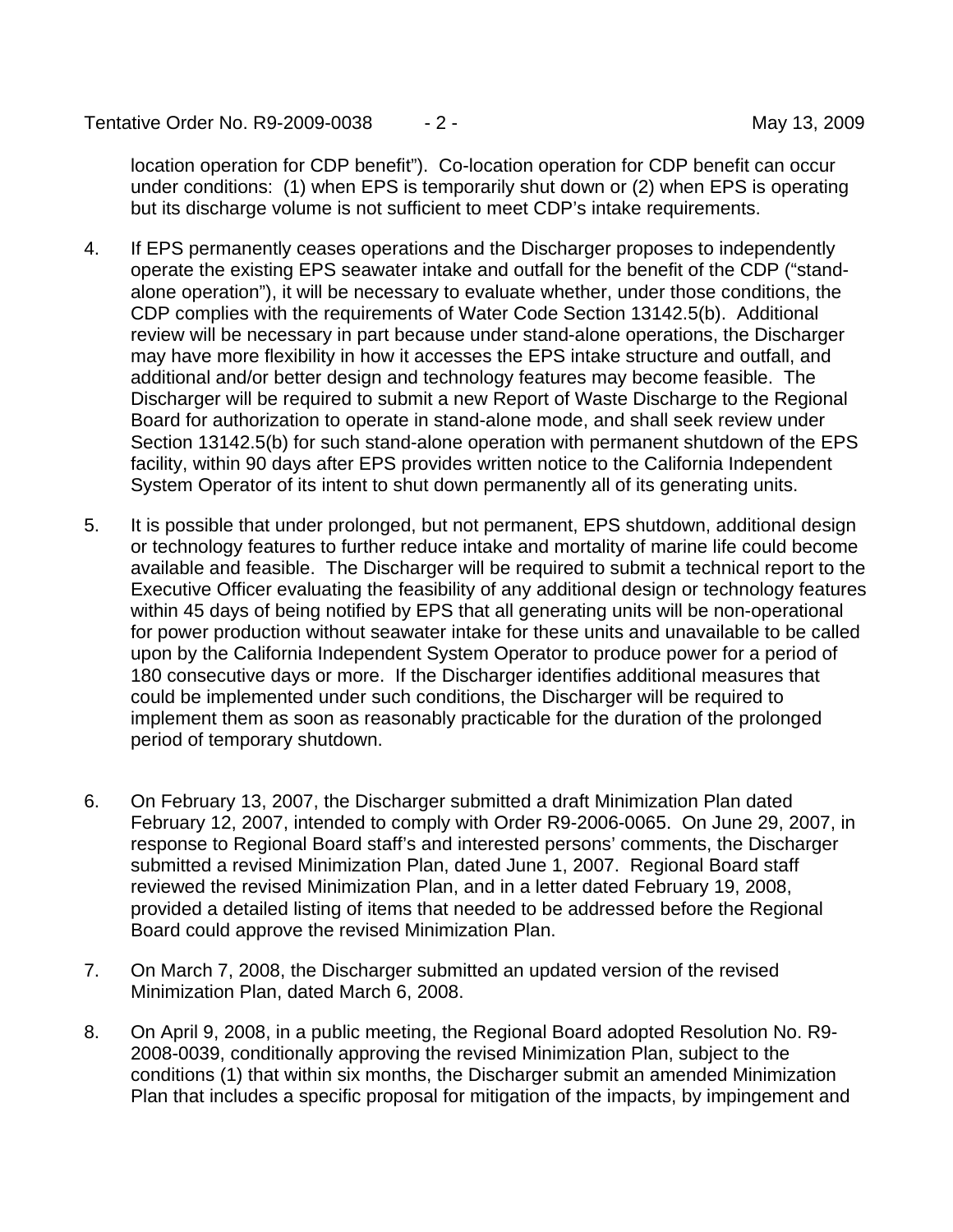Tentative Order No. R9-2009-0038  $-3 -$  May 13, 2009

entrainment upon marine organisms resulting from the intake of seawater from Agua Hedionda Lagoon and (2) that the amended Plan address the items outlined in the February 19, 2008 letter to Discharger and the following additional concerns:

- (1) Identification of impacts from impingement and entrainment;
- (2) Adequate monitoring data to determine the impacts from impingement and entrainment;
- (3) Coordination among participating agencies for the amendment of the Plan as required by Section 13225 of the California Water Code;
- (4) Adequacy of mitigation; and
- (5) Commitment to fully implement the amendment to the Plan.
- 9. On May 1, 2008, an interagency meeting was held to determine mitigation options for the CDP. In addition to Coastal Commission and Regional Board staff, attendees included staff representatives from:
	- (a) California Department of Fish and Game
	- (b) California State Lands Commission
	- (c) California Department of Transportation
	- (d) City of Carlsbad
	- (e) City of Vista
	- (f) U.S. Fish and Wildlife Service

During the subsequent weeks, the Discharger cooperated with the participating agencies to develop the Marine Life Mitigation Plan (MLMP) and, on July 3, 2008, the Discharger submitted the first draft of the MLMP to Coastal Commission staff. On July 7, 2008, Coastal Commission staff forwarded the draft MLMP to staff at the various participating agencies, including the Executive Officer of the Regional Board. On August 2, 2008, in response to Coastal Commission staff comment, the Discharger submitted a revised MLMP. On August 6, 2008, the Coastal Commission held a hearing to consider the MLMP. Regional Board staff attended this hearing. The Coastal Commission approved the MLMP and directed its staff to work with the Discharger to finalize the language of the plan. On or about September 17, 2008, the CDP's Project Manager, Peter MacLaggan, met with the Executive Officer and notified him that final language of the MLMP was unlikely to be available before October 8, 2008 because of the time required in the interagency process. On or about November 7, 2008, the Coastal Commission staff and the Discharger reached agreement on the final language of the MLMP.

- 10. On November 14, 2008, the Discharger submitted to the Regional Board the MLMP as the proposed amendment to the March 6, 2008 Minimization Plan to satisfy the conditions in Resolution No. R9-2008-0039.
- 11. On February 11, 2009, in a public meeting, the Regional Board was scheduled to consider whether the MLMP satisfied the conditions established in Resolution No. R9- 2008-0039 or whether any failure to satisfy the conditions rendered the Resolution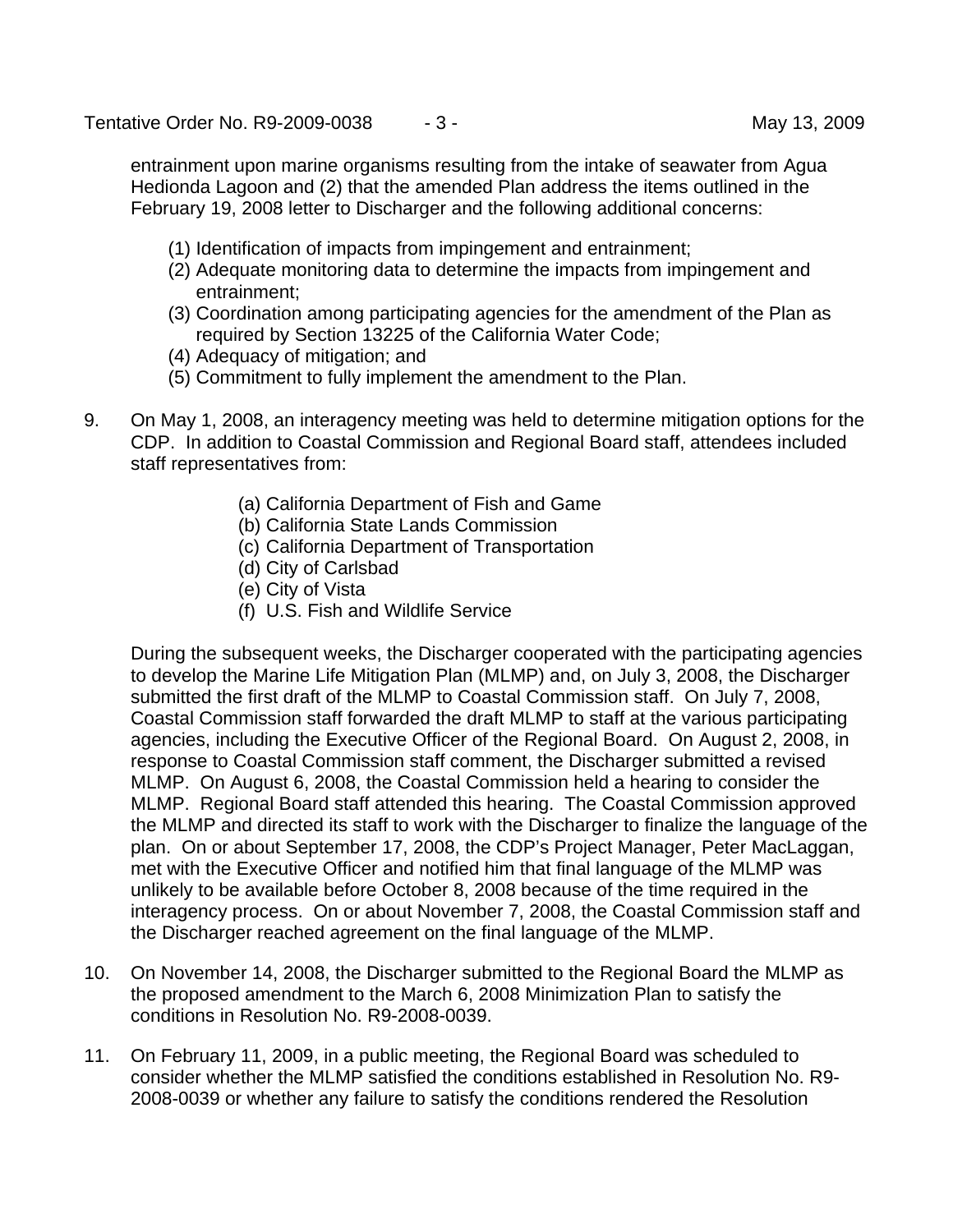Tentative Order No. R9-2009-0038  $-4$  -  $-$  May 13, 2009

inoperative by its own terms. At the commencement of the meeting, the Executive Officer identified a list of outstanding issues concerning the March 6, 2008 Minimization Plan, as supplemented by the MLMP. The outstanding issues were identified as follows: "(1) Placing Regional Water Board and its Executive Officer on equal footing, including funding, with Coastal Commission and its Executive Director, in the MLMP, while minimizing redundancies (e.g., only one Scientific Advisory Panel), with details of a dispute resolution process to be worked out; (2) Reducing the number of sites to five, in consultation with the Coastal Commission, with the existing proviso that other sites within the Regional Board boundaries could be added; (3) Poseidon to provide the flowproportioned calculations for Poseidon's impacts due to impingement, to help support the Board's determination that these impacts are *de minimis*; and (4) Poseidon to provide a consolidated set of all requirements imposed to date by the various agencies."

- 12. The Regional Board heard public comment at the February 11, 2009 hearing, but with the concurrence of the Discharger, continued the matter to its April 8, 2009 meeting. The Regional Board directed staff to work with the Discharger to expeditiously address the list of the outstanding issues identified by the Executive Officer and further directed staff to prepare for Regional Board consideration a resolution or order approving the Flow, Entrainment, and Impingement Minimization Plan required by Order No. R9-2006-0065.
- 13. Following the February 11, 2009 meeting, Regional Board staff and the Discharger met on numerous occasions to discuss the outstanding issues on numerous occasions. On March 9, 2009 the Discharger submitted a further revised Minimization Plan, including the MLMP, for the Regional Board's consideration. On March 27, 2009, the Discharger submitted revisions to the March 9, 2009 Minimization Plan. The March 9, 2009 Minimization Plan, as revised on March 27, is hereinafter referred to as the March 27, 2009 Minimization Plan.
- 14. The Regional Board reviewed the March 27, 2009 Minimization Plan to determine whether its implementation will result in the "use [of] the best available site, design, technology, and mitigation measures feasible to minimize the intake and mortality of all forms of marine life" under co-location operation for CDP benefit.

## **SITE**

- 15. Chapter 2 of the March 27, 2009 Minimization Plan addresses identification of the best available site feasible for the CDP to minimize the intake and mortality of marine life.
- 16. The CDP will be co-located with EPS and use EPS's existing intake and discharge facilities, which draw cooling water from AHL and discharge into the Pacific Ocean.
- 17. The CDP has four fundamental project objectives: (1) to provide a local and reliable source of potable water not subject to variations of drought or political or legal constraints; (2) to reduce local dependence on imported water; (3) to provide water at or below the cost of imported water supplies; and (4) to meet the CDP's planned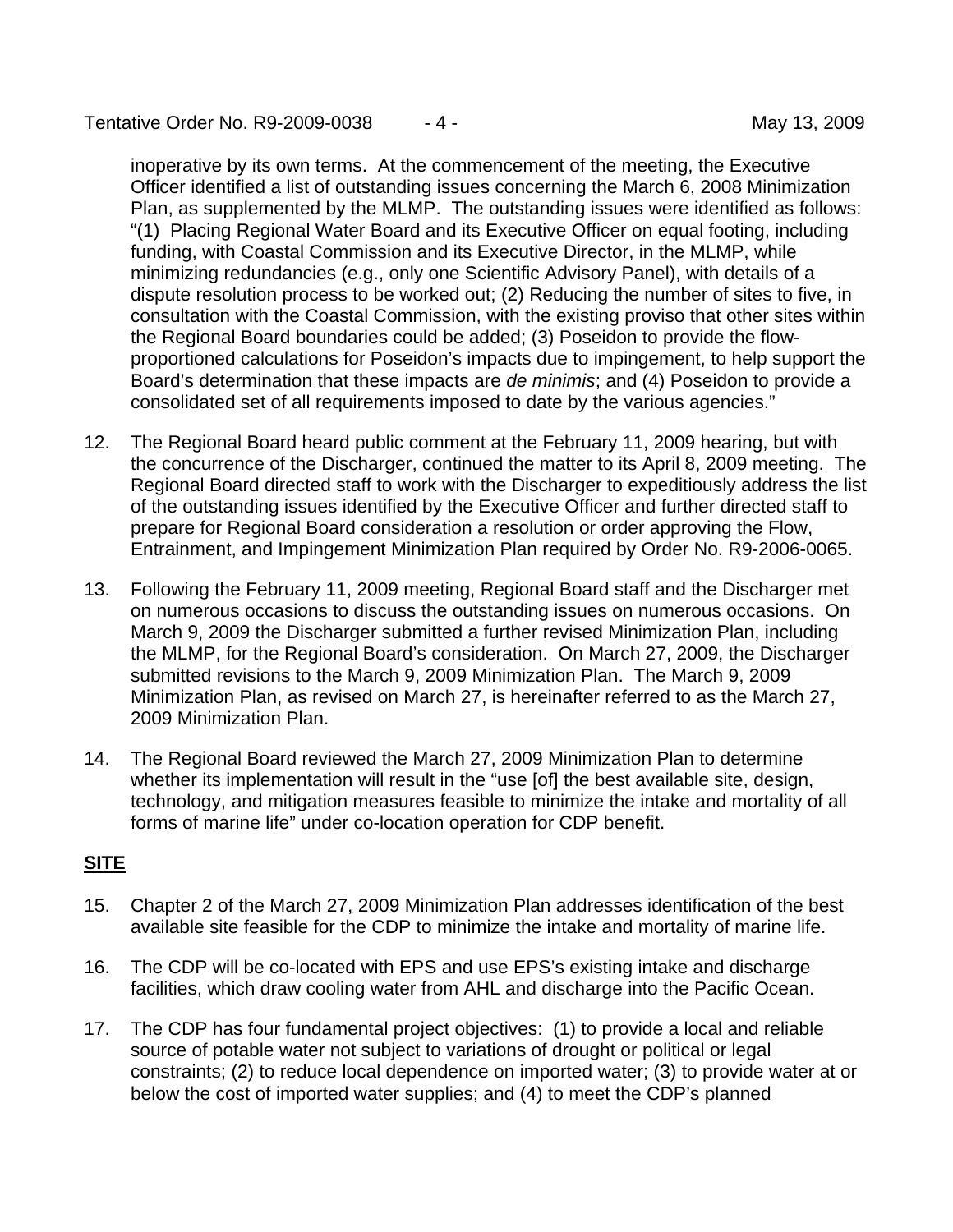Tentative Order No. R9-2009-0038  $-5 -$  May 13, 2009

contribution of desalinated water as a component of satisfying regional water supply planning goals.

- 18. Co-locating the CDP with EPS allows the CDP to use the existing EPS intake and discharge facilities. Using EPS's existing intake and discharge facilities allows the CDP to minimize the intake and mortality of marine life by reducing the amount of source water required to be withdrawn directly from AHL for desalination purposes by the amount of water discharged by EPS.
- 19. By co-locating with the EPS, the CDP will use the wastewater stream discharged by the EPS as its first source of water. The discharge of the EPS wastewater to the Pacific Ocean is subject to R9-2006-0043, a NPDES permit issued to Cabrillo Power I LLC by the Regional Board. The Discharger's proposed beneficial reuse of EPS's discharge water is a form of conservation of water resources through water recycling expressly encouraged by the State of California (see, e.g., Water Code Section 461), and has the added benefit of reducing the amount of EPS wastewater discharged under R9-2006- 0043.
- 20. Using the existing EPS intake and discharge facilities also eliminates the need for new construction of a major intake system and discharge facilities, with necessarily associated environmental and economic costs.
- 21. The Board, through its review and approval of the March 27, 2009 Minimization Plan, has evaluated three alternative sites in the City of Carlsbad that would accommodate the proposed desalination project. These sites include (1) other locations on the EPS property, (2) the Encina Water Pollution Control Facility, and (3) the Maerkle Reservoir.
- 22. These three alternatives have been found by the Regional Board to be infeasible for the following reasons:
	- (1) Other locations within the Encina Power Station property: Alternative sites within the EPS property are infeasible because the power plant owner has reserved the remaining portion of the site to accommodate future power plant modifications, upgrades, or construction of new power plant facilities.
	- (2) Encina Water Pollution Control Facility: This site could only accommodate a desalination plant with a 10 MGD production capacity, due to outfall constraints. Use of this site would also require the construction of an intake pipeline to convey source water from the power plant cooling canal.
	- (3) Maerkle Reservoir: The public rights-of-way between the reservoir and the Pacific Ocean do not have sufficient space to accommodate an intake pipeline and concentrate line. Use of this site would also require the pumping of over 100 MGD of seawater to an elevation of 531 feet (compared to 70 feet at the proposed site) for processing. This area has also been zoned as "Open Space."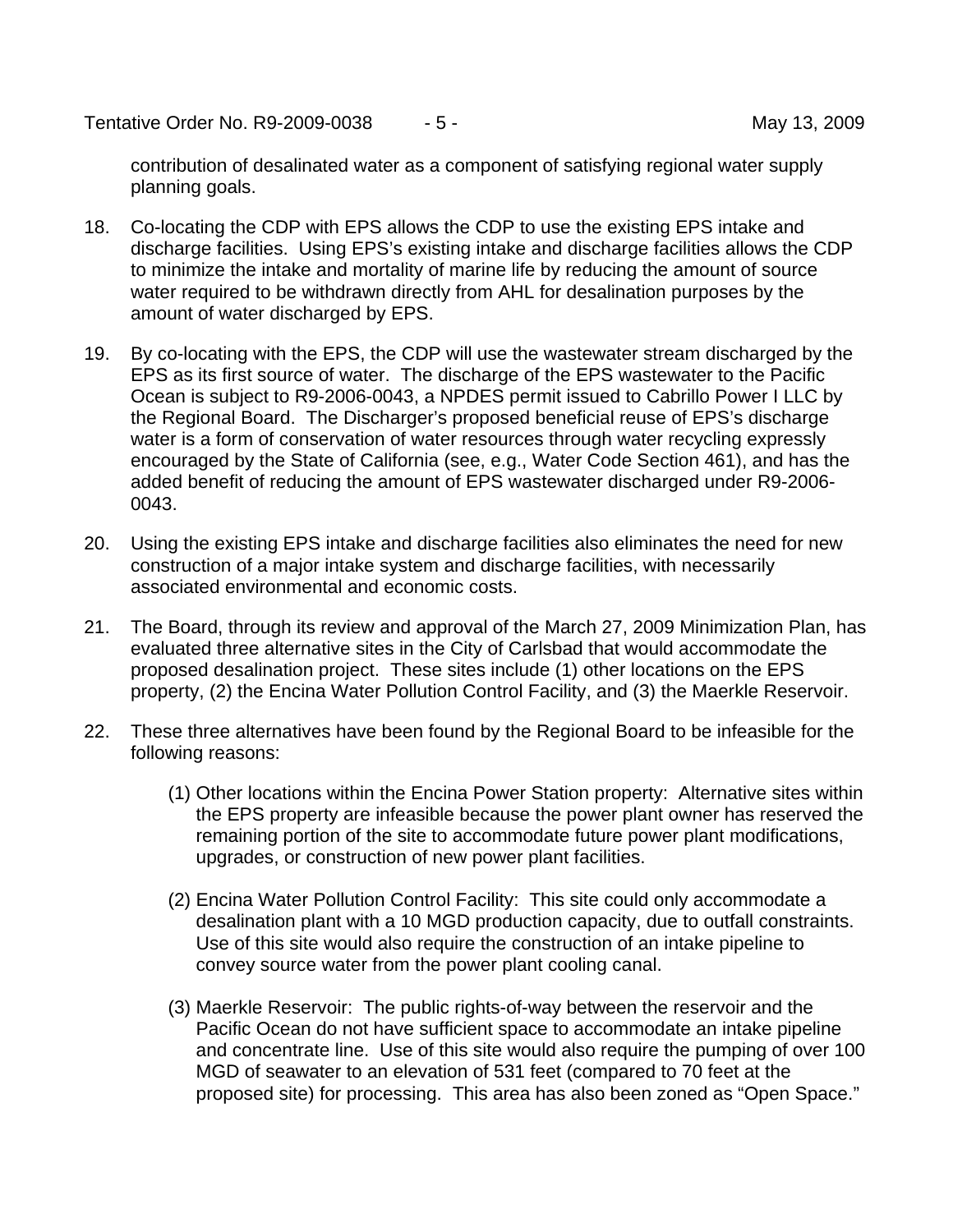### Tentative Order No. R9-2009-0038  $-6$  - May 13, 2009

- 23. The Project EIR, certified by the City of Carlsbad on June 13, 2006, evaluated only alternative 2 above, and concluded that the Encina Water Pollution Control Facility site would not be as effective as the proposed site in satisfying the objectives of the project. The EIR did not evaluate other locations within the EPS since other locations within the EPS were determined to be substantially the same as the proposed site.
- 24. The EPS site is the only site in reasonable proximity to the existing seawater intake and outfall, and to key delivery points of the water distribution system of the City of Carlsbad, the largest user of proposed desalinated water anticipated by the Discharger. The use of existing intake and discharge facilities at the EPS site avoids construction of a major new intake system and discharge facilities.
- 25. Further and more detailed findings of the Regional Board on site are in Attachment A to this Order, Supplemental Findings of Regional Board for Order No. R9-2009-0038.
- 26. The Regional Board finds that there are no better available, feasible and less environmentally damaging alternative sites to the proposed site for the CDP at the EPS (as previously approved by the Regional Board in NPDES Permit No. R9-2006-0065). Pursuant to Water Code Section 13142.5(b), the Board finds that the proposed site is the best available site feasible that can be used to minimize the intake and mortality of all forms of marine life.

### **DESIGN**

- 27. Chapter 3 of the March 27, 2009 Minimization Plan addresses identification of the best available design feasible to minimize the intake and mortality of marine life under colocation operation for CDP benefit.
- 28. A key feature of the proposed design is the direct connection of the desalination plant intake and discharge facilities to the discharge canal of the power generation plant. This approach allows the CDP to use the power plant cooling water as both source water for the seawater desalination plant and as a blending water to reduce the salinity of the desalination plant concentrate prior to the discharge to the ocean. Under the conditions of co-location with the EPS, however, Discharger has little control over the intake structure.
- 29. When EPS is producing power and is discharging 304 MGD or more of seawater for once-through cooling, the proposed desalination plant operation would cause a *de minimis* increase in entrainment and impingement of marine organisms. Under conditions of co-location operation for CDP benefit, the Discharger must comply with Water Code Section 13142.5(b) and use best available design feasible to minimize incremental increases in intake and mortality of marine life for operation under these conditions. Based on flow data submitted by the Discharger, the EPS would have provided approximately 89% of the CDP's required flow in 2008, indicating that the CDP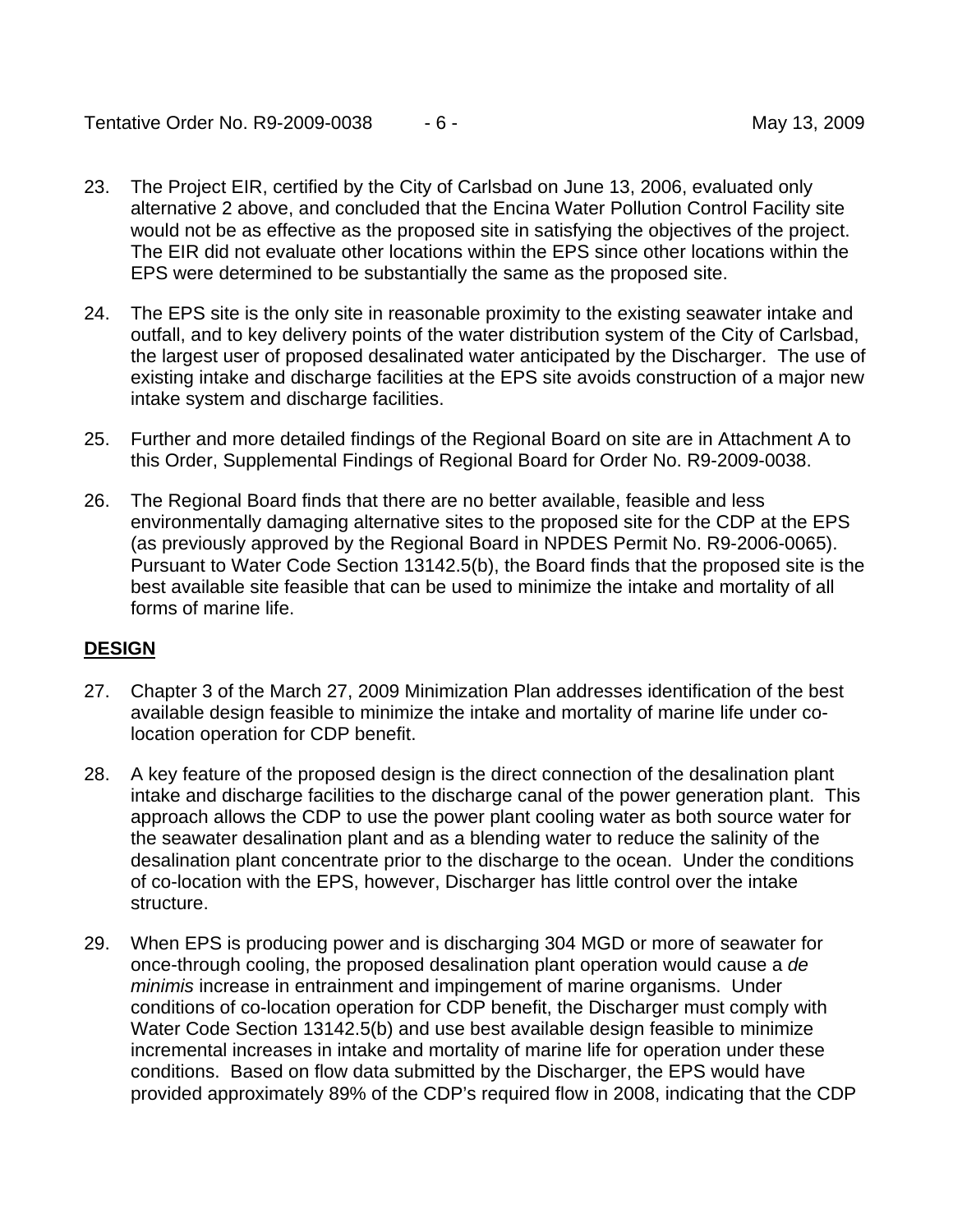Tentative Order No. R9-2009-0038  $-7 -$  May 13, 2009

would have been responsible for minimizing intake and mortality of the additional approximately 11% increment in impacts from EPS operations conducted for the benefit of the CDP. The March 27, 2009 Minimization Plan concludes that under this condition, direct use of the EPS discharge and variable frequency drives on the desalination plant intake pumps will result in a substantial reduction in intake and mortality of marine life.

- 30. The March 27, 2009 Minimization Plan also concludes that additional design features will be employed to minimize intake and mortality of marine life when EPS is temporarily shut down. The CDP must comply with the best available design feasible requirement in Water Code Section 13142.5(b) when EPS is operating for the benefit of CDP (whether EPS is temporarily shut down or not otherwise discharging sufficient volume of water to meet CDP's operational needs). Features that will be incorporated in the desalination plant design to reduce impingement, entrainment, and flow collection when EPS is temporarily shut down include operation of a modified (EPS) pump configuration to reduce both inlet (bar racks) and fine screen velocity, and ambient temperature processing. While the percentage of time EPS is temporarily shut down has not been predicted and the Discharger has not quantified the expected reduction in impingement and entrainment during operation under these conditions, it is reasonable to conclude that reductions in impingement and entrainment will occur when CDP implements these features.
- 31. Available information shows that under the conditions of co-location operation for CDP's benefit, the Discharger has little control over the intake structure and the corresponding intake pumps. Under the conditions of co-location operation, the existing intake meets the best available design criteria feasible. The Regional Board finds that the proposed design for CDP operations is the best available design feasible under co-location operation for the benefit of CDP.
- 32. Further and more detailed findings on design are in Attachment A, Detailed Findings of Regional Board for Order No. R9-2009-0038.
- 33. The Discharger indicates that the design features it will use under limited co-location operations would also serve as best available design feasible under stand-alone conditions. As indicated above, the Regional Board is not considering the adequacy of design alternatives for stand-alone operating conditions at this time. Once EPS permanently shuts down and the CDP is operated on a stand-alone basis, the Discharger will have more flexibility in design implementation. It will be appropriate to undertake additional evaluation under Section 13142.5(b) at that time to determine whether any additional and/or superior design features are feasible for CDP stand-alone operations.
- 34. Pursuant to Water Code Section 13142.5(b), the Board finds that the proposed design is the best available design feasible under co-location operation for the benefit of CDP that can be used to minimize the intake and mortality of all forms of marine life

## **TECHNOLOGY**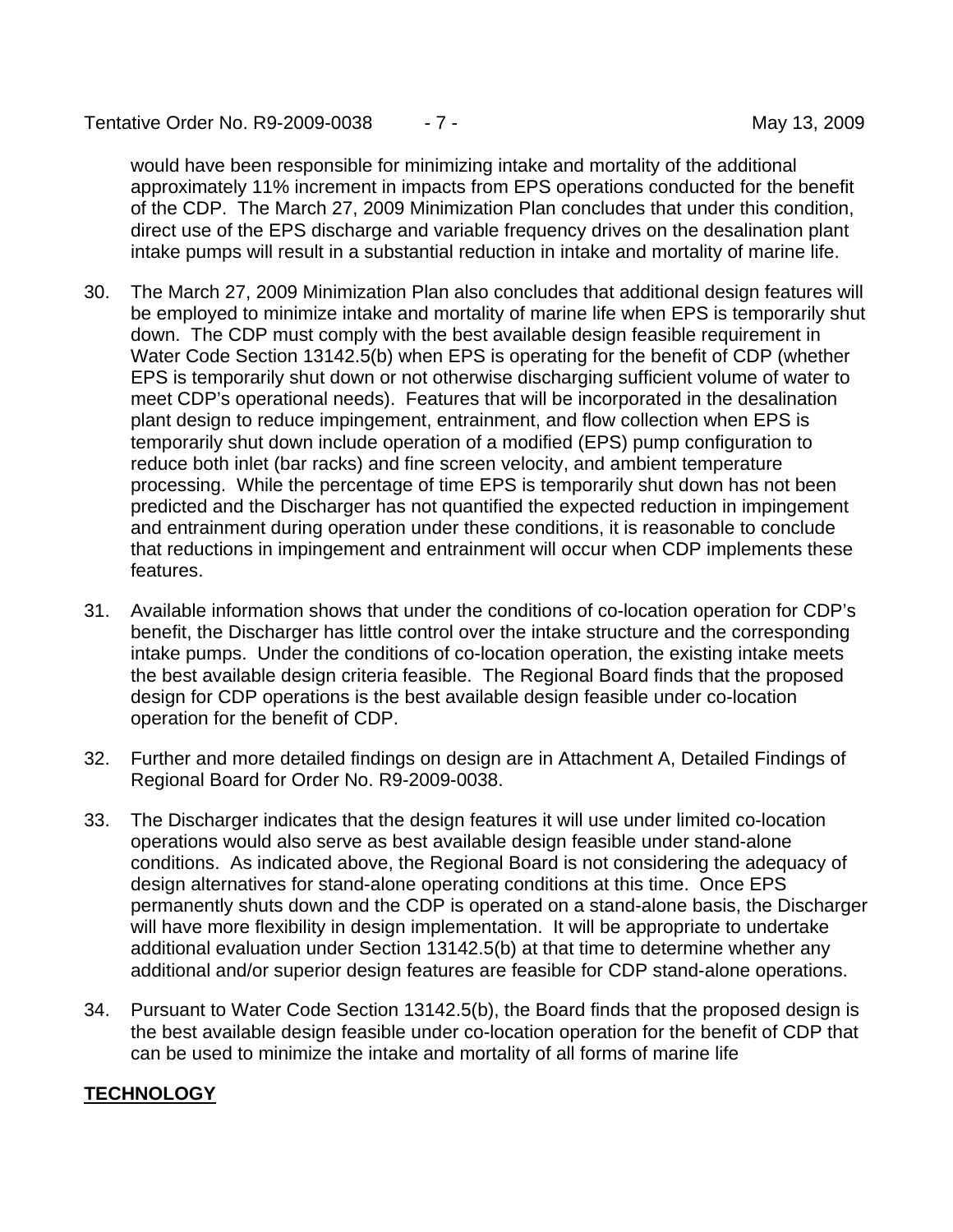Tentative Order No. R9-2009-0038  $-8$  - May 13, 2009

- 35. Chapter 4 of the March 27, 2009 Minimization Plan addresses identification of the best available technology feasible to minimize the intake and mortality of marine life under colocation operation for the CDP's benefit.
- 36. Because CDP will be co-located with the EPS, technological modifications to the existing intake channel to minimize the intake and mortality of marine life must be compatible with both EPS's and CDP's operations. In addition, the Amendment of Lease PRC 8727.1 [State Lands Commission lease with Cabrillo Power LLC I (EPS operator)] to authorize CDP's use of the intake and outfall recognized that entrainment and impingement minimization measures cannot interfere with or interrupt ongoing power plant operations.
- 37. The Board, through its review and approval of the March 27, 2009 Minimization Plan, has analyzed and investigated a number of alternative seawater intake, screening, and treatment technologies prior to selecting the desalination plant intake, intake screening, and seawater treatment technologies planned for the CDP. When economic, environmental and technological factors are taken into account, the power plant intake, screening, and treatment alternatives are not capable of being accomplished in a successful manner within a reasonable period of time.
- 38. The Board, through its review and approval of the March 27, 2009 Minimization Plan, has analyzed the following intake alternatives: (1) Subsurface intake (vertical and horizontal beach wells, slant wells, and infiltration galleries); (2) new open ocean intake; (3) Modifications to the existing power plant intake system; and (4) Installation of variable frequency drives (VFDs) on seawater intake pumps.
- 39. The Board, through its review and approval of the March 27, 2009 Minimization Plan, has compared screening technologies to identify the best available technology feasible including: (1) Fish net, acoustic and air bubble barriers upstream of the existing intake inlet mouth; (2) New screening technologies to replace the existing inlet screens (bar racks); and (3) fine vertical traveling screens.
- 40. Implementation of the alternatives associated with the modification of the existing power plant intake and intake screening facilities are infeasible because they would interfere with, or interrupt, power plant scheduled operations. Taking into account economic, environmental and technological factors, the power plant intake and intake screening alternatives are not capable of being accomplished in a successful manner within a reasonable period of time.
- 41. The Discharger identified intake technologies it will employ to reduce intake and mortality of marine organisms during temporary or permanent shutdown of the EPS. The CDP intake pump station design will incorporate variable frequency drives to reduce the total intake flow for the desalination facility to no more than that needed at any given time, thereby minimizing the entrainment of marine organisms.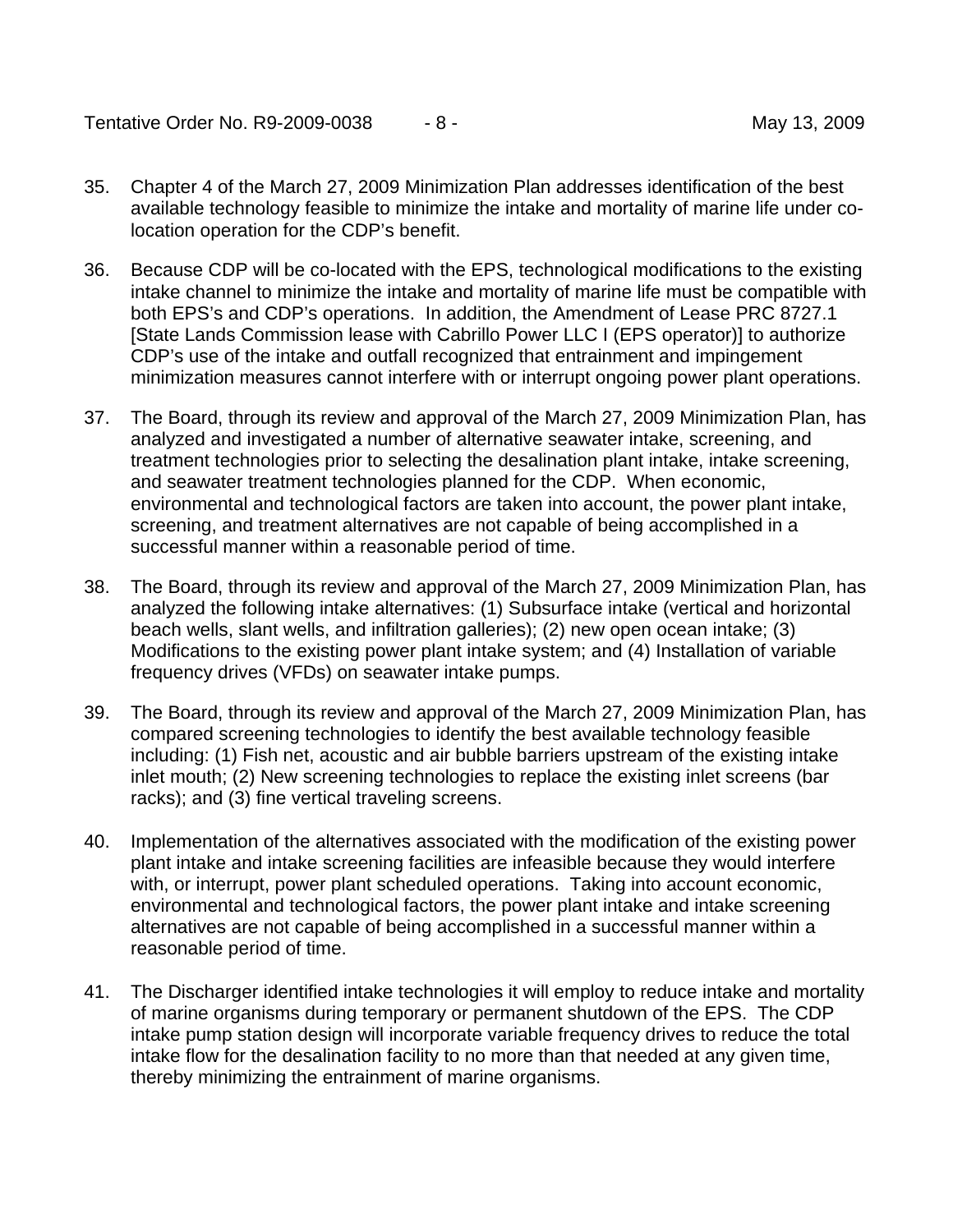Tentative Order No. R9-2009-0038 - 9 - May 13, 2009

- 42. Under the conditions of co-location operations for CDP's benefit when EPS maintains control of the intake and discharge facilities, the Discharger has little control over the intake structure and little flexibility in implementing different technologies. Under these circumstances, the Discharger has identified the best available technologies feasible to minimize the intake and mortality of marine life at this time. Because different and/or better technologies may become feasible under stand-alone operations, the Regional Board will require evaluation of CDP's compliance with Water Code Section 13142.5(b) under those conditions.
- 43. Further and more detailed findings on technology are in Attachment A, Detailed Findings of Regional Board for Order No. R9-2009-0038.
- 44. Pursuant to Water Code Section 13142.5(b), the Regional Board finds that the proposed technology is the best available technology feasible under co-location operation for the benefit of CDP that can be used to minimize the intake and mortality of all forms of marine life.

# **MITIGATION**

- 45. Chapter 6 of the March 27, 2009 Minimization Plan describes mitigation measures associated with the CDP, incorporates the Marine Life Mitigation Plan previously submitted, and addresses identification of best mitigation feasible to minimize intake and mortality of marine life. By attachment, Discharger includes baseline studies of the existing marine system in the area that could be affected by the facility.
- 46. The MLMP sets forth a plan for mitigation and monitoring for impacts due to entrainment from the CDP as means of complying with Water Code Section 13142.5(b). It was developed by the Discharger in consultation with multiple resource agencies including the Regional Board, and was approved by the California Coastal Commission (Commission) on August 6, 2008. The MLMP was written for stand-alone operation, and proposes phased implementation of up to 55.4 acres of wetland mitigation within the Southern California Bight. Phase I requires the creation of 37 acres, and Phase II requires an additional 18.4 acres, which the Discharger may propose to eliminate or reduce if it proposes alternative mitigation, such as new entrainment reduction technology or mitigation credits for dredging.
- 47. The MLMP proposes mitigation that no more than two mitigation site(s) be selected from among 11 potential sites in southern California. These sites are: Tijuana Estuary, San Dieguito River Valley, Agua Hedionda Lagoon, San Elijo Lagoon, Buena Vista Lagoon, Huntington Beach Wetland, Anaheim Bay, Santa Ana River, Los Cerritos Wetland, Ballona Wetland, and Ormond Beach. Additional sites may be incorporated if appropriate. The Minimization Plan clarifies that preference will be given to mitigation in the San Diego Region, to the extent feasible.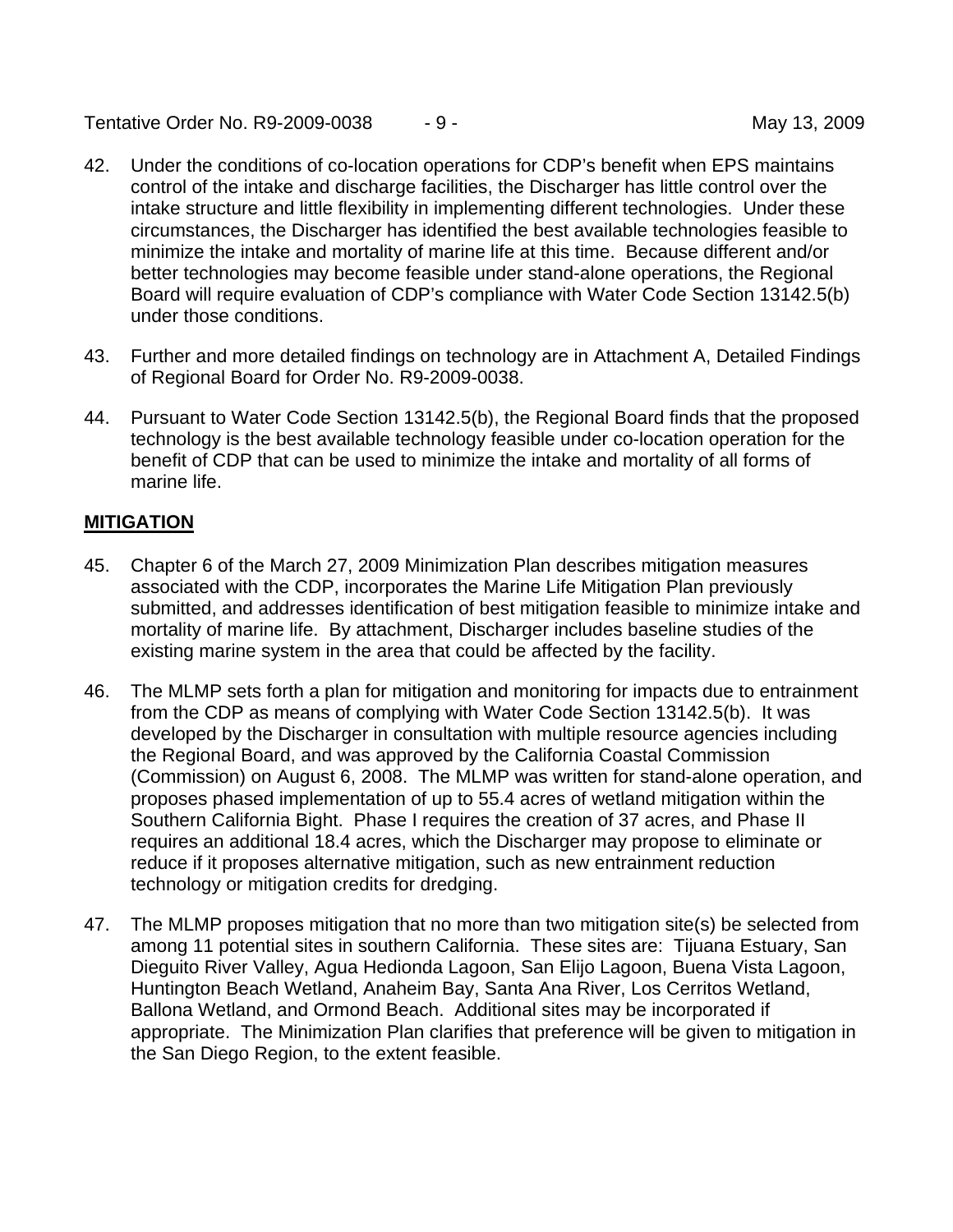Tentative Order No. R9-2009-0038  $-10 -$  May 13, 2009

- 48. Within 9 months of receiving its Coastal Development Permit from the Commission, the Discharger must submit to the Commission and the Regional Board, a list of the selected mitigation site or sites, and corresponding preliminary restoration plans, for review and agency approval. Six months following the Regional Board's and Commission's approval of the selected site(s) and proposed restoration plan(s), pending necessary permits, the Discharger must begin wetland construction. The Discharger must submit similar plans for Phase II implementation, if Phase II implementation is required, within 5 years of receiving the Coastal Development Permit for Phase I implementation.
- 49. The MLMP contains mitigation monitoring requirements, and criteria for performance standards modeled after those required of Southern California Edison's mitigation for San Onofre Nuclear Generating Station (SONGS) at San Dieguito lagoon. The MLMP also provides for the oversight of such monitoring by a scientific advisory panel, and commits to public availability of monitoring results.
- 50. The California Coastal Commission, through its expert, concluded that 55.4 acres of wetlands will assure the benefits needed to compensate for potential entrainment losses under stand-alone conditions (with an 80% confidence interval). The Commission on page 39 of 106 of its findings found that the CDP, "when operating stand-alone, is expected to impinge approximately 2.12 pounds of fish per day, which Poseidon provides is less than the average daily consumption of an adult pelican (more than 2.5 pounds per day), which for this project the Commission considers *de minimis* and insignificant." The March 27, 2009 Minimization Plan, Table 5-2, presents a range of projected impingement losses for the CDP when drawing 304 MGD from AHL, from 1.57 kilograms per day to 4.70 kilograms per day, which are higher than the level of 2.12 pounds per day (0.96 kilograms per day) considered by the Coastal Commission but still less than the average four pounds per day of fish an adult pelican consumes.
- 51. The Regional Board considered multiple approaches to estimating impingement associated with the CDP's projected operations as presented in the March 27, 2009 Minimization Plan. The estimates derived from the multiple approaches range from 1.56 kg/day to 7.2 kg/day of fish impinged. The Discharger presented evidence in April of 2008, January of 2009, and April of 2009 that the level of impingement is 1.56 kg/day, and the Discharger contends that the level of 4.7 kg/day overstates the CDP's projected impingement impacts. The Regional Board staff does not agree with the Discharger's position. The Discharger and the Board staff also disagree as to whether and to what extent certain dates, described by the Discharger's experts as "outliers", should be included in calculating the estimate of future impingement from the CDP. The Board finds it unnecessary to resolve these disputes and determine whether the Discharger's position or the staff's position concerning the estimation of impingement or the inclusion or exclusion of outliers is correct. Instead, based on the Discharger's voluntary agreement to meet a biological productivity standard of 1715 kg per year or 4.7 kg per day, the Board has determined that Proportional Approach 3-B, resulting in an estimate of 4.7 kg/day of impingement, the maximum reasonable estimate described in the Minimization Plan, should be used by the Regional Board as the appropriate standard to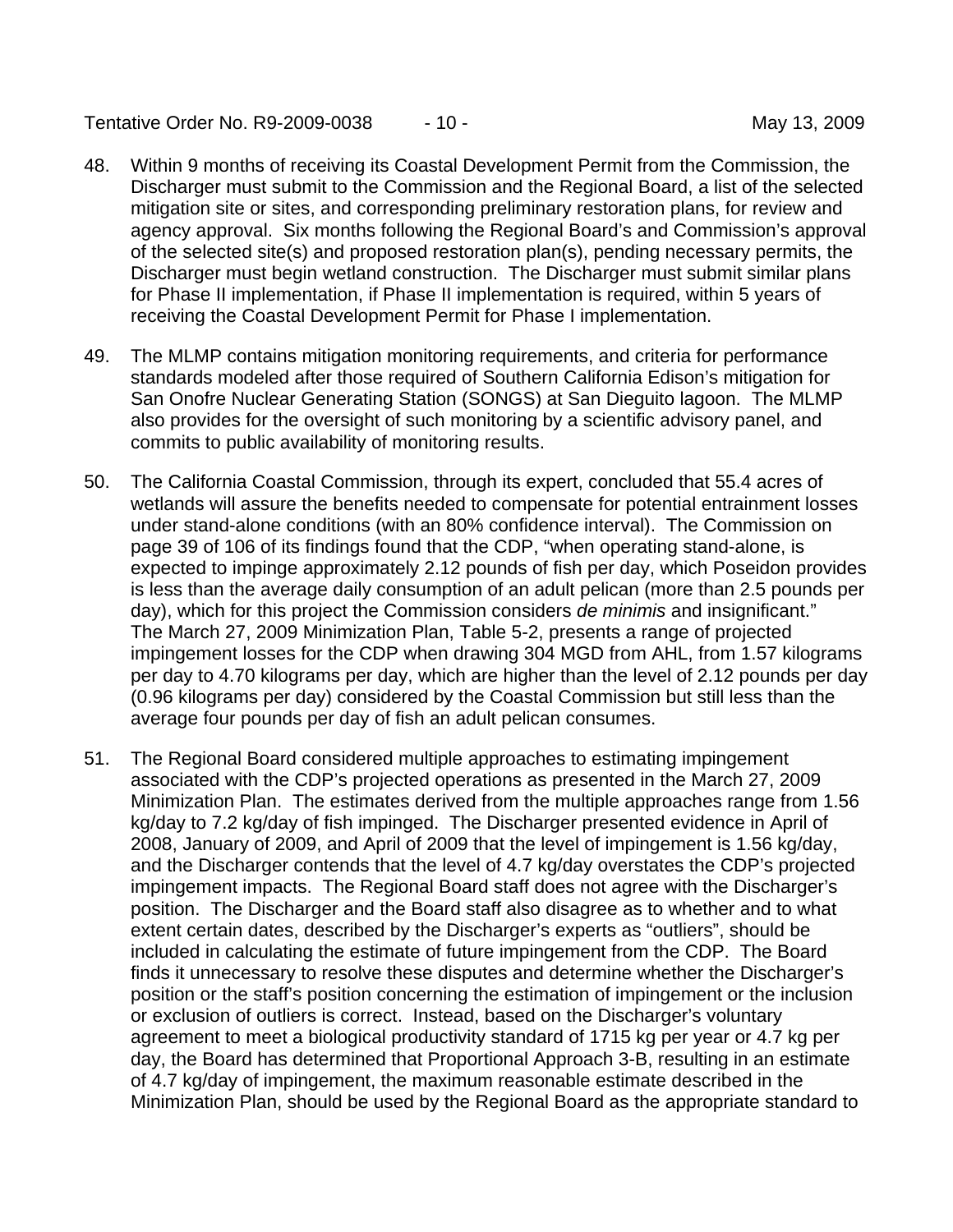Tentative Order No. R9-2009-0038  $-11$  - Tentative Order No. 89-2009-0038

use as the basis for setting the compensation for impingement to be provided by the mitigation site(s). Any impingement attributable to the CDP will be less than or equal to this level of 4.7 kg per day. The estimate of 4.7 includes the "outlier days" and in fact does not discount them due to reduced flow from the CDP. Based on this use of this standard as a regulatory measure, it is unnecessary to resolve the dispute between the staff and the Discharger as to the appropriate impingement estimate.

- 52. The biological performance standard of 1,715.5 kg/year agreed to by the Discharger is set forth in the Minimization Plan. This standard, as it may be adjusted under the terms of this Order, will be considered a biological performance measure under Section 5.4 of the MLMP.
- 53. To demonstrate that the mitigation wetlands required by the MLMP achieve the productivity standard of 1,715.5 kg/year of available fish biomass as described in Section 6.2.1 of the Minimization Plan, the Discharger will conduct productivity monitoring pursuant to a Productivity Monitoring Plan (PMP). The Discharger will be considered to be successful in meeting this performance standard when it has been met for a threeyear period, in the same manner as the other performance standards described in Section 3.0 of the MLMP. The Executive Officer shall report to the Board upon determining that this performance standard has been met for three years and the CDP has been deemed successful in meeting this standard. If the Board determines that this performance standard has been met, the monitoring program will be scaled down as recommended by the Executive Officer and approved by the Board. A public review shall thereafter occur every five years, or sooner if called for by the Executive Officer. The work program shall reflect the lower level of monitoring required. If subsequent monitoring shows that the standard is no longer being met, monitoring may be increased to previous levels, if determined necessary by the Executive Officer.
- 54. The Discharger shall submit a proposed detailed PMP to the Executive Officer concurrently with the proposed Restoration Plan in Section 2.0 of the MLMP for review by the Executive Officer. In conducting the review and approval of the PMP, the Executive Officer may consult with the Scientific Advisory Panel (SAP) established in the MLMP, or other experts retained by the Executive Officer. The Discharger shall reimburse the Board for the costs of such review, in an amount not to exceed \$10,000, (such amount adjusted for changes in the consumer price index after 2009.) Any decision of the Executive Officer on the PMP may be appealed to the Regional Board.
- 55. At this time, there is no impingement data associated with the CDP because the CDP has not yet commenced operations. Once operations commence, it will be valuable to consider impingement over the course of a one-year period per permit cycle to evaluate impingement associated with the CDP's operations. The Regional Board will require the Discharger to sample and report on impingement during a one-year period per permit cycle according to an impingement sampling program (ISP) using the method set forth in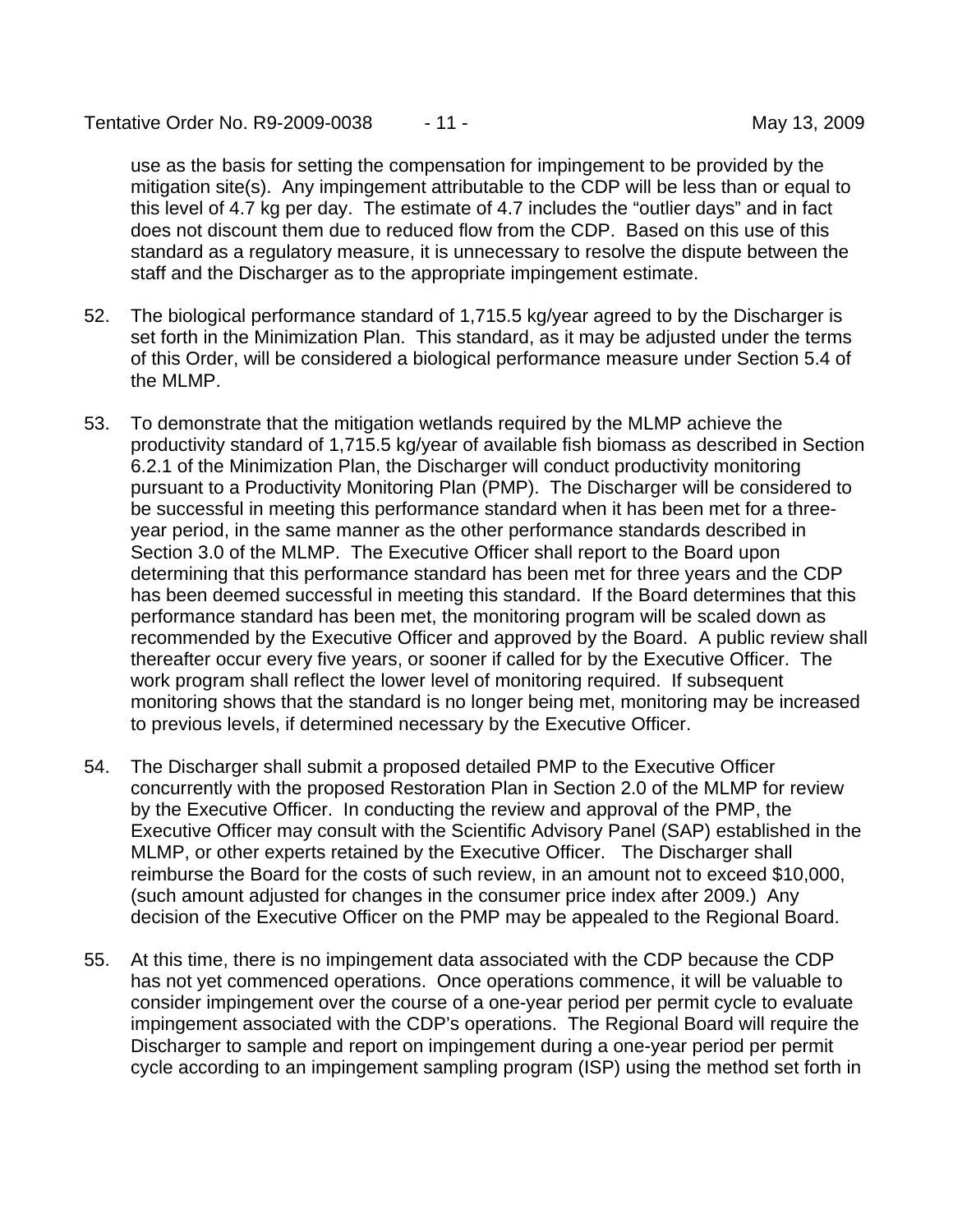Tentative Order No. R9-2009-0038  $-12$  - May 13, 2009

sections 9.3 and 10.2 of Attachment 4 to the March 27, 2009 Minimization Plan, with the exception of heat treatment events.

- 56. Based upon the results of the ISP, the Regional Board may determine that it is appropriate to adjust the biological productivity performance standard of 1,715.5 kg/year upward or downward for the next permit cycle.
- 57. Although the CDP will rely on EPS discharge water for its source water to the extent such water is available, the mitigation provided for under the Minimization Plan, incorporating the MLMP, and this Order fully offsets projected entrainment and impingement losses assuming up to an annual average flow rate of 304 MGD of source water withdrawn directly from AHL and none from EPS discharges.
- 58. Further and more detailed findings on mitigation are in Attachment A, Supplemental Findings of Regional Board for Order No. R9-2009-0038.
- 59. Pursuant to Water Code Section 13142.5(b), the Board finds that the proposed mitigation is the best available mitigation feasible that can be used to minimize the intake and mortality of all forms of marine life.

### **GENERAL**

- 60. Implementation of the March 27, 2009 Minimization Plan will ensure that the CDP is in compliance with Water Code Section 13142.5(b) under co-location operations to benefit the CDP.
- 61. Implementation of the March 27, 2009 Minimization Plan is not required by the federal Clean Water Act and does not represent an effluent standard or limitation within the meaning of Section 1365 of the federal Clean Water Act [Title 33, Federal Water Pollution Control Act, Section 505]. Failure to implement and comply with the Minimization Plan is not a violation subject to mandatory minimum penalties under Section 13385, subdivision (h) or subdivision (i) of the Water Code, because it is not an "effluent limitation" as defined by Water Code Section 13385.1, subdivision (c).
- 62. EPS's operations are regulated in part by Regional Board Order No. R9-2006-0043 (NDPES No. CA0001350), issued to Cabrillo Power I, LLC, on August 16, 2006. The Discharger's and EPS' use of the intake structure in accordance with Order No. R9-2006- 0065, and the March 27, 2009 Minimization Plan during co-location operations to benefit the CDP, does not constitute "cooling water flow" as that term is used in Section V.B. of Order No. R9-2006-0043. Therefore, EPS need not comply with Section V.B, but shall continue to comply with Sections V.A and V.C. of Order No. R9-2006-0043, when operating the intake structure during co-location operations to benefit the CDP.
- 63. According to Section 13263(e) of the California Water Code, the Regional Board may, upon application by any affected person, or on its own motion, review and revise waste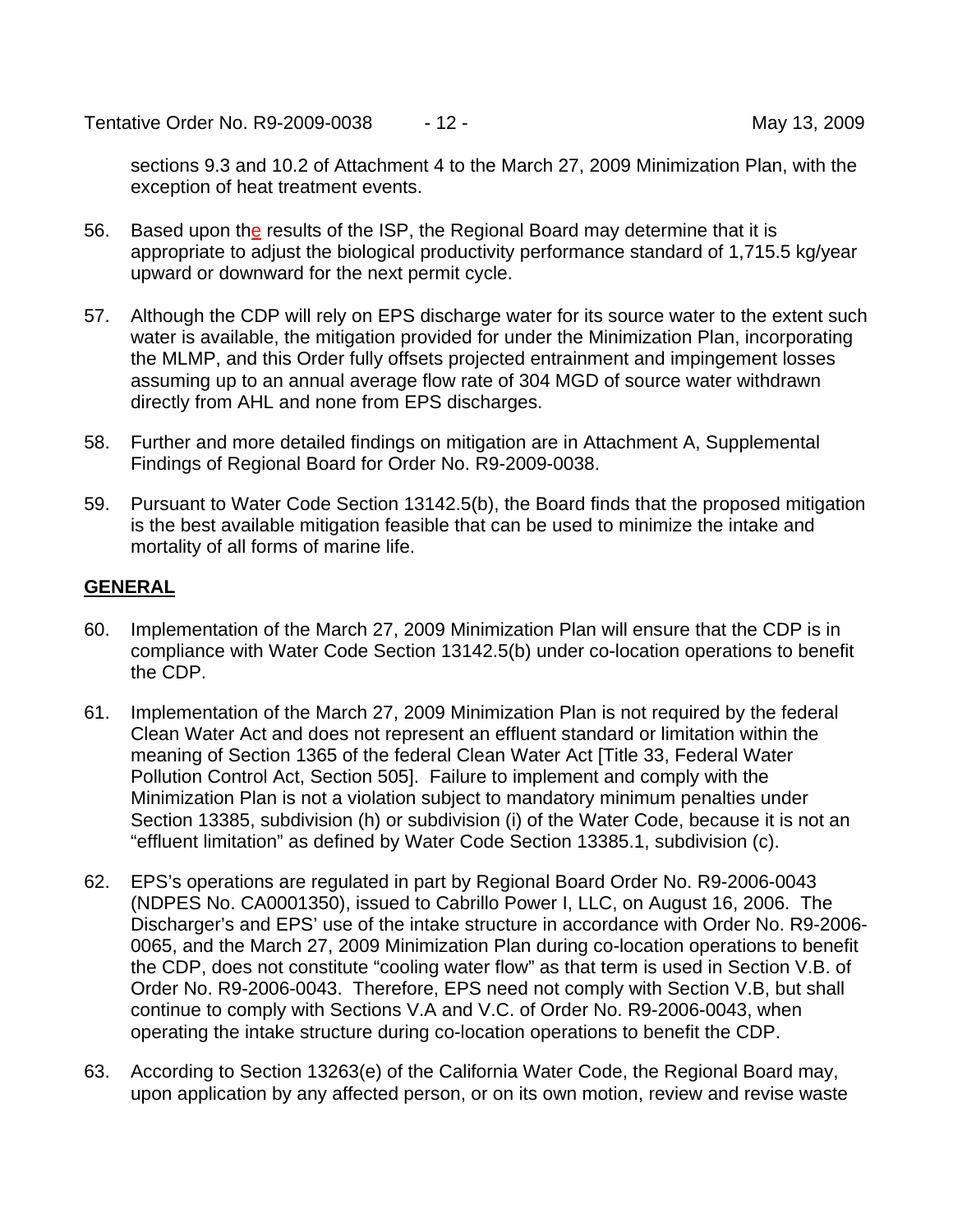Tentative Order No. R9-2009-0038  $-13 -$  May 13, 2009

discharge requirements. Section 122.62(a) of title 40 of the Code of Federal Regulations authorizes the reopening and modification of an NPDES permit based upon new information.

- 64. This Order incorporates the March 27, 2009 Minimization Plan as amended by this Order, the supplemental findings, which are Attachment A to this Order, and the responses to public comments, which are Attachment B to this Order. The provision of the Minimization Plan and the Attachments to this Order are incorporated into this Order by reference, as if fully set forth herein, and shall be considered part of the Board's adopted findings for this Order.
- 65. This action is exempt from the requirement of preparation of environmental documents under the California Environmental Quality Act [Public Resources Code, Division 13, Chapter 3, Section 21000 et seq.] in accordance with Section 13389 of the California Water Code.
- 66. The Regional Board has notified all known interested parties of its intent to adopt Order No. R9-2009-0038.
- 67. In a public hearing on April 8, 2009, the Regional Board heard and considered all comments pertaining to the adoption of Order No. R9-2009-0038.

THEREFORE, IT IS HEREBY ORDERED:

- 1. The March 27, 2009 Minimization Plan, as amended hereunder, submitted pursuant to Provision VI.C.2.e. of Order No. R9-2006-0065, is hereby approved.
- 2. This Order amends Order No. R9-2006-0065 to require the Discharger to implement and comply with the March 27, 2009 Minimization Plan under co-location operations to benefit the CDP.
- 3. Order No. 2006-0065 is not being reopened for any other purpose than the revisions contained herein. Except as contradicted or superseded by the findings and directives set forth in this Order, all of the previous findings and directives of Order No. R9-2006- 0065 remain in full force and effect.
- 4. This action supersedes in its entirety Resolution No. R9-2008-0039, which considered an earlier version of the March 27, 2009 Minimization Plan. Resolution No. R9-2008- 0039 has no ongoing force or effect.
- 5. The March 27, 2009 Minimization Plan submitted pursuant to Provision VI.C.2.e. of Order No. R9-2006-0065 is hereby approved subject to the amendments described in this Order:
- 6. The Minimization Plan is amended to add a monitoring component that requires impingement monitoring at the intake once the desalination project is in operation.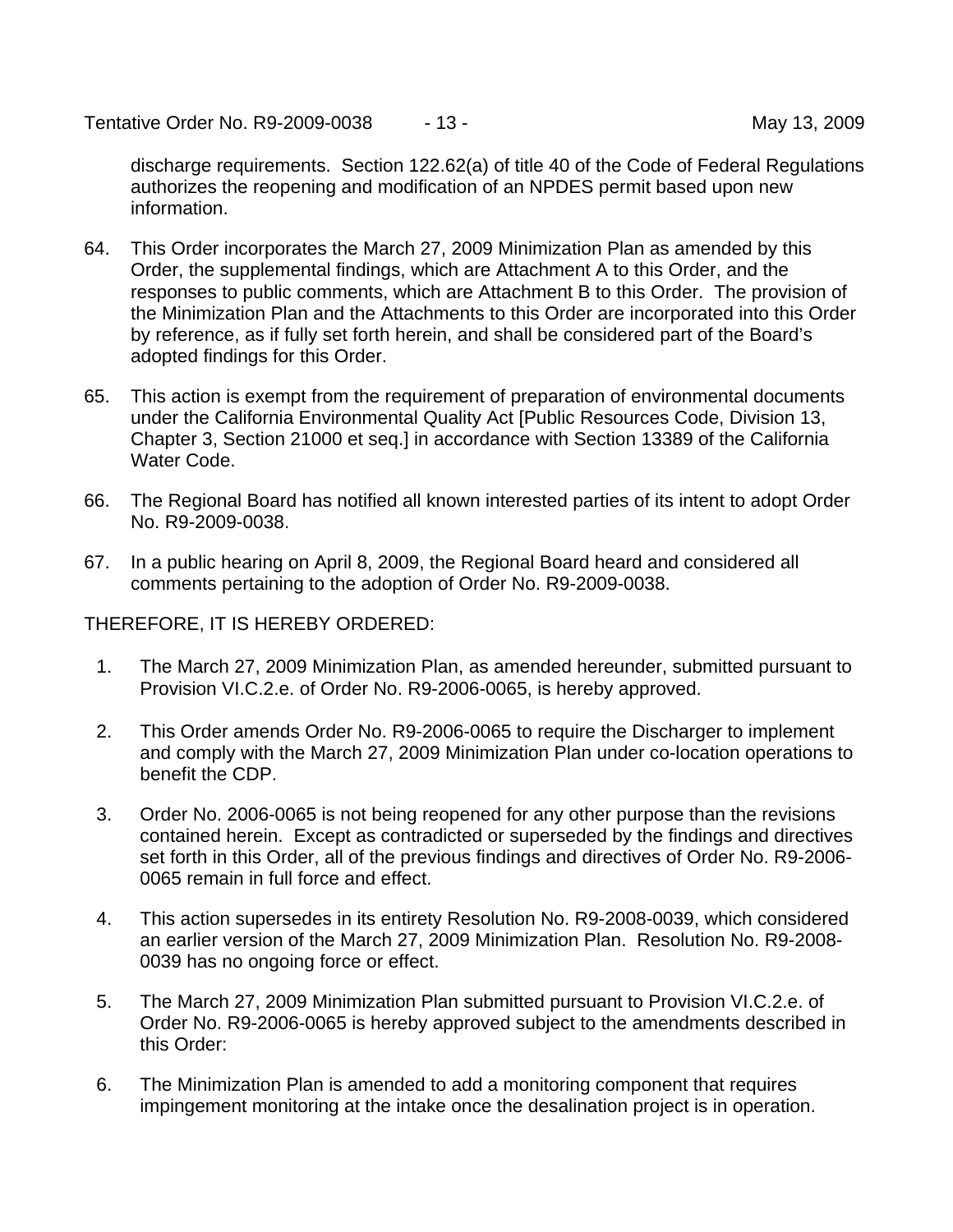- a. Intake Monitoring Schedule. Discharger shall commence monitoring for impingement in 2012, following permit reissuance. Monitoring shall be conducted for 52 continuous 24-hour periods during the first 12 months after project operation.
- b. Selection of Sampling Dates. Preference will be given to days in which the EPS flow is expected to be at or about 304 MGD.
- c. Impingement Sampling. Discharger shall monitor for impingement in accordance with the methodology and the impingement mortality sampling plan, described in Sections 9.3 and 10.2 of Attachment 4 to the Minimization Plan, excluding the requirement for impingement sampling during heat treatment.
- d. Reporting. A report containing detailed analysis of the fish impingement monitoring data shall be submitted within 6 months after the field program is complete. The Discharger shall report impingement data as follows:
	- i. Impingement shall be adjusted to reflect the flow proportional approach as described in and consistent with Approach 3-B of the Minimization Plan, Attachment 5.
	- ii. Notwithstanding subparagraph 6.d.i., impingement data shall not be proportionally adjusted, in accordance with Approach 3-B, when impingement sampling indicates that impingement on a particular sampling day is the result of a non-flow related event.
- 7. The Minimization Plan is amended to add a productivity monitoring component that requires monitoring of available fish biomass at the mitigation site(s):
	- a. Available Fish Biomass. Within 4 years upon completed construction of the mitigation wetlands and prior to the end of the 2011-2016 permit cycle, Discharger shall demonstrate that the wetlands produce at least 1715 kilograms (kg) of available fish biomass per year. At the end of the 2011- 2016 permit cycle, Discharger shall provide a comparison of the impingement monitoring data and available fish biomass data obtained during the 2011- 2016 permit cycle. This comparison will be used to support the determination whether to increase or decrease the 1,715 kg/year performance standard to reflect actual impingement resulting from CDP operations.
	- b. Accounting.
		- i. Available fish biomass shall be based on the following three categories of fish species:
			- 1. Most Commonly Entrained Lagoon Species ("Lagoon Biomass")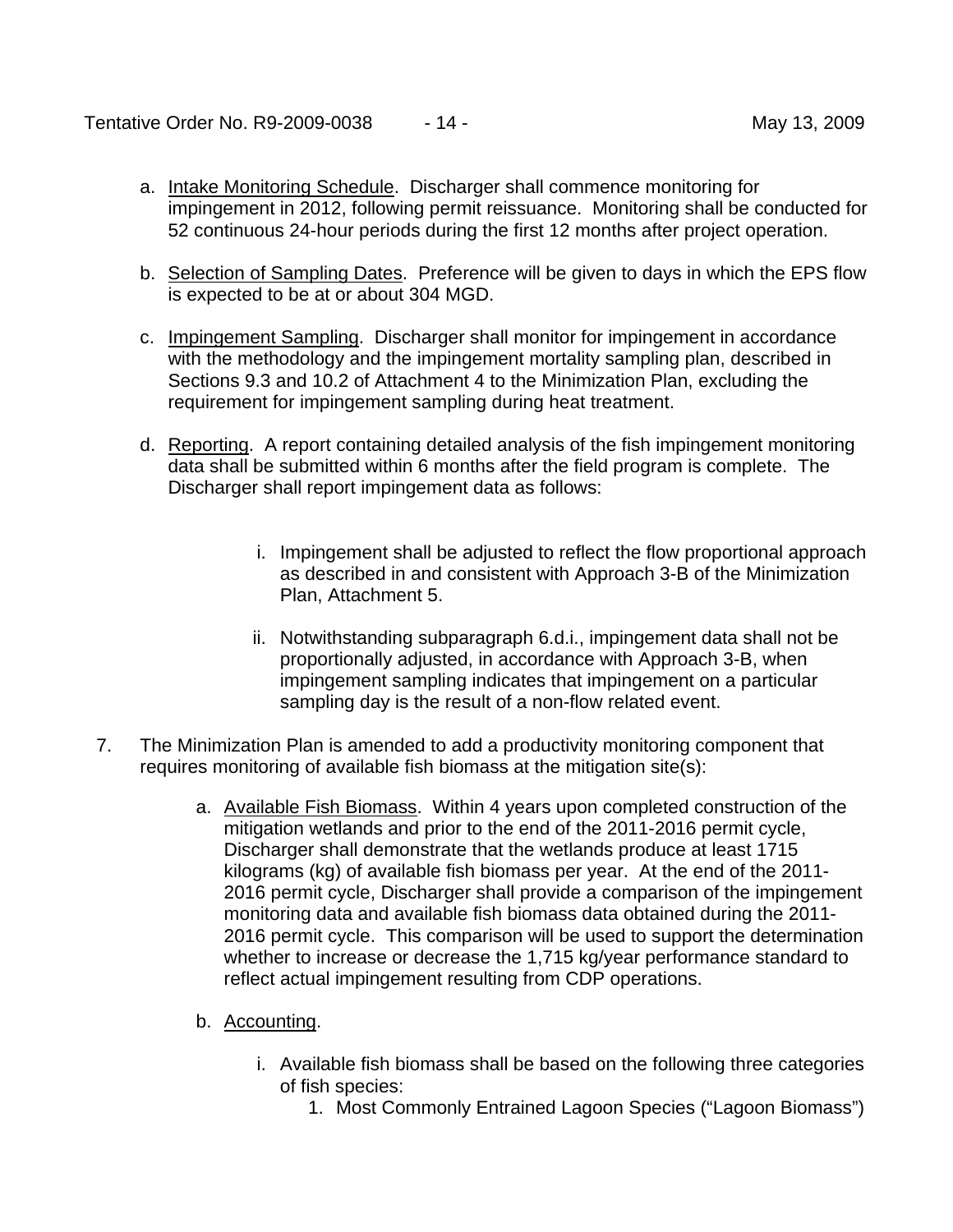- a. Goby
- b. Blenny
- c. Garibaldi
- 2. Most Commonly Entrained Ocean Species ("Ocean Biomass")
	- a. White croaker
	- b. Spotfin croaker
	- c. Queenfish
	- d. Northern anchovy
	- e. California halibut
- 3. All Other Species ("Other Biomass")
- ii. The biomass from Lagoon, Ocean and Other Species shall be deemed available in the following proportions:

0% of Lagoon Biomass is available

88% of Ocean Biomass is available

100% of Other Biomass is available

- iii. Available fish biomass shall be calculated as follows: Available Fish Biomass = (88% x Ocean Biomass) + (100% x Other Biomass)
- iv. For mitigation sites that involve restoration of existing wetlands, a baseline of the estimated biological productivity of fish biomass of the wetlands prior to restoration shall be used to measure increases in fish biomass required by this productivity standard.
- v. The term "available fish biomass" shall be defined and calculated consistent with the methodology set forth in Attachment 7 to the Minimization Plan and the April 2, 2009 submittal to the Regional Board by Dr. David Mayer and Mr. Chris Nordby entitled "Wetlands Mitigation Credit for Potential Impingement, As Well As For Potential Entrainment.
- vi. The sampling for the productivity monitoring shall be done principally or wholly within the boundaries of the mitigation site(s).
- c. Monitoring Plan. The Discharger shall submit a proposed Productivity Monitoring Plan ("PMP") to measure the fish biomass as described in this Order concurrently with the proposed Restoration Plan in section 2.0 of the MLMP for review and approval by the Executive Officer. In conducting the review and approval of the PMP, the Executive Officer may consult with the Scientific Advisory Panel (SAP) established in the MLMP, or other experts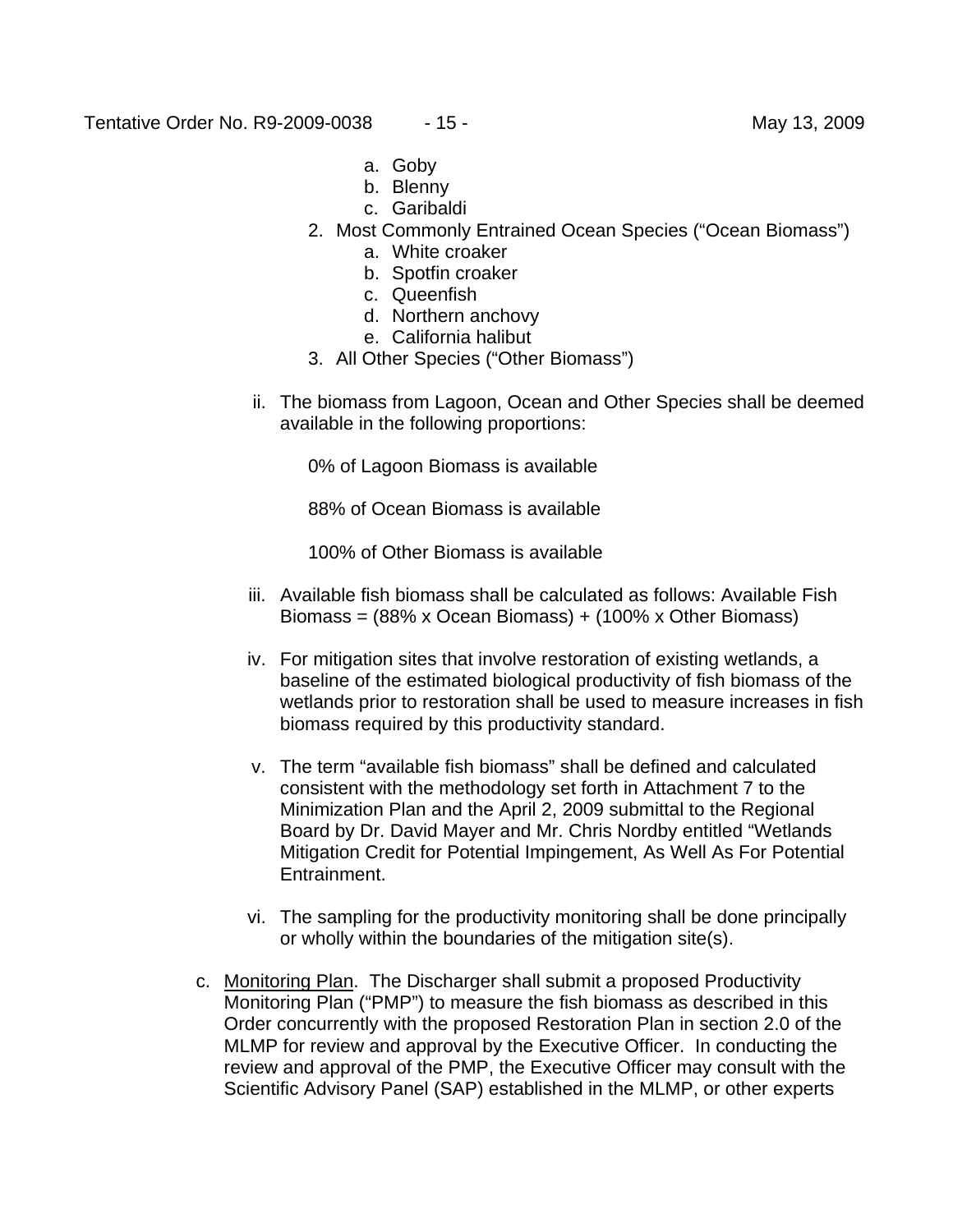retained by the Executive Officer. The Discharger shall reimburse the Board for the costs of such review, in an amount not to exceed \$10,000, (such amount adjusted for changes in the consumer price index after 2009.) Any decision of the Executive Officer on the PMP may be appealed to the Board. The PMP is subject to framework established in Conditions B and C of the MLMP and to the Regional Board's corresponding authorities under Condition B for purposes of administration.

Monitoring. Discharger shall conduct monitoring of available fish biomass using the protocol and methodologies specified in the approved monitoring plan.

- d. The Discharger will be considered to be successful in meeting this performance standard when it has been met for a three-year period, in the same manner as the other performance standards described in Section 5.4 of the Minimization Plan. The Executive Officer shall report to the Board upon determining that this performance standard has been met for three years and the CDP has been deemed successful in meeting this standard. If the Regional Board determines that this performance standard has been met and the project has been successful, the monitoring program will be scaled down as recommended by the Executive Officer and approved by the Board. A public review shall thereafter occur every five years, or sooner if called for by the Executive Officer. The work program shall reflect the lower level of monitoring required. If subsequent monitoring shows that the standard is no longer being met, monitoring may be increased to previous levels, if determined necessary by the Executive Officer.
- 8. Within 90 days after the EPS provides written notice to the California Independent System Operator of its intent to shutdown permanently all of its generating units, the Discharger shall submit a Report of Waste Discharge to the Regional Board for authorization to operate in stand-alone mode with permanent shutdown of the EPS facility, and shall seek review under California Water Code Section 13142.5(b) for such stand-alone operation.
	- a. The conditions of Order No. R9-2006-0065, as amended by this order, or as replaced by subsequent orders, shall remain in force until the Regional Board takes final action on the Discharger's Report of Waste Discharge to operate in stand-alone mode.

## **Section VI.C.2.e. in Order No. R9-2006-0065 is amended as follows:**

On March 27, 2009, the Discharger submitted a Flow, Entrainment and Impingement Minimization Plan (March 27, 2009 Minimization Plan) which was approved with amendments by the Regional Board on May 13, 2009. The approved Plan identifies the best available site,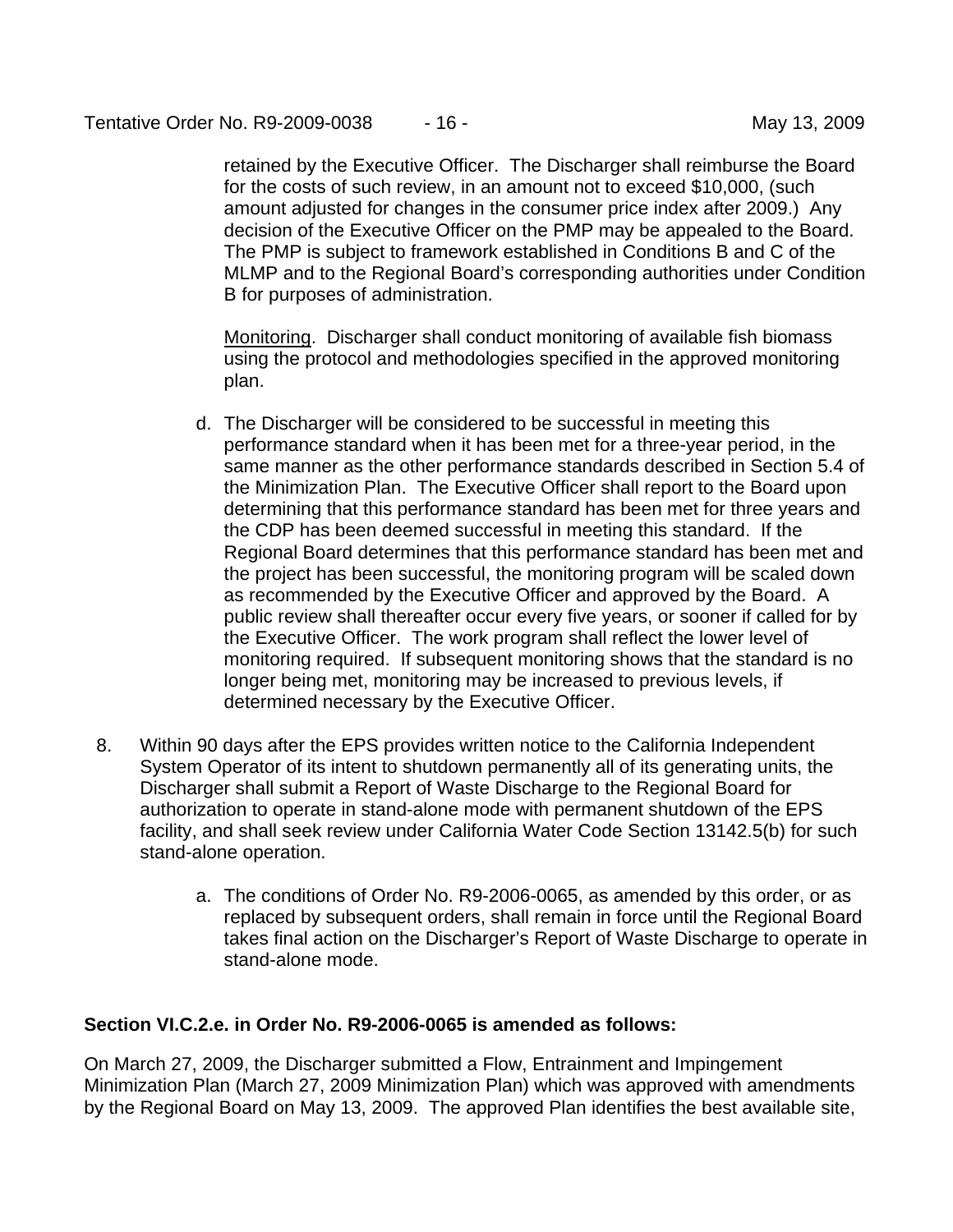design, technology, and mitigation feasible to be used by the Discharger to minimize the intake and mortality of all forms of marine life during CDP operations when CDP is co-located with EPS, but CDP intake requirements exceed the volume of water being discharged by the EPS and EPS operates its seawater intake and outfall for the benefit of CDP. The Discharger shall implement and comply with the terms of the Minimization Plan as approved by the Regional Board. In the event that the EPS permanently ceases operations, and the Discharger proposes to operate the seawater intake and outfall independently for the benefit of CDP as a stand-alone facility, additional review to determine whether CDP complies with Section 13142.5 (b) of the Water Code will be required. In addition, the Discharger shall submit a technical report to the Executive Officer evaluating the feasibility of any additional design or technology features within 45 days of being notified by EPS that all generating units will be non-operational for power production without seawater intake for these units and unavailable to be called upon by the California Independent System Operator to produce power for a period of 180 consecutive days or more. If the Discharger identifies additional measures that could be implemented under such conditions, the Discharger will be required to implement them as soon as reasonably practicable for the duration of the prolonged period of temporary shutdown. Discharger shall not conduct "heat treatment" of the seawater intake system in the operations of the CDP, and any "heat treatment" shall be conducted by EPS solely for the benefit of its operations.

| <b>Potential Issue</b> | <b>EIR Finding</b>         | <b>EIR-Required</b>     | <b>Regional Board</b>     |
|------------------------|----------------------------|-------------------------|---------------------------|
|                        |                            | Mitigation              | Analysis                  |
| Entrainment &          | No Significant Impact.     | In the event the EPS    | The CDP is not            |
| Impingement            | When operating in          | were to permanently     | subject to 316(b)         |
|                        | conjunction with EPS,      | cease operations, and   | regulations. To           |
|                        | the operation of CDP       | the Developer were to   | ensure compliance         |
|                        | will not change EPS        | independently operate   | with California           |
|                        | flows and flow             | the existing EPS        | <b>Water Code Section</b> |
|                        | velocities, nor cause      | seawater intake and     | 13142.5(b)                |
|                        | additional impingement     | outfall for the benefit | requirements when         |
|                        | losses. Additional         | of the project, such    | the CDP is co-            |
|                        | entrainment loss is $\sim$ | independent             | located with the          |
|                        | $0.01\%$ to 0.28%.         | operation will require  | EPS but the CDP           |
|                        | When operating             | <b>CEQA</b> compliance  | intake requirements       |
|                        | independent of EPS,        | and permits to          | exceed the volume         |
|                        | flow volume and            | operate as required     | of water being            |
|                        | velocity would be          | by then-applicable      | discharged by the         |
|                        | substantially reduced,     | rules and regulations   | EPS and EPS               |
|                        | meeting federal            | for the City and other  | operates for the          |
|                        | performance standards      | relevant agencies.      | benefit of the CDP,       |
|                        | for impingement.           |                         | the discharger must       |
|                        | Entrainment loss would     |                         | implement and             |
|                        | range from 2% to 34%       |                         | comply with the           |

### **Table 12 in the Fact Sheet will be modified as follows:**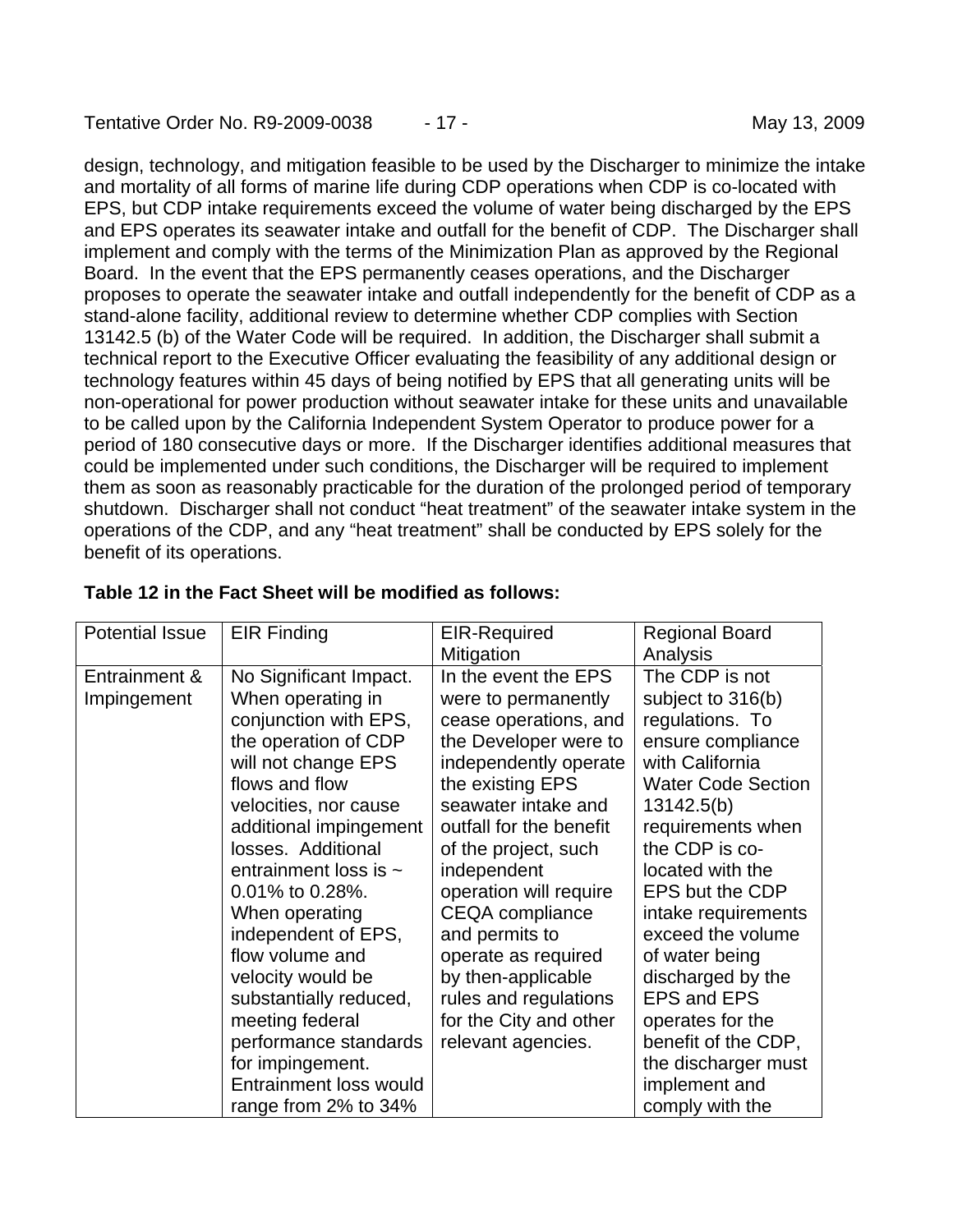Tentative Order No. R9-2009-0038  $-18 -$  May 13, 2009

| of that of EPS. | March 27, 2009            |
|-----------------|---------------------------|
|                 | Flow, Entrainment         |
|                 | and Impingement           |
|                 | <b>Minimization Plan</b>  |
|                 |                           |
|                 | as approved by the        |
|                 | Regional Board on         |
|                 | May 13, 2009. If          |
|                 | <b>EPS</b> ceases         |
|                 | operations and the        |
|                 | Discharger                |
|                 | proposes to operate       |
|                 | the seawater intake       |
|                 | structure and outfall     |
|                 | independently for         |
|                 | the benefit of CDP        |
|                 | as a stand-alone          |
|                 | facility, the Regional    |
|                 | Board will                |
|                 | reevaluate whether        |
|                 | the CDP meets the         |
|                 |                           |
|                 | requirements of           |
|                 | <b>Water Code Section</b> |
|                 | $13142.5(b)$ .            |

### **Section VII.B.2.e. in the Fact Sheet will be modified as follows:**

e. Flow, Entrainment and Impingement Minimization Plan

 The Discharger's Report of Waste Discharge assessed EPS cooling water flows over a 20.5-year period and concluded that historical EPS flows were sufficient to supply CDP intake flows and provide sufficient dilution water to insure that receiving water salinity is not adversely impacted. The Discharger also concluded that during temporary periods when power generation is suspended for maintenance, unheated EPS thru-flows would be adequate to supply CDP and provide sufficient dilution water to protect receiving water salinity. The Regional Water Board recognizes that future EPS flows may not follow historical trends. For this reason, the Regional Board requires the Discharger to implement and comply with the approved Flow, Entrainment and Impingement Minimization Plan to ensure that the requirements of Section 13142.5(b) of the Water Code are complied with when CDP's intake requirements exceed the volume of water being discharged by the EPS and EPS operates partially for the benefit of CDP.

### **Section VII.B.4.b. in the Fact Sheet will be modified as follows:**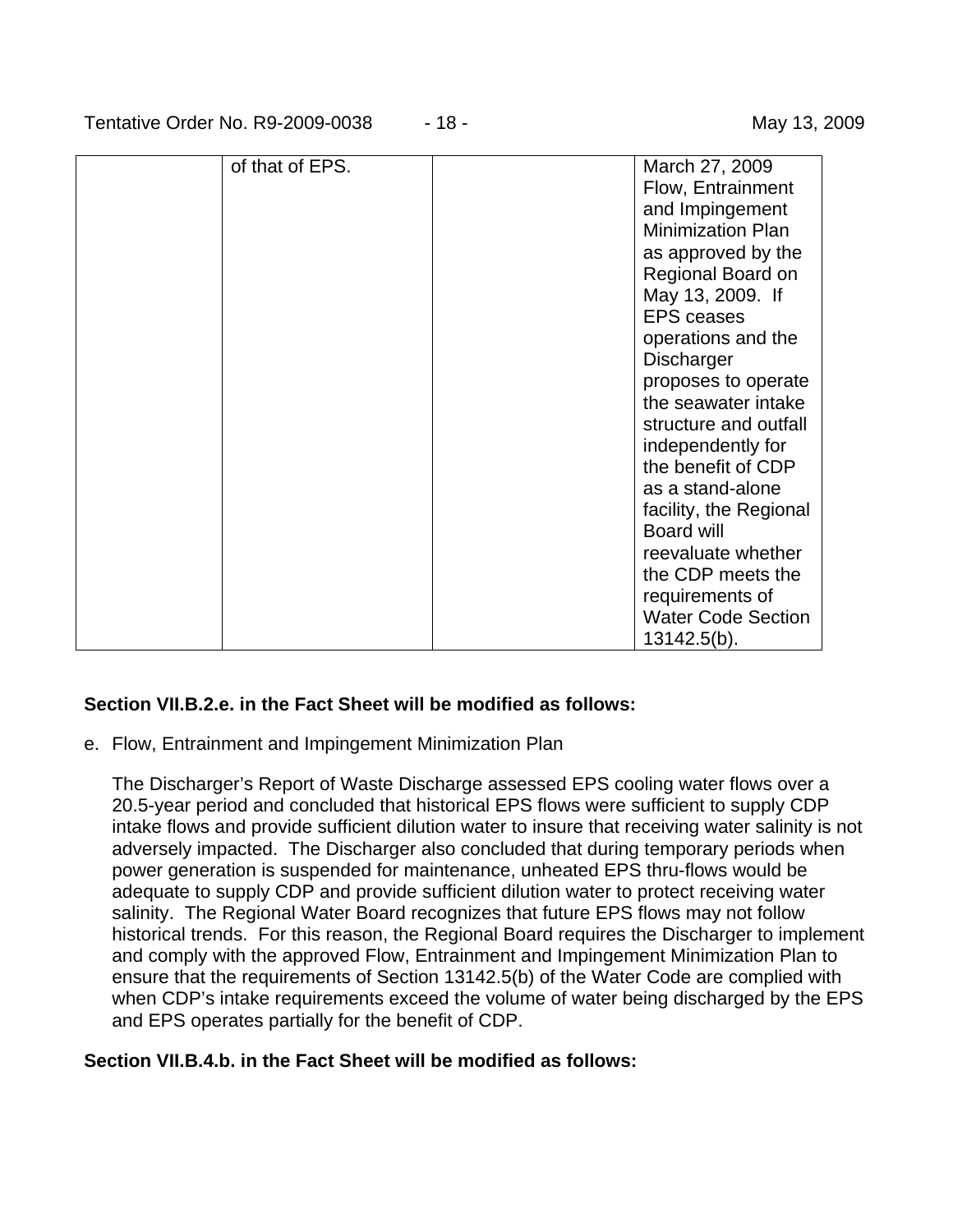Tentative Order No. R9-2009-0038  $-19 -$  May 13, 2009

b. California Water Code Section 13142.5(b) Applicability. Water Code Section 13142.5(b) requires industrial facilities using seawater for processing to use the best available site, design, technology, and mitigation feasible to minimize the intake and mortality of all forms of marine life. The CDP is planned to operate in conjunction with the EPS by using the EPS cooling water discharge as its source water. When operating in conjunction with the power plant, the desalination plant feedwater intake would not increase the volume or the velocity of the power station cooling water intake nor would it increase the number of organisms impinged and entrained by the Encina Power Station cooling water intake structure. Recent studies have shown that nearly 98 percent of the larvae entrained by the EPS are dead at the point of the desalination plant intake. As a result, a *de minimis* of organisms remain viable which potentially would be lost due to the incremental entrainment effect of the CDP operation. Due to the fact that the most frequently entrained species are very abundant in the area of the EPS intake, Agua Hedionda Lagoon and the Southern California Bight, species of direct recreational and commercial value would constitute less than 1 percent of all the organisms entrained by the EPS. As a result, the incremental entrainment effects of the CDP operation in conjunction with the EPS would not trigger the need for additional technology or mitigation to minimize impacts to marine life.

 In instances when the CDP's intake requirements exceed the volume of water being discharged by EPS, the CDP will implement the approved Flow, Entrainment and Impingement Minimization Plan to comply with the requirements of Water Code Section 13142.5(b) to use the best available site, design, technology and mitigation feasible to minimize the intake and mortality of marine life. In the event that the EPS were to cease operations, and the discharger were to independently operate the seawater intake and outfall for the benefit of the CDP, such independent or stand-alone operation will require additional Regional Board review to ensure that CDP operations comply with the requirements of Water Code Section 13142.5(b) by employing any additional and/or better design or technology features that were not feasible when EPS was in operation.

### **Section VI.C. of Attachment F Fact Sheet will be modified as follows:**

### **C. Fish Impingement Monitoring**

As issued on August 16, 2006, the NPDES permit did not require Discharger to monitor for fish impingement. In conjunction with the approval of the Minimization Plan, the Regional Board determined that monitoring for fish impingement is necessary. The permit is being amended to reflect such requirement.

The desalination plant will not begin operations until the fourth quarter of 2011, at the very earliest. The permit expires on October 1, 2011. Therefore, the impingement monitoring requirement will not take effect until the next permit cycle.

The current amendment establishes the impingement monitoring requirements. For the next permit cycle, Discharger is required to monitor for 52 continuous 24-hour periods during the first 12 months after the CDP commences operations, giving preference to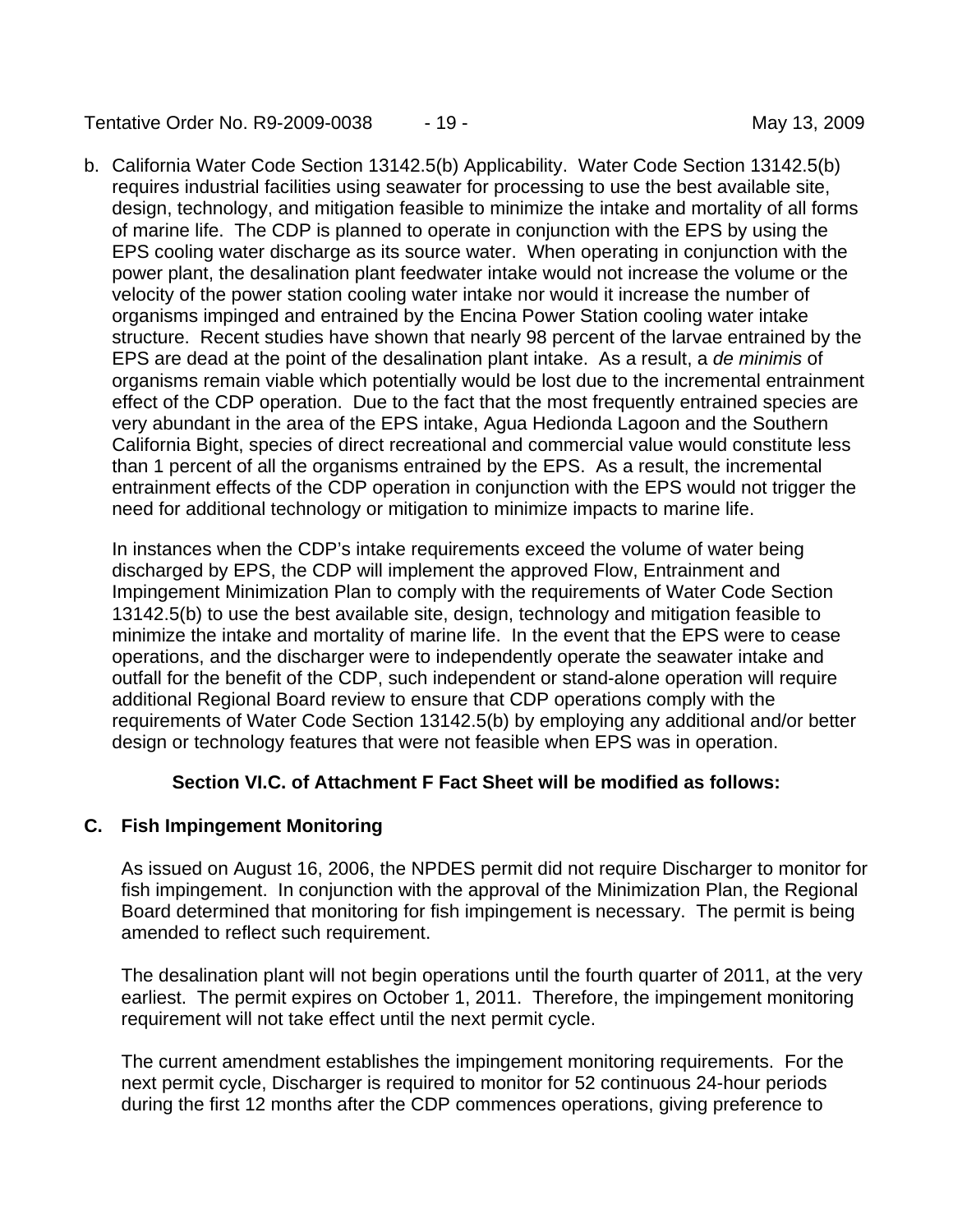Tentative Order No. R9-2009-0038  $-20 -$  May 13, 2009

those days on which the EPS flow is expected to be at or about 304 MGD. Monitoring must be conducted in accordance with the impingement sampling methods described in Sections 9.3 and 10.2 of Attachment 4 to the Minimization Plan, respectively. No impingement monitoring will be conducted during heat treatments.

Discharger is required to prepare a report containing detailed analysis of the fish impingement monitoring data, which must be submitted to the Regional Board within 6 months after completion of the field program. In the report, the impingement must be adjusted to reflect the CDP's proportional flow, as described in Approach 3-B of the Minimization Plan, Attachment 5, unless the impingement results from a non-flow related event.

#### **D. Productivity Monitoring**

Productivity Monitoring Requirements have been added to the permit in Attachment E the Monitoring and Reporting Program. The purpose of this standard is to ensure that the Discharger satisfies Section 1.1 of the Minimization Plan, which states in pertinent part: "[T]he purpose of the Plan is to minimize the impingement and entrainment of marine life associated with the intake of seawater for desalination because mortality can result from such impingement and entrainment."

Within 4 years upon completed construction of the mitigation wetlands prior to the end of the 2011-2016 permit cycle, 1,715.5 kg per year will be the required performance standard. At the end of the 2011-2016 permit cycle, Discharger will evaluate the impingement monitoring data to determine whether 1,715.5 kg per year actually reflects CDP-related impingement or if this value requires an increase or decrease in order to properly account for CDP's operations.

In order to calculate the amount of fish biomass that is "available" as impingement mitigation credit in the mitigation wetlands, it is necessary to distinguish between three fish categories: (1) the three most commonly entrained lagoon species—i.e., gobies, blennies, garibaldi ("Lagoon"); (2) the five most commonly entrained ocean species—i.e., white croaker, northern anchovy, California halibut, queenfish, spotfin croaker ("Ocean"); and (3) all other species ("Other").

a. Lagoon. Of the up to 55.4 acres of mitigation wetlands that the Discharger has agreed to create or restore to offset potential stand-alone entrainment, 49 acres are designed to mitigate for the entrainment of the most commonly entrained lagoon species (i.e., gobies, blennies and garibaldi). Therefore, to the extent that the mitigation wetlands produce gobies, blennies, and/or garibaldi, 12% of their biomass should be available as impingement mitigation credit  $(6.4/55.4 = 12%)$ . As a means of streamlining the monitoring and accounting, the Discharger has elected to forego any claim to this credit.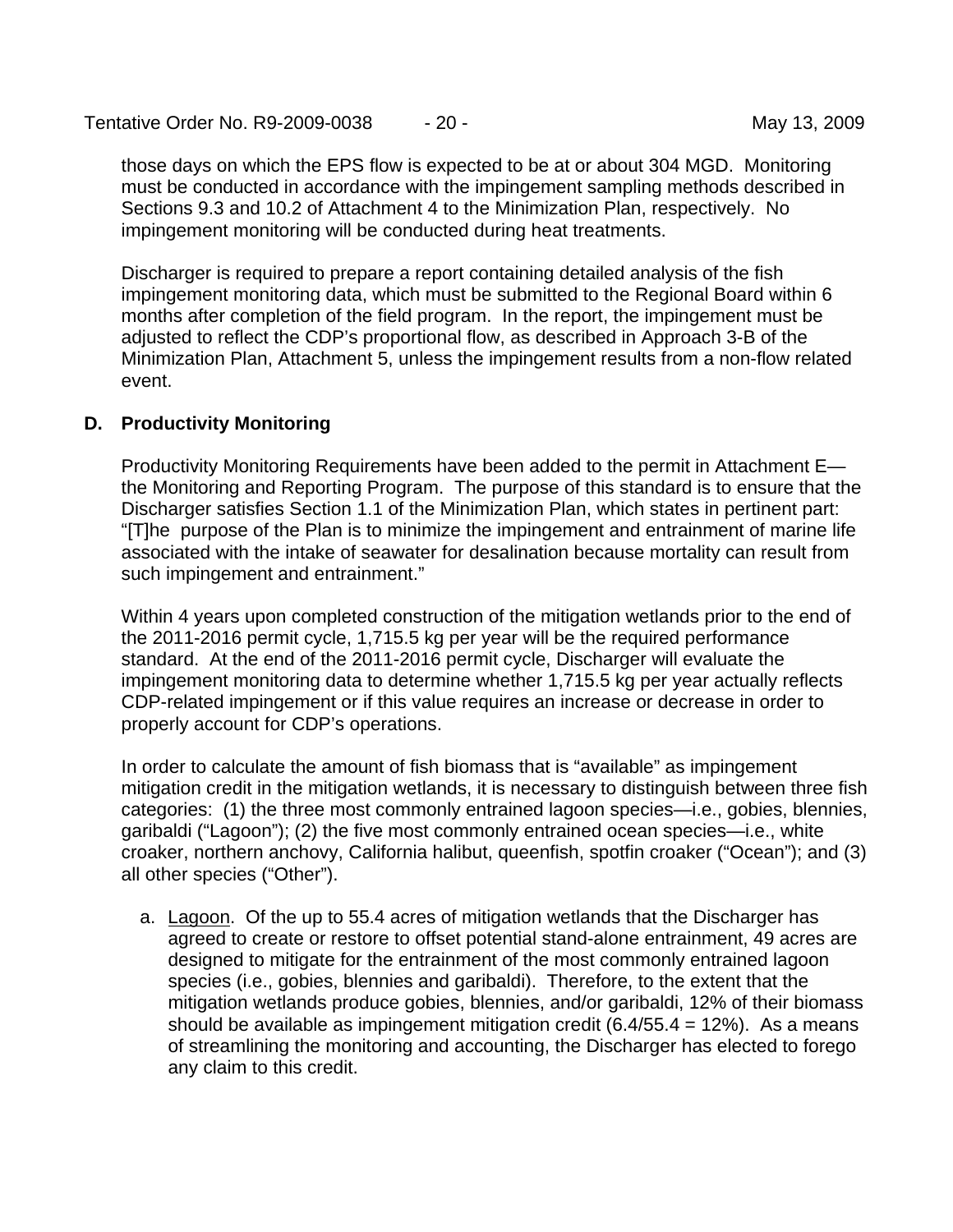Tentative Order No. R9-2009-0038  $-21$  - Tentative Order No. 89-2009

- b. Ocean. Of the up to 55.4 acres of mitigation wetlands that the Discharger has agreed to create or restore to offset potential stand-alone entrainment, 6.4 acres are designed to mitigate for the entrainment of the most commonly entrained ocean species (i.e., white croaker, northern anchovy, California halibut, queenfish, spotfin croaker). Therefore, to the extent that the mitigation wetlands produce these ocean species, 88% of their biomass is available as impingement mitigation credit (49/55.4  $= 88\%$ ).
- c. Other. Of the up to 55.4 acres of mitigation wetlands that the Discharger has agreed to create or restore to offset potential stand-alone entrainment, no acres are designed to mitigate for the entrainment of "other species." Therefore, to the extent that the mitigation wetlands produce other species, 100% of their biomass is available as impingement mitigation credit (55.4/55.4 = 100%).

When calculating the available fish biomass, the following expression shall be used:

*Available Fish Biomass = (88% x Ocean Biomass) + (100% x Other Biomass)* 

Discharger will submit a detailed monitoring plan to the Executive Officer for review and approval concurrent with the submittal of the proposed wetlands Restoration Plan under the MLMP. The methodologies and procedures described therein will be based on the sampling of representative species, potentially including invertebrates, in addition to fish species.

Productivity sampling must be conducted so as to avoid materially disturbing the functioning and viability of the wetlands.

Discharger must conduct monitoring of available fish biomass using the protocol and methodologies specified in the approved monitoring plan.

I, John H. Robertus, Executive Officer, do hereby certify the foregoing is a full, true, and correct copy of an Order adopted by the California Regional Water Quality Control Board, on May 13, 2009.

# **TENTATIVE**

JOHN H. ROBERTUS Executive Officer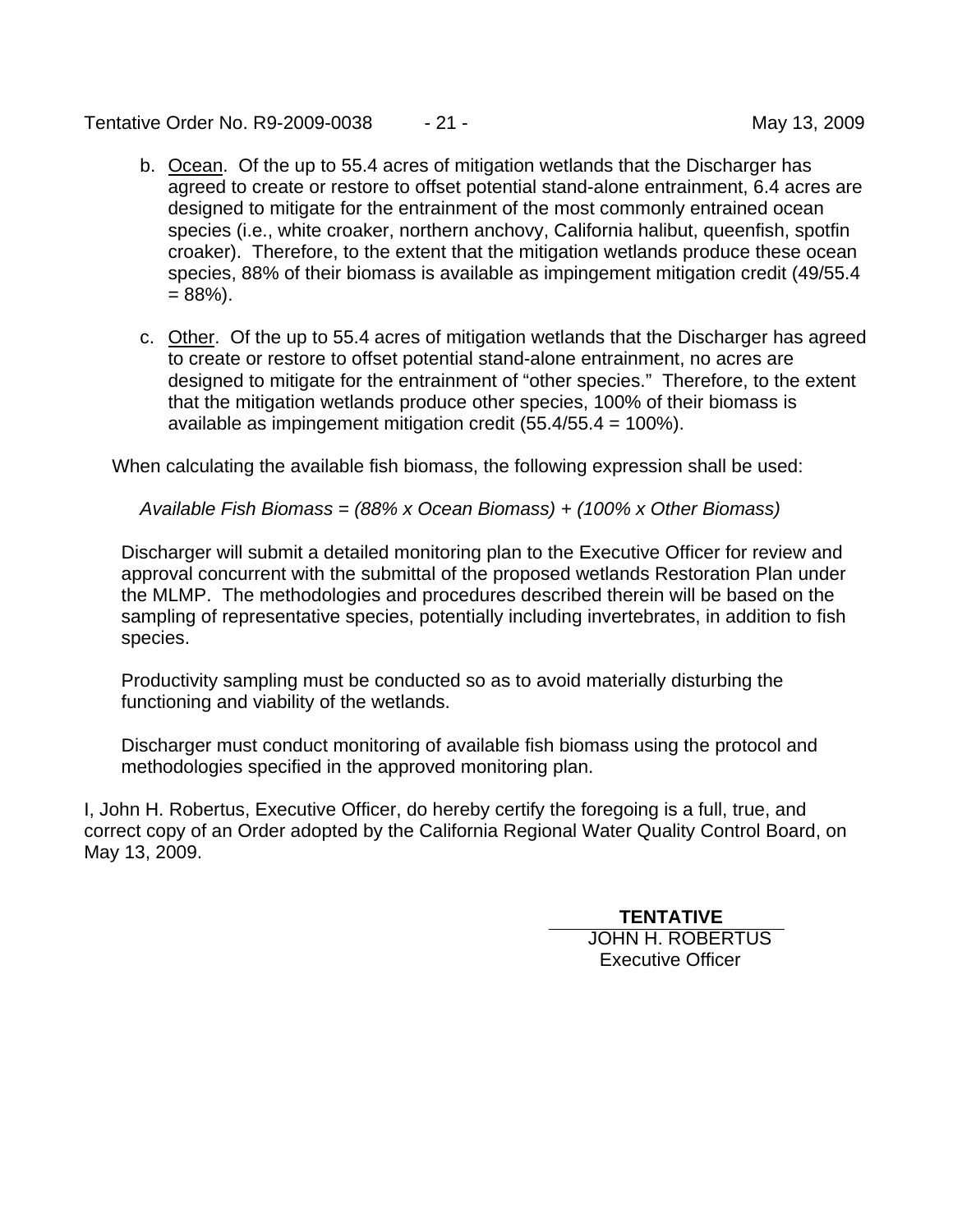### **CALIFORNIA REGIONAL WATER QUALITY CONTROL BOARD SAN DIEGO REGION**

9174 Sky Park Court, Suite 100 (858) 467-2952 • Fax (858) 571 -6972 http://www.waterboards.ca.gov/sandiego

**ATTACHMENT A TO TENTATIVE ORDER R9-2009-0038 SUPPLEMENTAL FINDINGS REGARDING TENTATIVE ORDER NO. R9-2009-0038 AMENDING ORDER NO. R9-2006-0065 (NPDES NO. CA0109223) WASTE DISCHARGE REQUIREMENTS FOR THE POSEIDON RESOURCES CORPORATION CARLSBAD DESALINATION PROJECT DISCHARGE TO THE PACIFIC OCEAN VIA THE ENCINA POWER STATION DISCHARGE CHANNEL** 

1. The Carlsbad Desalination Project (CDP) has been subject to extensive regulatory process before this agency and other resource agencies, including some six meetings before the Regional Board, with substantial public comment. Substantial additional comments regarding the details of the Regional Board's proposed decision were received in February, March and April of 2009, including at the public hearing held on April 8, 2009. To fully respond to this additional public comment, to provide a detailed explanation for the bases for the Board's decision on this matter, and to provide citations to the evidence upon which the Board has based its decision, the California Regional Water Quality Control Board, San Diego Region (hereinafter Regional Board), makes the following additional supplemental findings on detailed issues as part of its decision on Tentative Order No. R9-2009-0039:

## **Approval of NPDES Permit in 2006**

2. On August 16, 2006, the Regional Board adopted Order No. R9-2006-0065 (NPDES No. CA0109223) (Order No. R9-2006-0065) establishing waste discharge requirements for Poseidon Resources Corporation's (Discharger) Carlsbad Desalination Project (CDP).

### **Description of the CDP**

3. The CDP will convert approximately 107 million gallons per day (MGD) of source water into approximately 50 MGD of potable water. The other 57 MGD will be discharged as a combined waste stream comprised of concentrated saline wastewater and filter backwash wastewater. Approximately 197 MGD of additional source water will be used to dilute the 57 MGD wastewater stream, for a total discharge flow rate of approximately 254 MGD. The 197 MGD of additional source water not used for production is needed as dilution water to allow the CDP to comply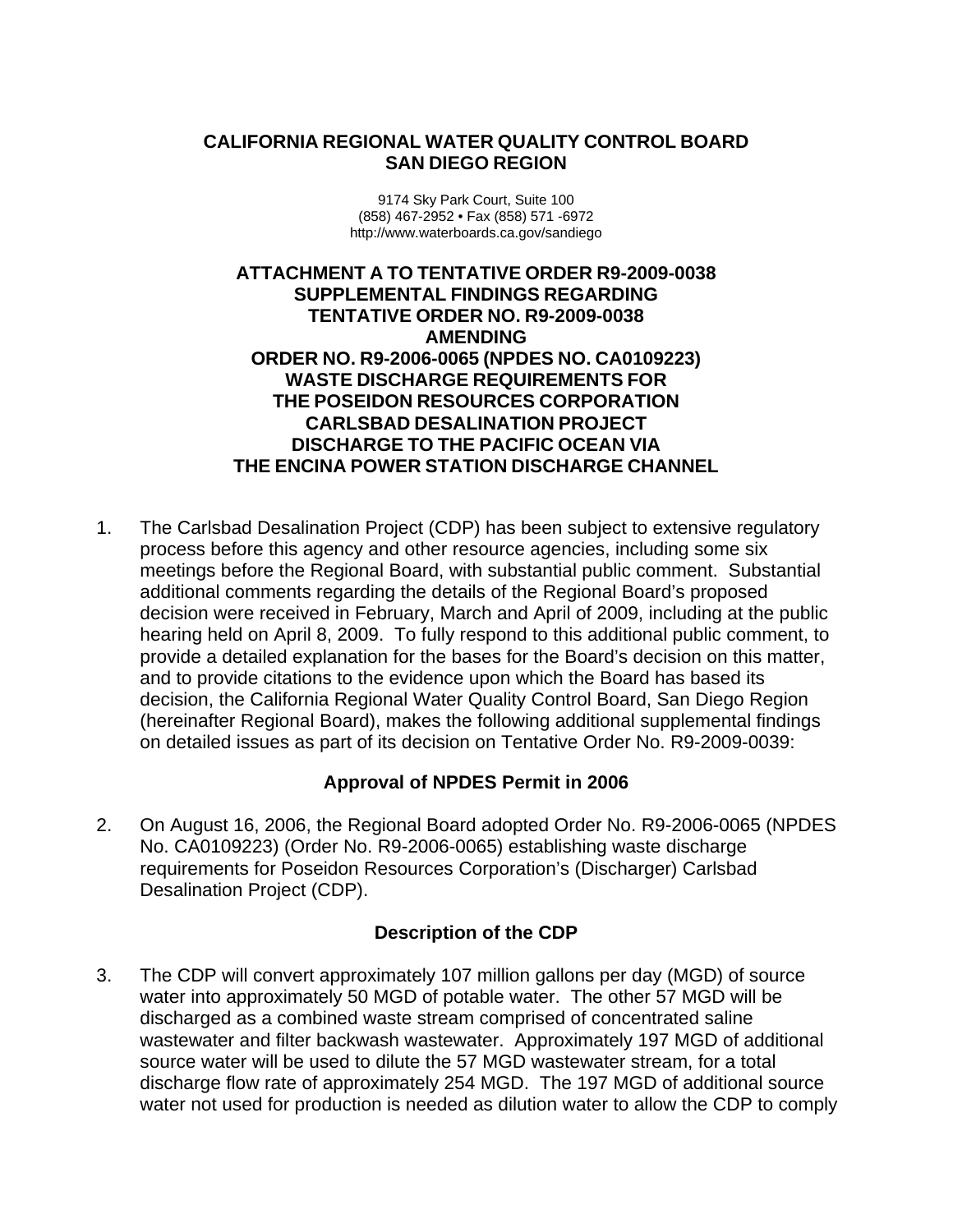with the salinity requirements of the NPDES permit. The total source water needed for conversion to potable water and dilution of the waste stream will be approximately 304 MGD.

- 4. The CDP will be located adjacent to an existing power plant referred to as the Encina Power Station (EPS). The EPS includes an intake structure that draws water from Agua Hedionda Lagoon (AHL) to supply cooling water for its electricity generation operations. After use, the cooling water the EPS withdraws from AHL is discharged to the Pacific Ocean.
- 5. The CDP will use the existing intake and discharge system of the EPS to supply its source water, and discharge its wastewater stream. The CDP will use the water the EPS discharges after it has been used for cooling purposes (shown on CDP Flow Schematic – April 9, 2009 Regional Board Agenda Item No. 7, Attachment 1b). On some days, it is expected that the EPS will not discharge enough water to supply the 304 MGD needed for its desalination operations. On those days, the intake system will withdraw from AHL additional water above and beyond what the EPS is using in order to supply the CDP. Although the cooling water withdrawals of the EPS vary from year to year, information available from 2008 indicates that the EPS would have met approximately 89% percent of the CDP's water needs (i.e., 304 MGD), had the CDP been in operation in calendar year 2008 (March 27, 2009 Flow, Entrainment and Impingement Minimization Plan, Attachment 1 - EPS 2008 Daily Flow Data). Since the fifth EPS generating unit (Unit 5) was put into service in 1976, annual water use at the EPS for cooling water purposes has never dropped below 61% of the water that would be needed on a daily basis by the CDP. (Minimization Plan, 6-4, footnote 5.)

## **Project Benefits and Objectives**

- 6. To properly evaluate the proposed alternative sites, design, and technologies that were the subject of substantial public comment, the proposed project's benefits and basic project objectives must be identified and determined by the Board. An alternative is not a feasible alternative if it fails to meet any of these basic project objectives.
- 7. The approximately 50 MGD (or 56,000 acre feet per year (af/yr)) of potable water that the CDP will produce will be enough water to supply approximately 300,000 San Diego County residents, or approximately 112,000 households. The Discharger is under contract to provide the water from the CDP to various water agencies in the San Diego region. The City of Carlsbad has contracted with the Discharger to allow the City to take up to 100 percent of its water needs from the desalination plant, approximately 25 MGD or 27,990 af/yr. Carlsbad has contract rights to 25 MGD and will take water based on daily demand projected at between 10 MGD and 25 MGD. The following additional cities and water districts have contracts with the Discharger to provide desalinated water to the customers in their service territories: City of Oceanside for up to 5,000 af/yr; Olivenhain Water District for up to 5,000 af/yr;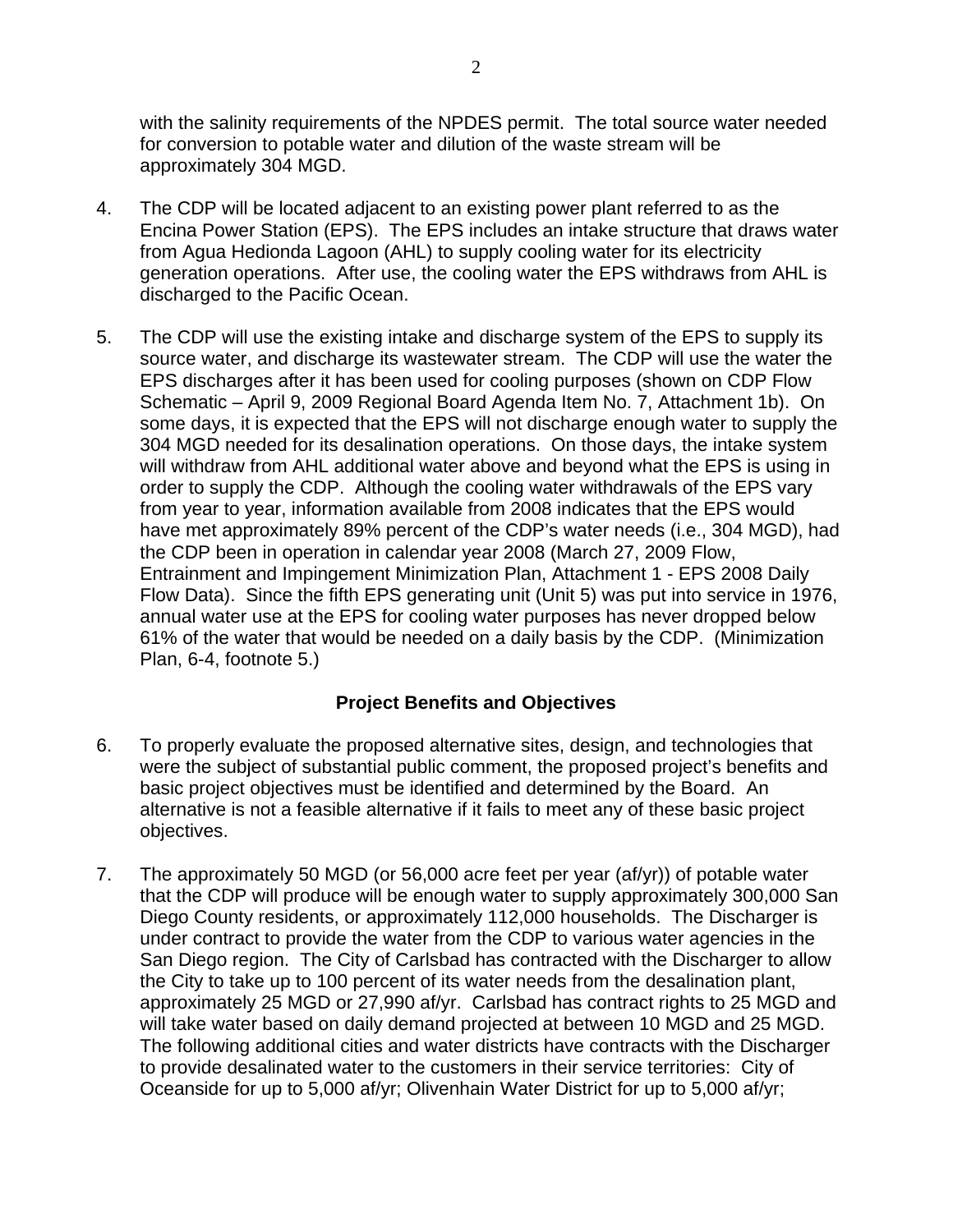Rainbow Municipal Water District for up to 7,500 af/yr; Rincon Del Diablo Municipal Water District for up to 4,000 af/yr; Santa Fe Irrigation District for up to 2,000 af/yr; Sweetwater Authority for up to 2,400 af/yr; Vallecitos Water District for up to 7,500 af/yr; Valley Center Municipal Water District for up to 7,500 af/yr. (Latham & Watkins comment letter dated April 2, 2009, Appendix C, Tab 31.)

- 8. The CDP's fundamental project objectives are: (1) allowing Carlsbad to purchase 100 percent of its potable water supply needs from the desalination plant, thus providing a secure, local water supply that is not subject to the variations of drought or political or legal constraints; (2) reducing local dependence on water imported from outside the San Diego County area and from outside of Carlsbad and surrounding areas; (3) providing water at or below the cost of imported water supplies; and (4) meeting the CDP's planned contribution of desalinated water as a component of regional water supply planning goals. The CDP's expected output of 50 MGD will supply about 10% of the desalinated water needed in California by 2030, according to the Department of Water Resources, and 56,000 af/yr out of the 150,000 af/yr of desalinated water that is needed to ensure regional reliability, according to the Metropolitan Water District of Southern California. The objectives are summarized in the Environmental Impact Report certified by the City of Carlsbad for the CDP and related findings adopted by the City, and on page 14 of 106 of the findings adopted on August 6, 2008 by the California Coastal Commission for the Coastal Development Permit adopted for the project.
- 9. Potable water is an acute need in this State generally, and in the San Diego region in particular. On June 4, 2008, Governor Schwarzenegger issued Executive Order S-06-08 in which he noted that California's water supply crisis has been caused by prolonged drought, extreme fire conditions, the long-term threat of climate change, and judicially-imposed restrictions on diversions from the Sacramento-San Joaquin River Delta for the State Water Project and the federal Central Valley Project aimed at protection of federally listed endangered fish species. Executive Order S-06-08 emphasizes the State's commitment to enhancing drought response and preparedness to protect California's economy and its environment. (Latham & Watkins comment letter dated April 2, 2009, Appendix C, Tab 34.)
- 10. On February 27, 2009, Governor Schwarzenegger proclaimed a State of Emergency under the California Emergency Services Act because of the drought. The proclamation noted that since California's last major drought in 1991, the State has added nine million new residents, experienced a significant increase in the planting of permanent crops not subject to fallowing, and witnessed new biological opinions for threatened species that have reduced the flexibility of water planning and operations throughout the year. The Governor found that severe water shortages were causing widespread harm throughout California to people, businesses, property, communities, wildlife and recreational resources. To help address this growing problem, the Governor directed state agencies to "prioritize and streamline permitting and regulatory compliance actions for desalination[.]" (Latham & Watkins comment letter dated April 2, 2009, Appendix C, Tab 35.)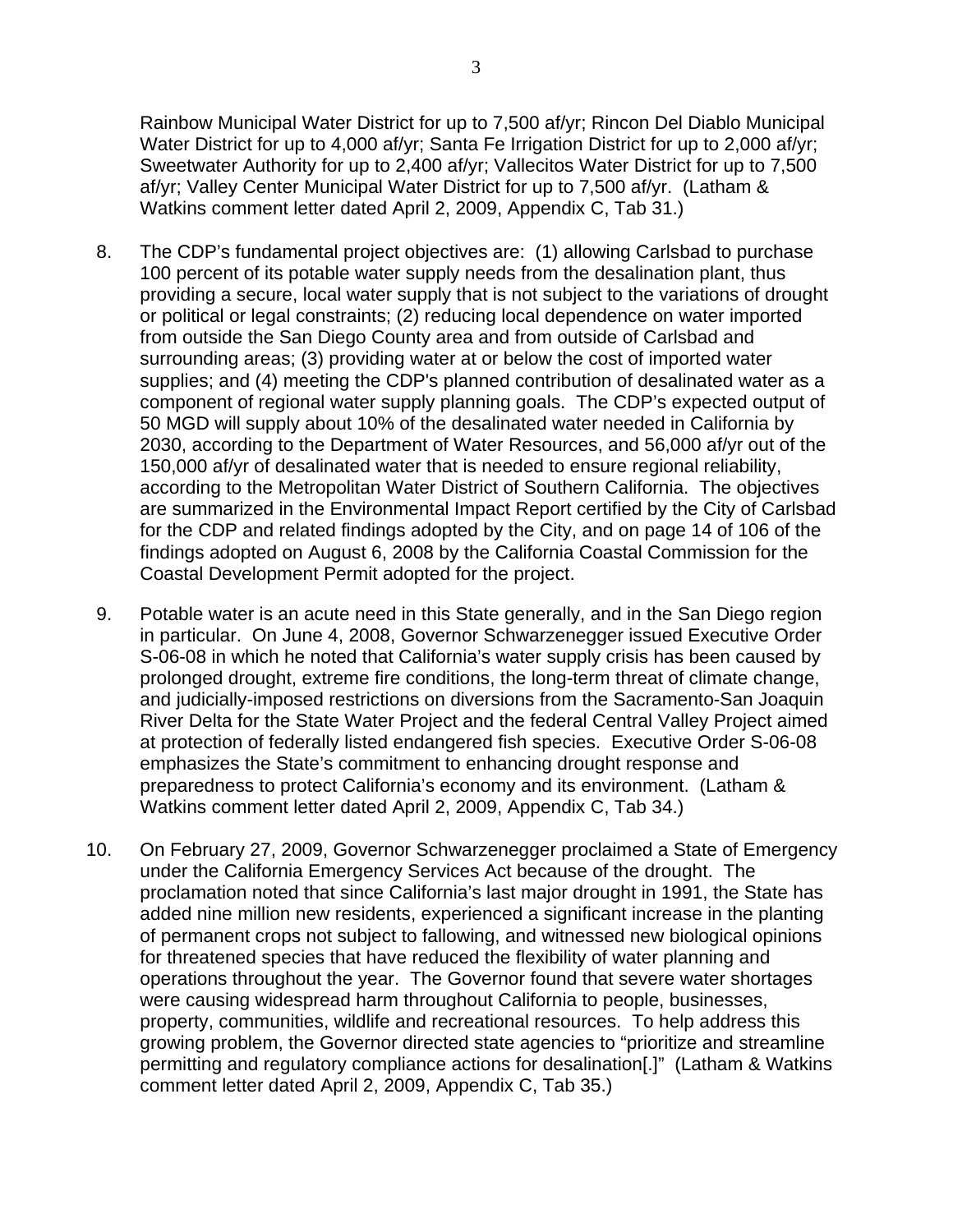- 11. In contrast to traditional freshwater sources, ocean-water desalination does not suffer from the problems described in Executive Order S-06-08. Ocean-water desalination provides a drought-proof source of potable water without any impacts to endangered or threatened species. A stable source of potable water derived from ocean-water desalination is an element of drought response and preparedness, and helps to address the growing pressures on the State's traditional water supplies. (Latham & Watkins comment letter dated April 2, 2009, Appendix C, Tabs 6, 23-30.)
- 12. Governor Schwarzenegger has directed the State Water Resources Control Board and other state agencies to take prompt action to reduce and mitigate the effects of the drought. By this action, the Board is taking an important step in helping to alleviate these conditions and is doing so at a time when there are numerous pressures on California's traditional freshwater supplies. (Latham & Watkins comment letter dated April 2, 2009, Appendix C, Tab 35.)

### **Relationship of Board Action to Prior Board Actions**

- 13. In issuing Order No. R9-2006-0065, the Regional Board previously determined the Discharger's obligations under the federal Clean Water Act, 33 U.S.C. § 1251 et seq., and the National Pollutant Discharge Elimination System (NPDES), 33 U.S.C. § 1342. This Order pertains exclusively to the Discharger's obligations under a provision of state law applicable to seawater intakes, specifically California Water Code (CWC) Section 13142.5(b). CWC Section 13142.5(b) provides that: "For each new or expanded coastal powerplant or other industrial installation using seawater for cooling, heating, or industrial processing, the best available site, design, technology, and mitigation measures feasible shall be used to minimize the intake and mortality of all forms of marine life."
- 14. When the Regional Board reviewed the CDP in 2006 and issued Order No. R9- 2006-0065, the Board determined that when the EPS is discharging sufficient water to meet the source water needs of the CDP (304 MGD), the potential for the CDP to cause intake and morality of marine life, i.e., impingement and entrainment, is *de minimis*. (Order No. R9-2006-0065, Attachment F – Fact Sheet, Section VII.B.4.b.) This Order concerns, therefore, the situation in which the EPS is *not* generating sufficient discharge to meet the source water intake needs of the CDP ("co-location operation for CDP benefit"). Co-location operation for CDP benefit can occur under two conditions: (1) when some or all of the generating units at the EPS are temporarily shut down, or (2) when some or all of the generating units at the EPS are operating but its discharge volume is not sufficient to meet the CDP's intake requirements.

## **Further Review When/If the EPS Permanently Ceases Operation**

15. This Order does not concern the circumstance in which the CDP is operating in complete stand-alone mode and the EPS has permanently ceased operations as described in this Order. If such a circumstance occurs, the CDP will need to be re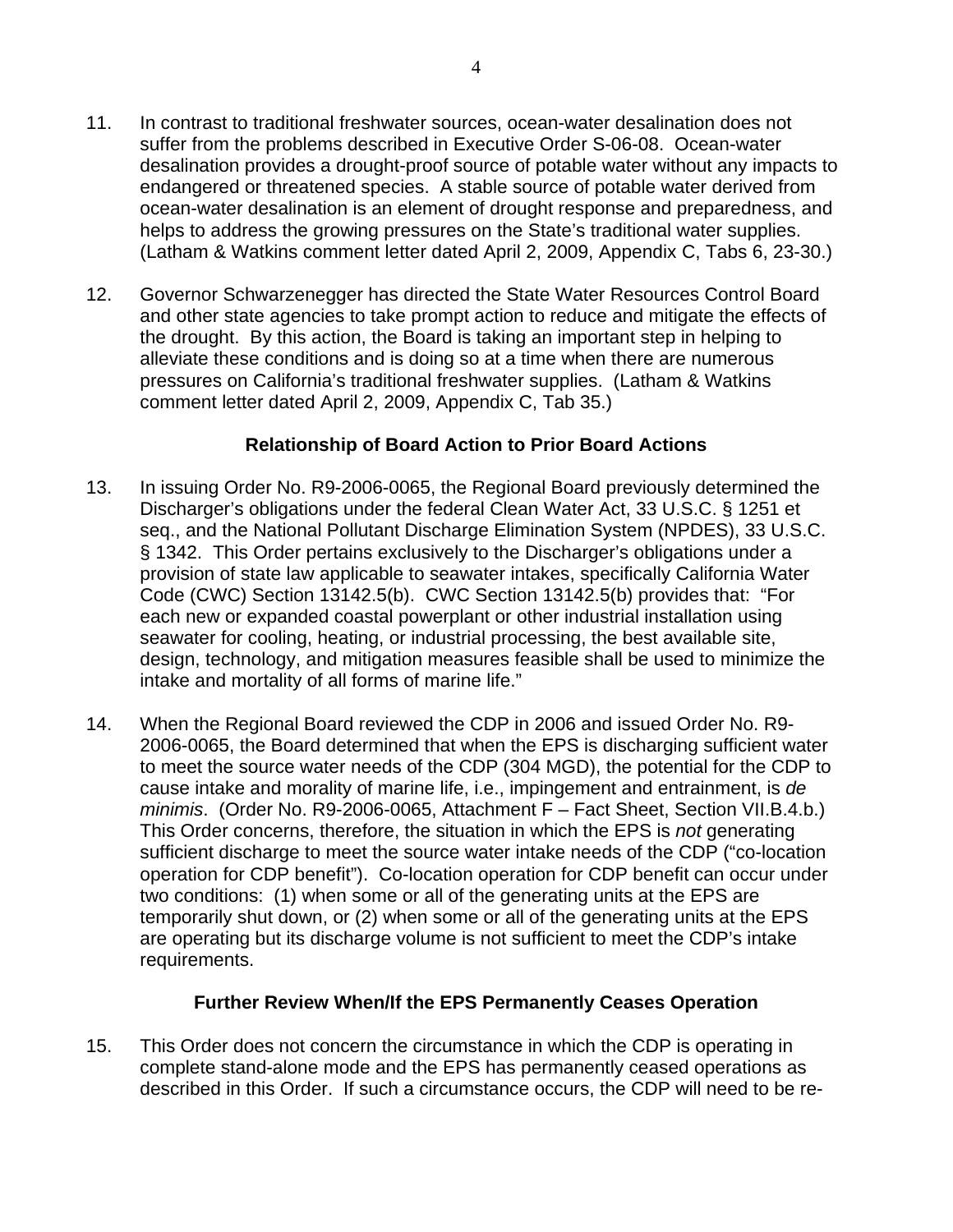reviewed by the Regional Board in order to ensure continued compliance with CWC Section 13142.5(b). Additional review will be necessary in part because, under stand-alone mode when the EPS has permanently ceased operations, the Discharger likely will have more flexibility in how it accesses the EPS's seawater intake structure, making consideration of additional design or technology features to minimize entrainment and impingement impacts associated with the operation of the seawater intake structure appropriate.

- 16. The CDP will not operate under complete stand-alone conditions until the EPS permanently ceases operations by permanently shutting down Units 1, 2, 3, 4 and 5.
- 17. The EPS cannot permanently cease operations unless it satisfies certain notice requirements of the California Independent Systems Operator (Cal-ISO) regarding the EPS's existing Participating Generator Agreement (PGA) and the Meter Service Agreement (MSA). Under the terms of these Agreements, to terminate the PGA, and MSA of any EPS Generating Unit, the EPS must provide written notice to Cal-ISO at least ninety (90) days before the permanent shutdown date of that generating unit. This Order requires, within 90 days of the date of the EPS notice to Cal-ISO for permanent shutdown, the Discharger to submit a Report of Waste Discharge to the Regional Board to operate in stand-alone mode and to seek review under Section 13142.5(b) for stand-alone operation.
- 18. The operator of the EPS has applied to the California Energy Commission for permission to construct the Carlsbad Energy Center, which is a proposed natural gas-fired power plant that, if constructed, may replace the generating capacity of the EPS. If approved and constructed, the Carlsbad Energy Project will be a 558 megawatt (MW) combined-cycle generating facility. Units 1, 2, and 3 of the existing EPS are proposed to be shut down should the Center be approved and constructed. Units 4 and 5, however, would continue to operate. (See California Energy Commission Application for Certification No. 07-AFC-06, dated October 31, 2007.)
- 19. The Carlsbad Energy Center has not been certified by the California Energy Commission, and it is too speculative at this time to determine whether the project will either be approved by the California Energy Commission, or constructed by the applicant. It therefore cannot be determined at this time when, if ever, the proposed Carlsbad Energy Center will result in the shutdown of Units 1, 2 and 3. The potential permanent shutdown of Units 1, 2, and 3 as part of the proposed Carlsbad Energy Center, or otherwise, would not, however, cause CDP to operate under stand-alone conditions because the combined intake capacity of Units 4 and 5 (633 MGD) exceeds the intake requirements of CDP. Should the Carlsbad Energy Center, or similar power plant, be constructed, and the EPS's generating capability for certain units be phased out, this Order will continue to authorize co-location operations of the CDP as long as there are remaining EPS units in service for purposes of power generation at the existing EPS facility.

## **Minimization Plan Provisions and Proceedings**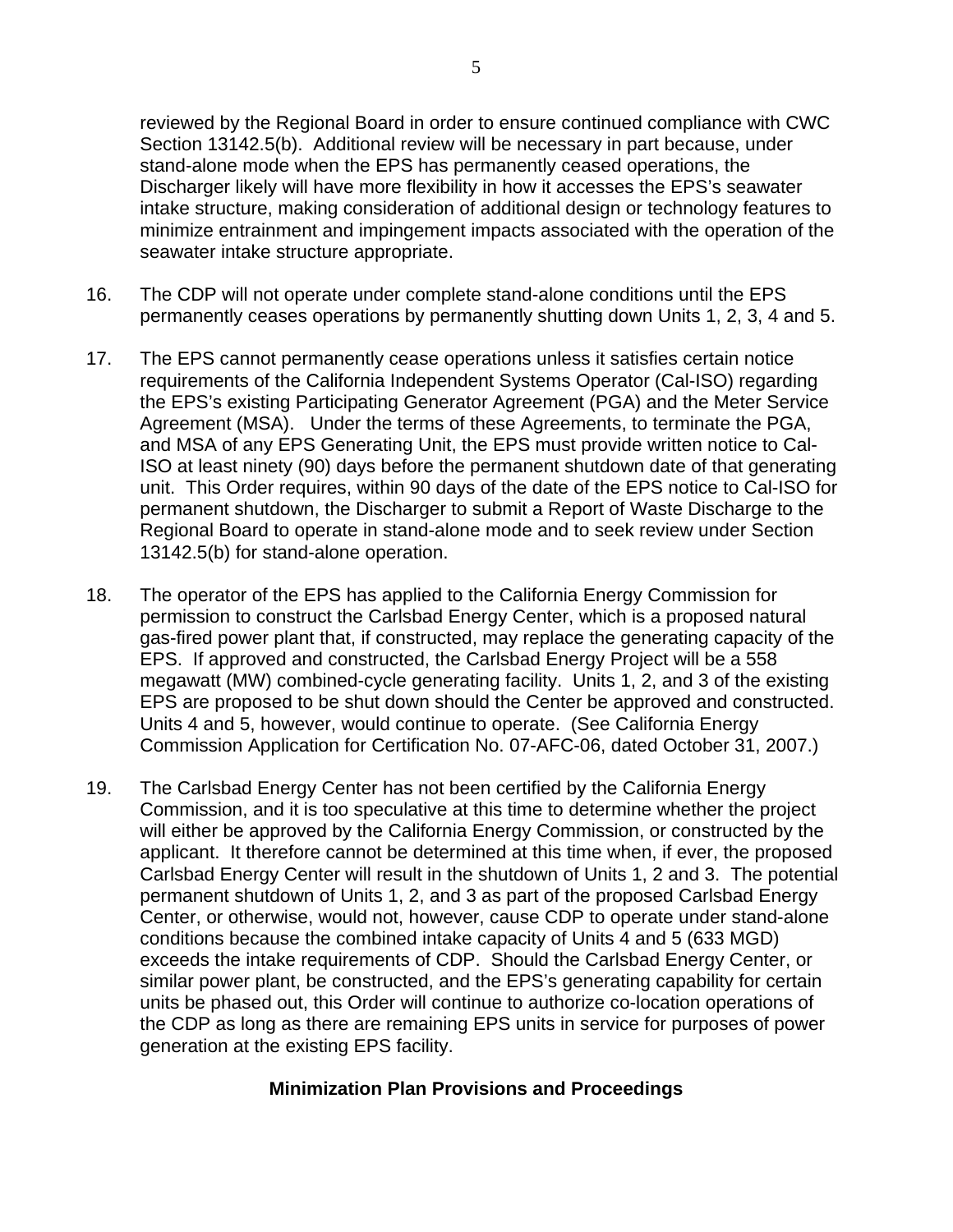- 20. To ensure compliance with CWC Section 13142.5(b) when the CDP is operating in co-location mode (versus complete stand-alone mode when the EPS has permanently ceased operations), Section VI.C.2.e of Order No. R9-2006-0065 required the Discharger to submit for Regional Board approval a Flow, Entrainment and Impingement Minimization Plan (Minimization Plan) that "shall assess the feasibility of site-specific plans, procedures, and practices to be implemented and/or mitigation measures to minimize the impacts to marine organisms when CDP intake requirements exceed the volume of water being discharged by the EPS" within 180 days of adoption of the Order No. R9-2006-0065.
- 21. To satisfy Section VI.C.2.e. of Order No. R9-2006-0065, the Discharger relied upon data collected in AHL pursuant to a field study, the work plan for which was approved by the Regional Board. These data were collected for the purpose of characterizing entrainment and impingement at the EPS's intake structure. The EPS is subject to federal Clean Water Act Section 316(b), 33 U.S.C. § 1326(b), which requires "that the location, design, construction, and capacity of cooling water intake structures reflect the best technology available for minimizing adverse environmental impact." The work plan, entitled, "Cabrillo Power I LLC, Encina Power Station, 316(b) Cooling Water Intake Effects Entrainment and Impingement Sampling Plan," was reviewed and approved by the Regional Board, U.S. Fish and Wildlife Service (USFWS), California Department of Fish and Game (CDFG), and other agencies. (March 27, 2009 Flow, Entrainment and Impingement Minimization Plan, Attachment 4). The results of the field program, conducted in 2004-2005, are provided in the report entitled, "IMPINGEMENT MORTALITY AND ENTRAINMENT CHARACTERIZATION STUDY, Effects on the Biological Resources of Agua Hedionda Lagoon and the Nearshore Ocean Environment, January 2008" ("E & I Study"). (Latham & Watkins comment letter dated January 26, 2009, Appendix A, Tab 3.)
- 22. On February 13, 2007, the Discharger submitted a draft Minimization Plan dated February 12, 2007 in order to comply with Section VI.C.2.e. of Order No. R9-2006- 0065.
- 23. On June 29, 2007, in response to Regional Board staff and interested persons' comments, the Discharger submitted a revised Minimization Plan, dated June 1, 2007. This version of the plan included projections of CDP's potential impingement and entrainment. Impingement data for the EPS intake system from the E & I Study were included to support the Minimization Plan (Table 3-2). Potential impingement at the CDP was calculated using these data as a basis. The Minimization Plan was divided into chapters addressing the four principal factors of CWC Section 13142.5(b) – site, design, technology, and mitigation – to be used to minimize the intake and mortality of marine life.
- 24. Regional Board staff reviewed the revised Minimization Plan over the next several months. In a letter to the Discharger dated February 19, 2008, Regional Board staff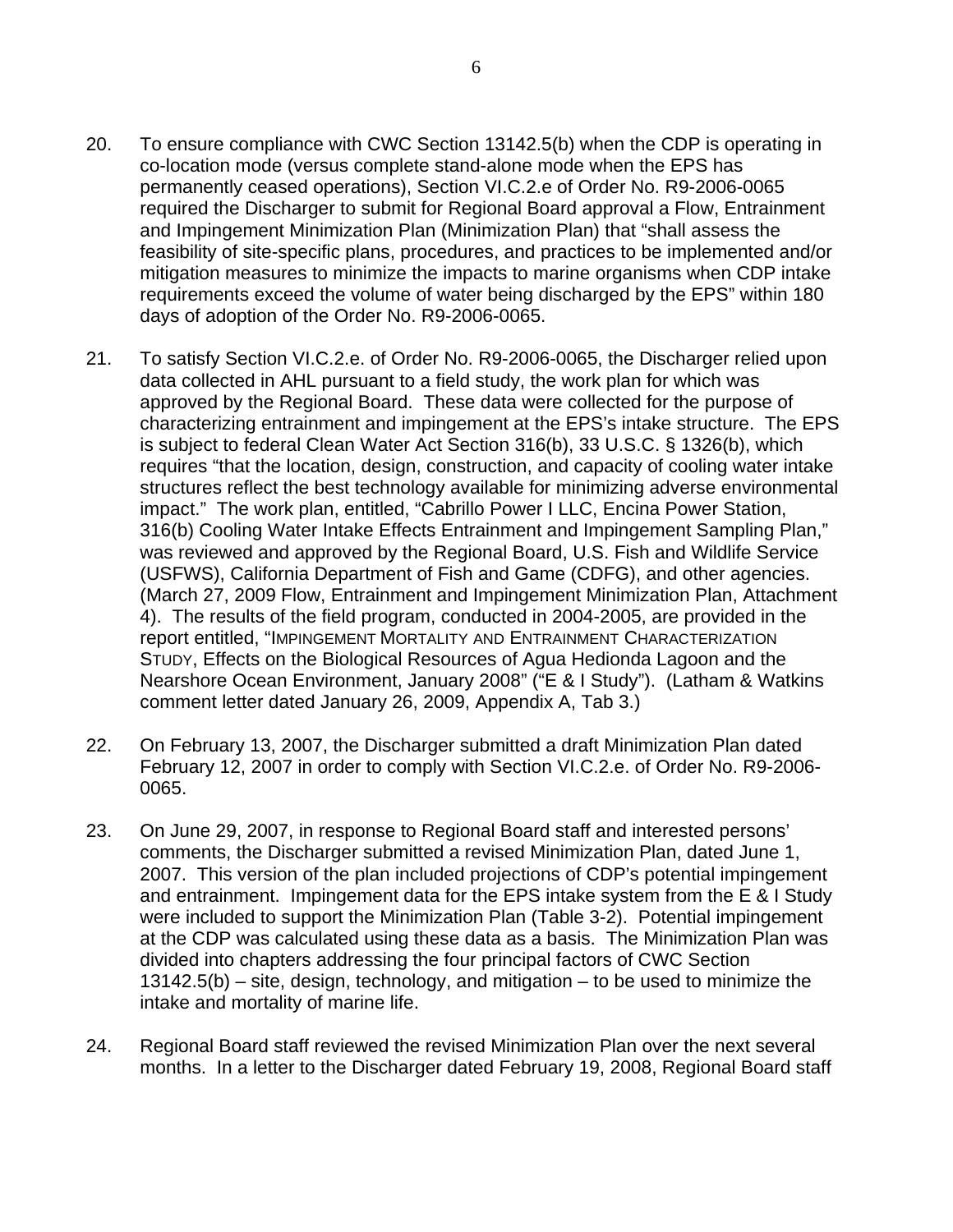identified several issues to be addressed before the Minimization Plan would be ready for Regional Board approval.

- 25. In response to staff's February 19, 2008 letter, on March 7, 2008, the Discharger submitted an updated version of the Minimization Plan, dated March 6, 2008.
- 26. The March 6, 2008 version of the Minimization Plan, which was conditionally approved by the Regional Board on April 9, 2008, has been substantially revised and has been replaced by the March 27, 2009 version of the Minimization Plan, including the Marine Life Mitigation Plan (MLMP).
- 27. On April 17, 2008, Regional Board staff informed the Discharger that the value calculated for potential impingement in the March 6, 2008 version of the Minimization Plan (0.96 kilograms per day, or kg/day) was in error. Staff indicated that the Discharger could provide clarification via email rather than in person.
- 28. On April 30, 2008, the Discharger submitted a revised calculation of potential impingement, based on linear regression of the 2004-2005 EPS data. In this submission, the Discharger used the linear regression method in order to adjust the EPS data to account for CDP's relatively lower flows. According to the Discharger, linear regression had not been used in the earlier calculation of 0.96 kg/day because the value was so low that it did not warrant adjustment to reflect the relatively lower flow rates of the CDP compared to the EPS.) Two values considered outliers by the Discharger's expert were not included in the regression analysis submitted on April 30, 2008.
- 29. The revised calculation produced a value of 1.56 kg/day. The Discharger contends that this estimate corresponds to potential impingement for 304 MGD of seawater intake exclusively for CDP operations. Unless the EPS is not generating any discharge for CDP use, some portion of this impingement is attributable to the EPS operations – not CDP operations. An assumption that all of this potential impingement is attributable to the CDP is conservative, and is tantamount to assuming that the CDP is operating in stand-alone mode.
- 30. The California Coastal Commission also was evaluating the potential for entrainment and impingement at the CDP, as part of the proceedings related to the Coastal Development Permit for the CDP. The Discharger prepared the MLMP both to satisfy conditions imposed by the Coastal Commission and to satisfy the requirements of Resolution No. R9-2008-0039 to evaluate mitigation options for the CDP).
- 31. During the November 12, 2008 Regional Board meeting, in response to public questions regarding the status of the MLMP, the Executive Officer advised the Regional Board that flexibility in the October 8, 2008 deadline of Resolution No. R9- 2008-0039 was being allowed to accommodate the involvement of the other agencies participating in the interagency process.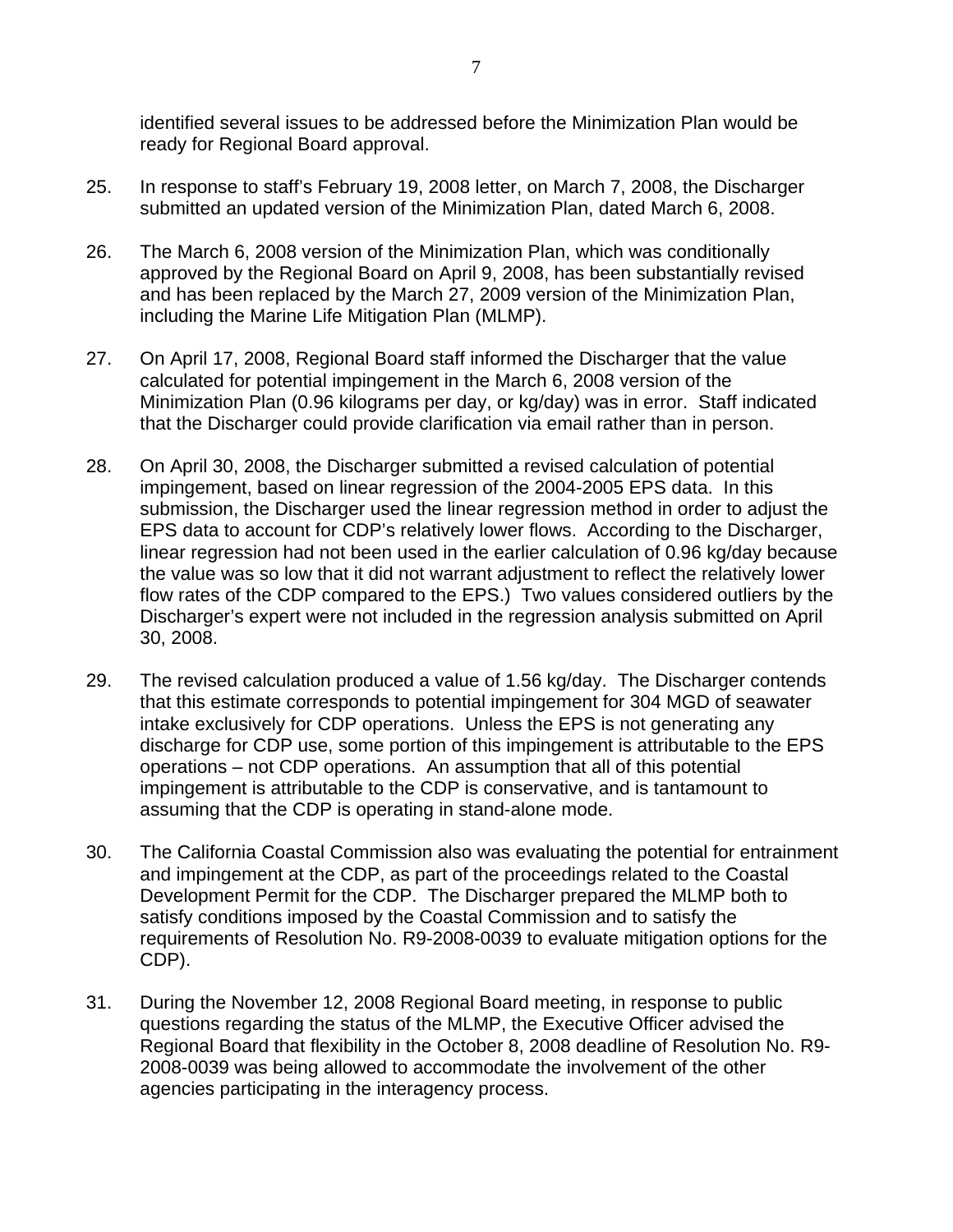- 32. On November 14, 2008, the Discharger submitted the final MLMP to the Regional Board as an amendment to the March 6, 2008 Minimization Plan to satisfy the conditions of Resolution No. R9-2008-0039.
- 33. On February 11, 2009, the Regional Board held a hearing to consider whether the MLMP satisfied the conditions established in Resolution No. R9-2008-0039, and, if not, whether the Resolution was thereby inoperative by its own terms.
- 34. At the commencement of the meeting, the Executive Officer identified a narrowed list of staff's outstanding issues concerning the March 6, 2008 Minimization Plan, as supplemented by the MLMP. The outstanding issues were identified as follows:
	- a. "(1) Placing Regional Water Board and its Executive Officer on equal footing, including funding, with Coastal Commission and its Executive Director, in the MLMP, while minimizing redundancies (e.g., only one Scientific Advisory Panel), with the details of dispute resolution process to be worked out;
	- b. "(2) Reducing the number of sites to five, in consultation with the Coastal Commission, with the proviso that other sites within the Regional Board boundaries could be added;
	- c. "(3) Poseidon to provide the flow-proportioned calculations for Poseidon's impacts due to impingement, to help support the Board's determination that these impacts are *de minimis*; and,
	- d. "(4) Poseidon to provide a consolidated set of all requirements imposed to date by the various agencies."
- 35. On February 26, 2009, the Discharger submitted a consolidated set of all requirements imposed to date by the various agencies to resolve outstanding issue no. 4.
- 36. Regional Board staff and the Discharger discussed the outstanding issue no. 3 on numerous occasions. During these discussions, staff expressed a preference for a flow-proportioned calculation rather than the linear regression methodology used by the Discharger's expert consultants to calculate the CDP's potential impingement, which resulted in 1.56 kg/day.
- 37. On February 26 and 27, 2009, the Discharger submitted calculations intended to satisfy the Executive Officer's request for "flow-proportioned calculations," outstanding issue no. 3. "Flow-proportioned calculations" refers to a methodology for estimating CDP's impingement based on the EPS's impingement data that is different than the linear regression methodology used by Discharger's expert consultants. Like the calculation provided by the Discharger's expert, the flowproportioned calculations correspond to potential impingement for 304 MGD. Unless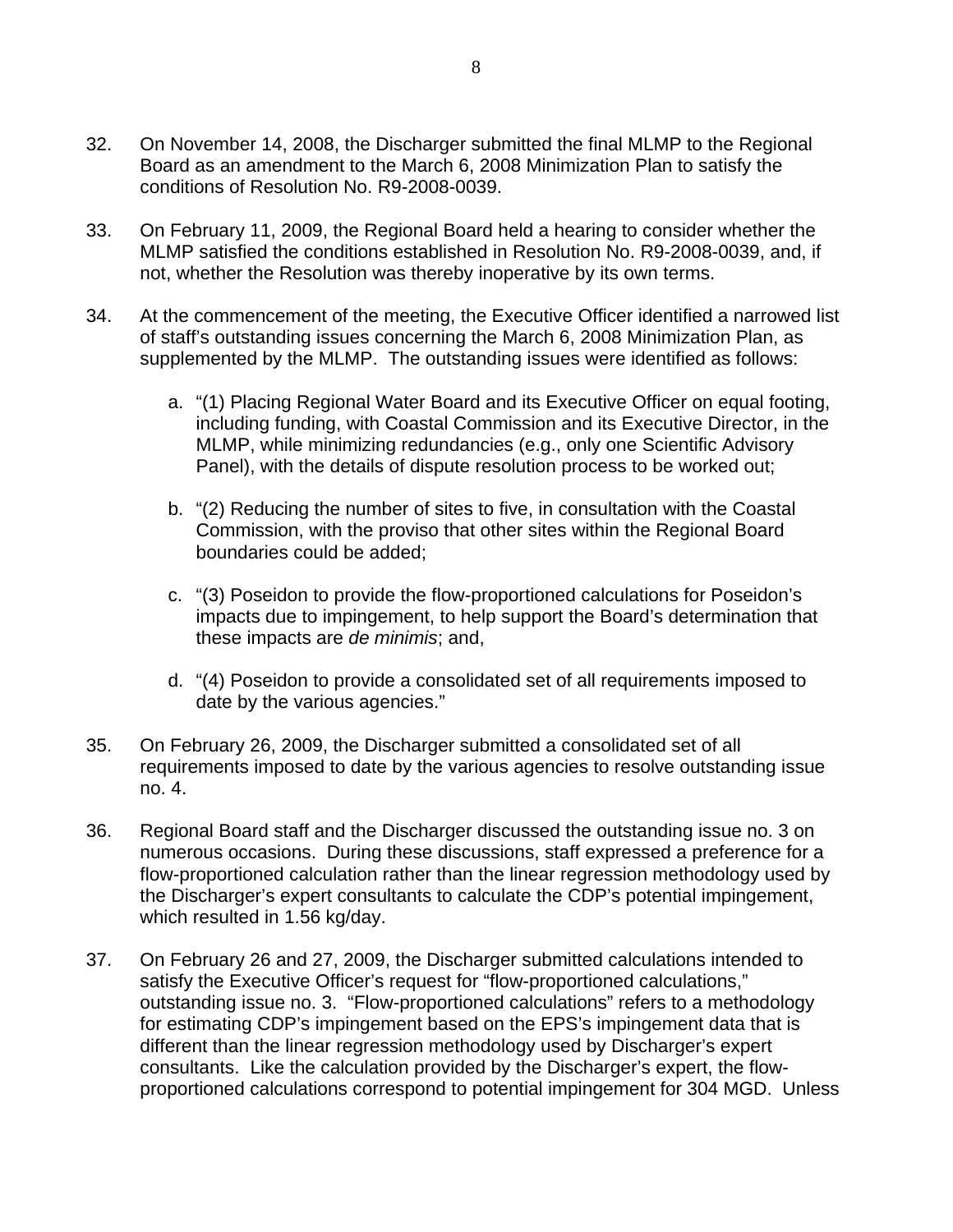9

the EPS is not generating any discharge for CDP use, some portion of this impingement is attributable to the EPS's operations – not the CDP's operations. An assumption that all of this potential impingement is attributable to the CDP is conservative, and is tantamount to assuming that the CDP is operating in standalone mode.

- 38. The "flow-proportioned calculations" resulted in an estimated projected impingement of 3.74 kg/day. This calculation includes the two events that the Discharger's experts consider outliers. When the outliers are excluded, the "flow-proportioned calculations" result in an estimated projected impingement of 2.11 kg/day.
- 39. On March 9, 2009, the Discharger submitted a revised Minimization Plan, including the MLMP, for Regional Board consideration. The March 9, 2009 Minimization Plan included revisions to Chapter 6 regarding mitigation, including the incorporation of the MLMP, additional provisions placing the Regional Board on equal footing with the Coastal Commission to address outstanding issue no. 1, and provisions identifying the five sites within the Regional Board boundaries as priority mitigation sites to address outstanding issue no. 2.
- 40. In response to comments from staff regarding the projected impingement value, the March 9, 2009 Minimization Plan also included Attachment 5, which explained and identified several possible approaches for estimating CDP's potential stand-alone impingement, including the linear regression approach supported by the Discharger's experts, "flow-proportioned calculations" as requested by staff at the February 11, 2009 hearing, and three variations of the other two approaches.
- 41. In response to additional staff comment, on March 27, 2009 the Discharger submitted a revised Minimization Plan. The March 27, 2009 Minimization Plan includes Attachment 9, which complements the impingement analysis provided in Attachment 5 with additional scientific analysis of the two outlier events observed in the EPS dataset, tending to validate the lower values for potential impingement.
- 42. After receiving extensive public comment at its April 8, 2009 hearing regarding the Minimization Plan, the Regional Board closed the record and continued the matter for final decision at its May 13, 2009 meeting.

## **SITE**

- 43. Chapter 2 of the Minimization Plan addresses the "site" factor of CWC Section 13142.5(b).
- 44. The CDP will be co-located with the EPS and use the EPS's existing intake and discharge facilities, which draw cooling water from AHL and discharge into the Pacific Ocean.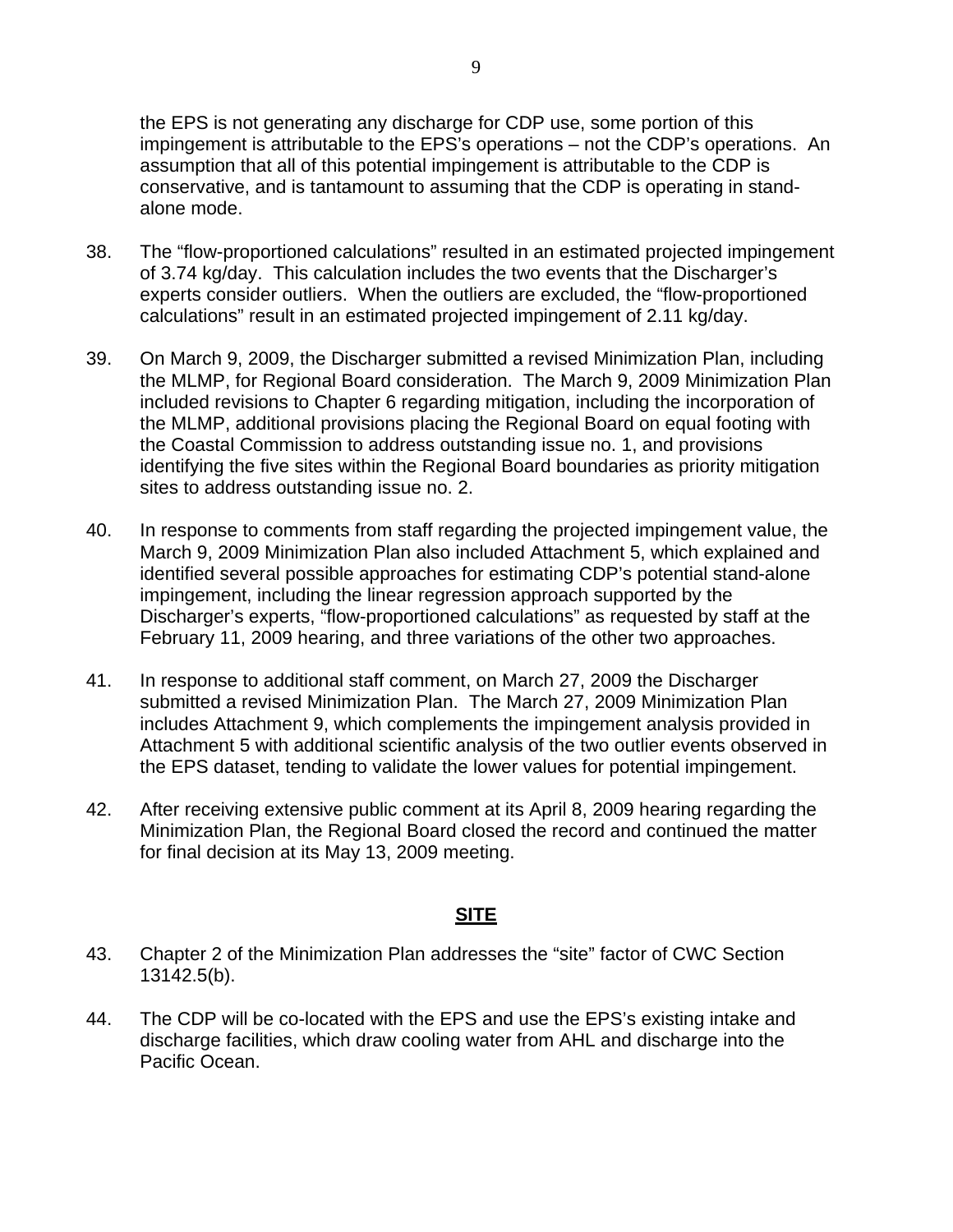- 45. AHL is a largely man-made lagoon that, without regular maintenance dredging, would likely return to a natural "mud-flat" state in which the mouth of the lagoon would be closed to the Pacific Ocean. ("Beach Receives Bounty of Dredging," San Diego Union Tribune, March 7, 2009.)
- 46. In 1954, the EPS was commissioned by San Diego Gas & Electric. (Agua Hedionda Land Use Plan, City of Carlsbad Local Coastal Program.) To obtain a sufficient cooling water source for the new power plant, San Diego Gas & Electric dredged more than 310,000 cubic yards of sediment from the Lagoon. This dredging created an open channel that enabled tidal flushing from the Pacific Ocean. (Precise Development Plan and Desalination Plant Project (FEIR 03-05) (SCH#2004041081) Appendix E - Intakes Effects Assessment.) Although natural storms and wave action constantly deposit sediment that could close the Lagoon's mouth, the EPS's operators have regularly maintained and dredged the Lagoon to maintain the power plant's cooling water source, thereby keeping the mouth open and preserving the cooling water source. In 1998-99, the entire Lagoon was re-dredged to an average depth of 8 to 11 feet, significantly increasing tidal flushing. (SeaWorld/Busch Gardens Animal Information Database, San Diego Wetlands - Agua Hedionda Lagoon.) In sum, the EPS relies on AHL for cooling water, while AHL relies on the power plant's operators to conduct maintenance dredging that is necessary to maintain its present ecological productivity.
- 47. A number of commenters requested that the Regional Board consider alternative sites for the CDP outside of the Carlsbad area, including areas elsewhere in San Diego County and elsewhere in California. To determine whether these alternative sites are feasible, the Board has examined the fundamental project objectives of the CDP, based on the evidence before it, including the objectives as described by the Discharger and the City of Carlsbad in its comments, the objectives as described in the EIR certified by the City of Carlsbad, and the project objectives as described in the August 6, 2008 findings of the Coastal Commission.
- 48. A fundamental project objective of the CDP is to provide a local and reliable water source. The City of Carlsbad will be able to meet 100 percent of its potable water supply needs from the desalination plant, a secure, local water supply not subject to the variations of drought or political or legal constraints. Any site for the project outside the City of Carlsbad would subject the project to the control of other water agencies or governmental jurisdictions. For example, if the project were to be sited in another city, that city might exercise its police powers to utilize the water within its own jurisdiction, or to regulate or prohibit the transmission of water outside of its municipal boundaries. Thus, sites outside of Carlsbad would conflict with this fundamental project objective, and therefore any such site is neither available nor feasible for use by the CDP. As a result, the proposed site is the best available site feasible to minimize the intake and mortality of all forms of marine life, pursuant to CWC Section 13142.5(b), and sites outside of the City of Carlsbad are not available or feasible within the meaning of Section 13142.5(b). The facts set forth in this Section 48, standing alone, constitute a separate and independent basis for the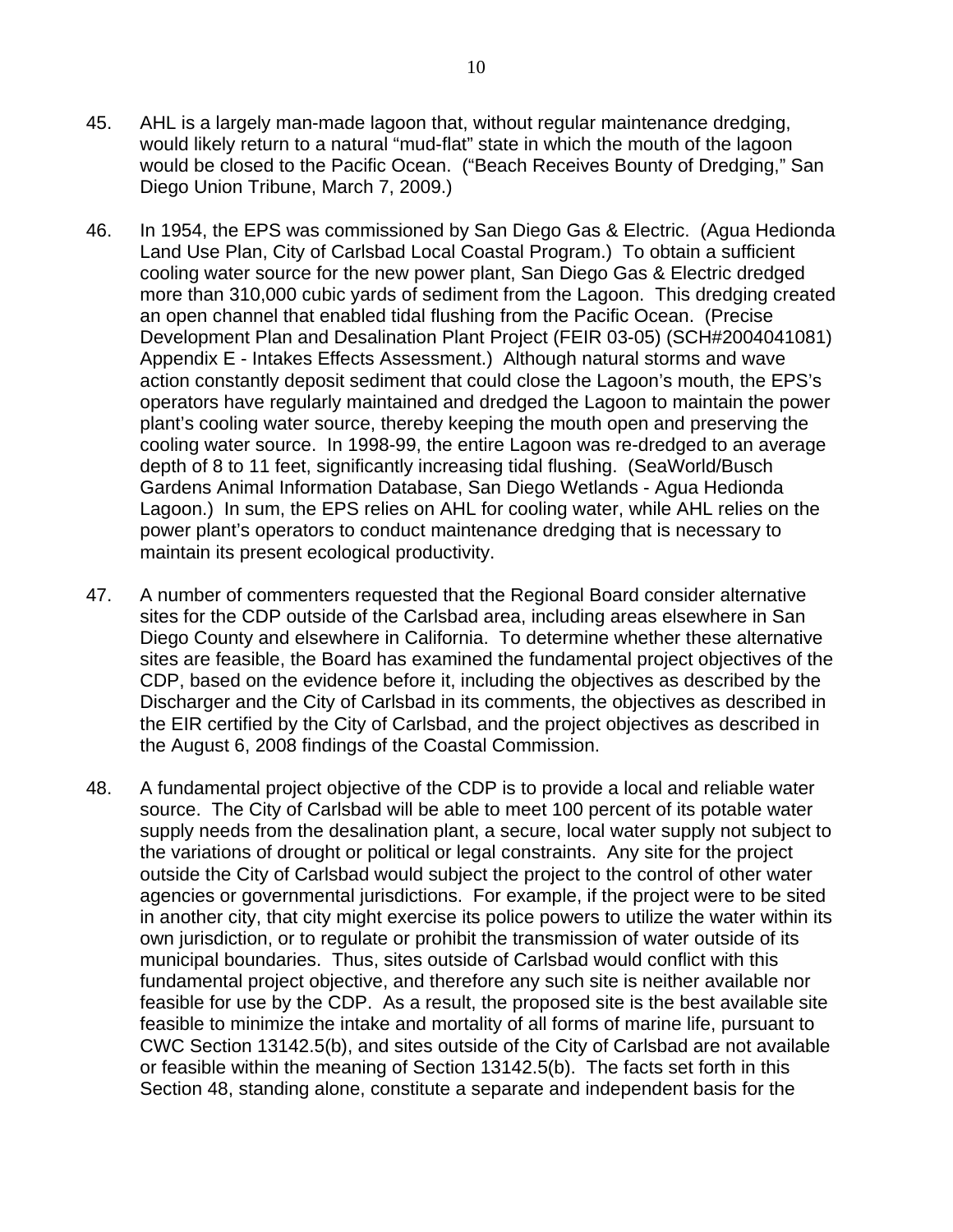Regional Board's determination that the site proposed by the Discharger is the best available site feasible to minimize the intake and mortality of all forms of marine life pursuant to Section 13142.5(b).

- 49. A second fundamental project objective of the CDP is reducing local dependence on water imported from outside the San Diego County area and from outside of Carlsbad and surrounding areas. Importation of water over substantial distances increases the cost of the water, increases the energy necessary to deliver the water, and makes the supply of water less secure and more vulnerable to disruption from broken or inoperable pipelines due to earthquakes or other natural disasters. Also, as noted on page 2-6 of the Minimization Plan, long-distance transportation of water from the CDP to its intended users would cause an increase in carbon emissions because significant additional energy would be required to accomplish it, thereby increasing greenhouse gas emissions associated with the Project, another potential adverse environmental impact. Any site outside of San Diego County or remote from Carlsbad and surrounding areas would simply be another form of "imported water" that would have to be transported to the location of the agencies that are purchasing the water. While one of the agencies purchasing the water from the CDP is located in southern San Diego County, the remaining agencies provide water service within Northern San Diego County and the vicinity of Carlsbad. Thus, alternative sites for the CDP outside of San Diego County or the vicinity of Carlsbad would not meet this fundamental project objective and would not be either feasible or available to minimize the intake and mortality of all forms of marine life pursuant to Section 13142.5(b). The facts set forth in this Section 49, standing alone, constitute a separate and independent basis for the Board's determination that the site proposed by the Discharger is the best available site feasible to minimize the intake and mortality of all forms of marine life pursuant to Section 13142.5(b).
- 50. A third fundamental project objective of the CDP is providing water at or below the cost of imported water supplies. Alternative sites would each require the construction of a new form of seawater intake system. The construction of a new seawater intake system of any type, such as a new seawater intake at the Encina Water Pollution Control Facility (see, e.g., Minimization Plan at 2-5) or the construction of a new seawater intake infiltration gallery, (see e.g., Coastal Commission August 6, 2008 findings at Page 51 of 106), would be very costly or "cost prohibitive" and increase the cost of production of the water well above the cost of imported water supplies. Thus, alternative sites requiring the construction of a new seawater intake system are not feasible or available to minimize the intake and mortality of all forms of marine life pursuant to Section 13142.5(b). The facts set forth in this Section 50, standing alone, constitute a separate and independent basis for the Board's determination that the site proposed by the Discharger is the best available site feasible to minimize the intake and mortality of all forms of marine life pursuant to Section 13142.5(b).
- 51. Another important objective of the CDP is its planned contribution of desalinated water as a component of meeting regional water supply planning goals. The CDP's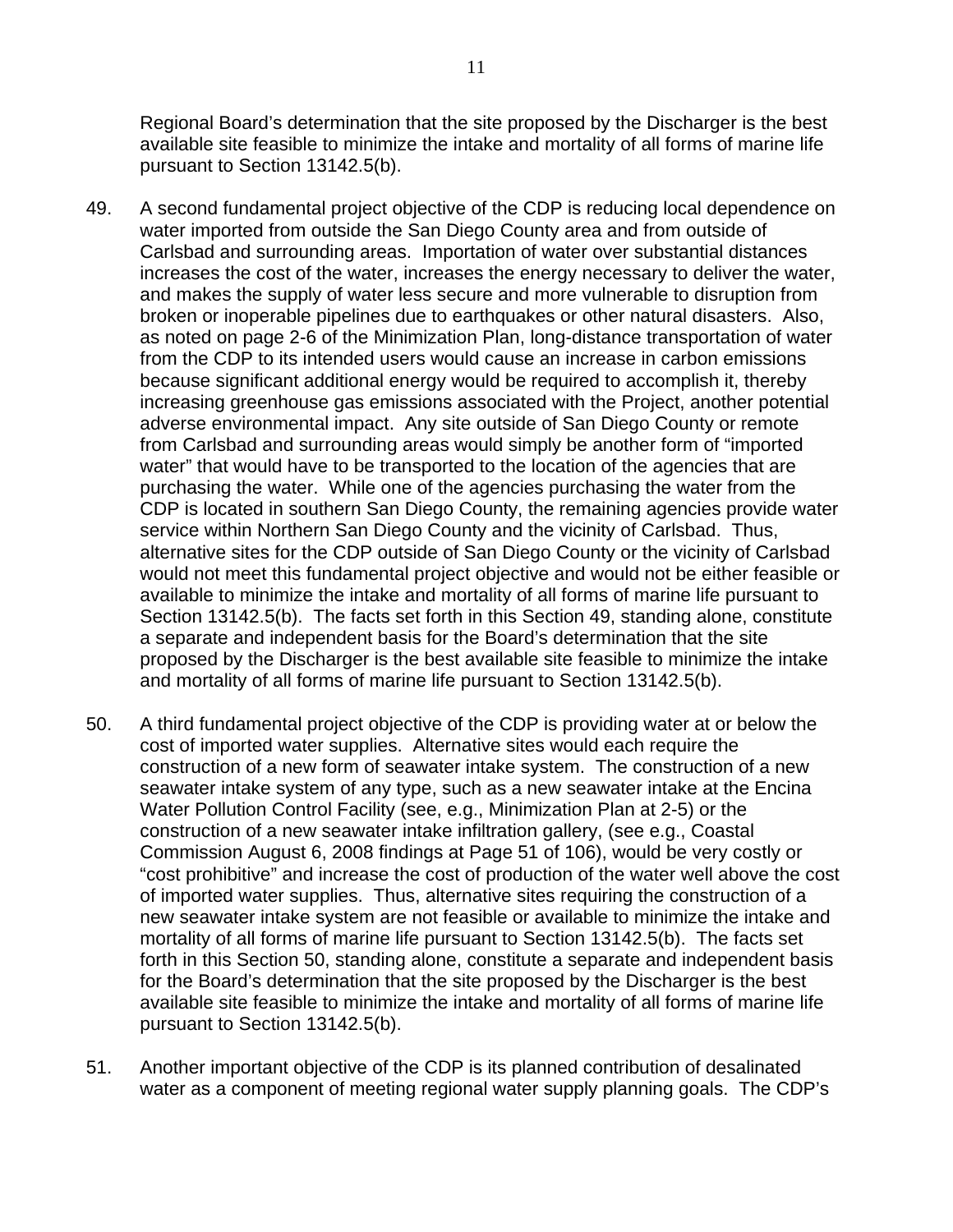expected output of 50 MGD will supply about 10 percent of the desalinated water needed in California by 2030, according to the Department of Water Resources, and 56,000 af/yr out of the 150,000 af/yr of desalinated water that is needed to ensure regional reliability, according to the Metropolitan Water District of Southern California. In order to satisfy this objective, the CDP must be constructed at a site that can accommodate a 50 MGD facility, so that the CDP's output will be sufficient to satisfy Carlsbad's demand, the demand of other local agencies, and the CDP's planned contribution of desalinated water as a component of regional water supplies. Sites that cannot accommodate a 50 MGD facility would conflict with an important project objective and are neither available nor feasible for use by the CDP. The Project Environmental Impact Report (EIR), certified by Carlsbad on June 13, 2006, analyzed a reduced output (25 MGD) alternative but found that the alternative would be insufficient to satisfy the CDP's planned contribution to regional water supplies or the demand of local agencies other than Carlsbad. The facts set forth in this Section 51, standing alone, constitute a separate and independent basis for the Board's determination that the site proposed by the Discharger is the best available site feasible to minimize the intake and mortality of all forms of marine life pursuant to Section 13142.5(b).

- 52. As described on Page 2-4 of the Minimization Plan, the EIR, certified by the City of Carlsbad on June 13, 2006, analyzed a number of alternative sites within the boundaries of the EPS and alternative sites within the boundaries of the Encina Water Pollution Control Facility. The Coastal Commission staff requested an evaluation of other potential locations for the desalination facility and its associated infrastructure. As a result, the Discharger added the Maerkle Reservoir site to the list of alternative sites considered. These sites are the only parcels in the entire City of Carlsbad with compatible land use designations and sufficient space available to accommodate the desalination facility. Each of these sites is neither available nor feasible for the reasons set forth in the Minimization Plan Sections 2.2.1, 2.2.2 and 2.2.3, and the findings adopted by the City of Carlsbad on June 13, 2006 and the California Coastal Commission on August 8, 2008. The facts set forth in this Section 52, standing alone, constitute a separate and independent basis for the Board's determination that the site proposed by the Discharger is the best available site feasible to minimize the intake and mortality of all forms of marine life pursuant to Section 13142.5(b).
- 53. In its findings adopted on August 6, 2008, the Coastal Commission found that "[t]here are no feasible and less environmentally damaging alternative locations to draw in the needed seawater (e.g. subsurface or offshore)." (Page 28 of 106.) The Coastal Commission further noted on page 48 of 106 of its findings, based on evidence presented in the City of Carlsbad Environmental Impact Report, that alternative intake systems at other sites, such as horizontal wells, vertical beach wells or infiltration galleries in lieu of the CDP's use of the EPS power plant intake system at the proposed EPS site "would cause more significant impacts than those caused by the existing [EPS site] power plant intake and that they would be economically infeasible." On page 51 of 106, the Coastal Commission found that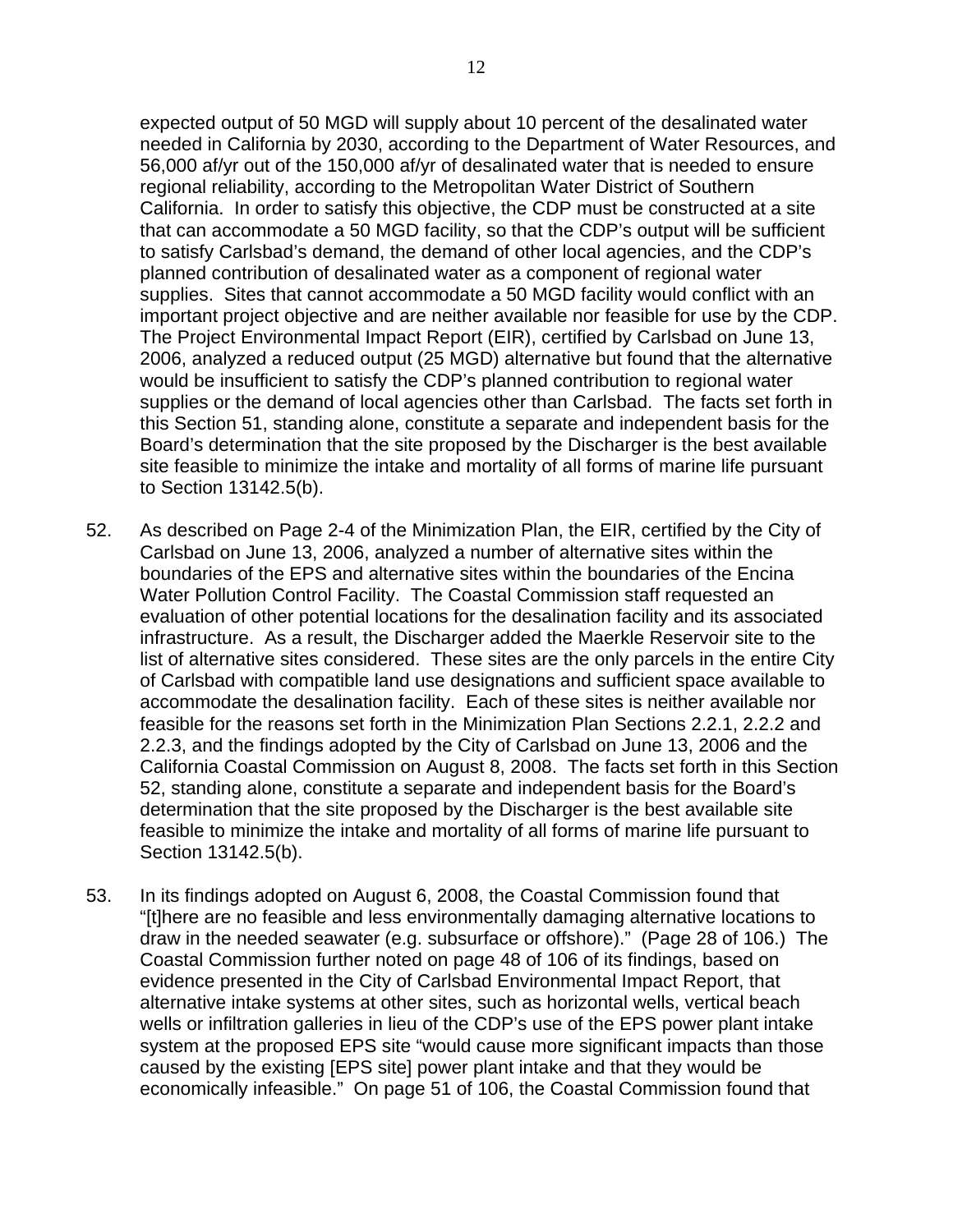alternative sites using proposed or potential (but unbuilt) alternative seawater intake systems, such as slant wells at Dana Point or elsewhere, infiltration galleries, horizontal wells, vertical beach wells or other types of subsurface intakes would be infeasible alternative sites for the CDP project: "[T]he proposed alternatives would result in greater environmental impacts than the proposed project due to the destruction of coastal habitat from construction of intake systems, the loss of public use of coastal land due to numerous intake collector wells that would be located on the beach, and the adverse environmental impacts to coastal resources during construction, including but not limited to the creation of negative traffic, noise, and air pollution impacts." The Regional Board incorporates these findings by the Coastal Commission in full, by reference. The Coastal Commission's finding that there are no feasible and less environmentally damaging alternative locations available to the Project is noted and cited on page 2-8 and note 6 of the Minimization Plan. The facts set forth in this Section 53, standing alone, constitute a separate and independent basis for the Board's determination that the site proposed by the Discharger is the best available site feasible to minimize the intake and mortality of all forms of marine life pursuant to Section 13142.5(b).

- 54. When the Board adopted Order No. R9-2006-0065 in 2006 granting approval of the CDP, it determined that the EPS site was appropriate for the project under Section 13142.5(b), despite the possibility of impacts to marine life for operations when the EPS was *not* generating sufficient discharge to meet the source water intake needs of the CDP. The Board required that a Minimization Plan be prepared to assess the feasibility of "site-specific" plans, procedures, practices and mitigation measures to minimize impacts and address any "additional review" required by Section 13142.5(b). Thus the Board determined in 2006 that the EPS site was the best available site feasible to minimize the intake and mortality of all forms of marine life pursuant to Section 13142.5(b). The Discharger has spent substantial time and money in reliance on the Board's 2006 determination, which was not subsequently challenged and is no longer subject to superior court review, and the Board believes such determination should not be disturbed. Such 2006 determination constitutes a separate and independent basis for a determination that the CDP has complied with 13142.5(b). However, because of the possibility that such 2006 determination might be challenged indirectly through an attack on the Board's approval of the Minimization Plan, as a separate and alternative ground, the Board (at the Discharger's request) has reexamined anew without regard to its 2006 determination, the question of the appropriate site for the CDP and has made the determination in this Order, including the findings above in Sections 43-53, that the EPS site is the best available site feasible to minimize the intake and mortality of all forms of marine life pursuant to Section 13142.5(b).
- 55. One commenter at the April 8, 2009 hearing suggested that a feasible alternative site for the CDP would be to locate the CDP somewhere else in San Diego County, and then use the San Diego County Water Authority Pipeline to transfer the water or use "paper water credits" to allow project users to get the benefit of water production. Such an alternative site would neither be available nor feasible within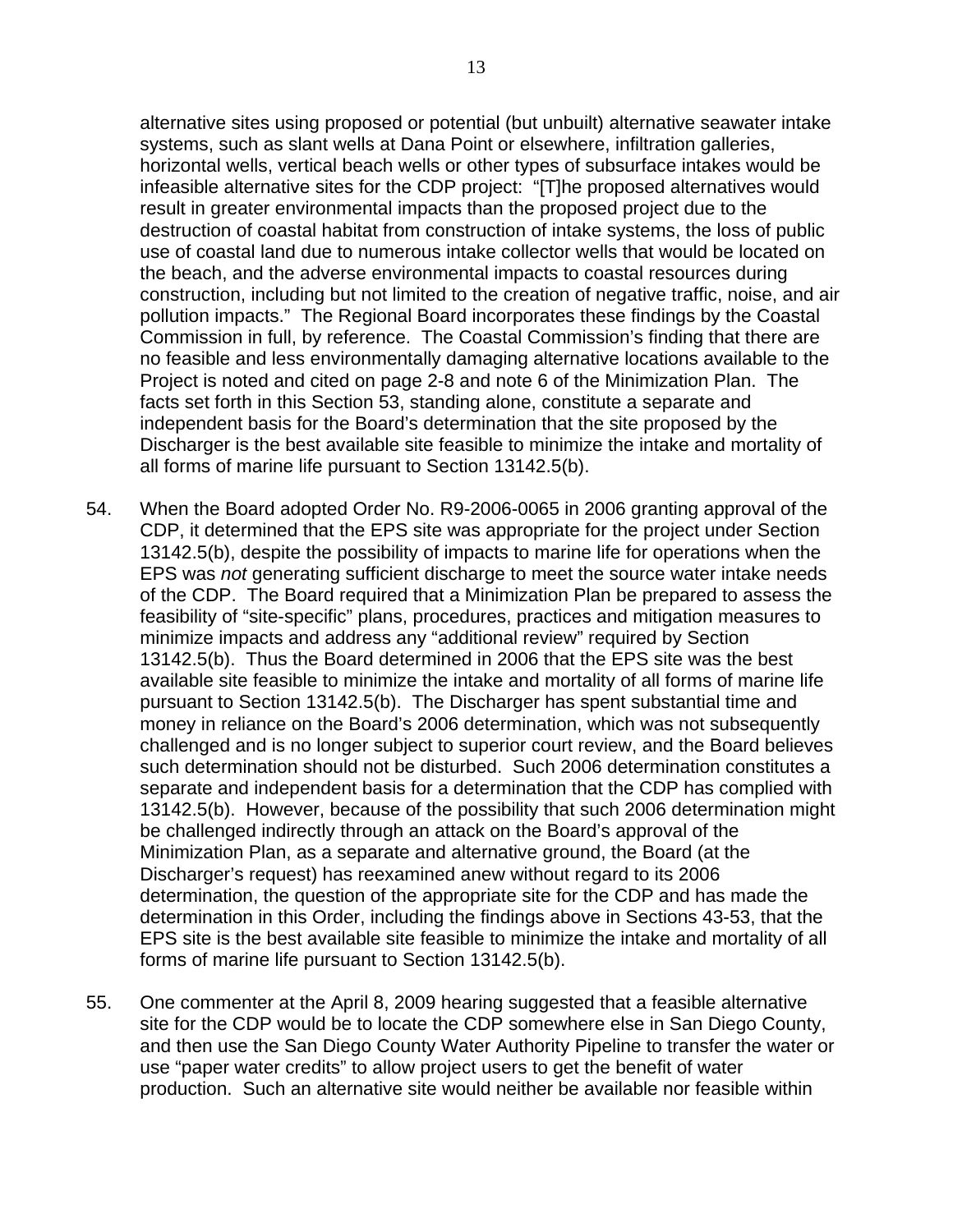the meaning of Section 13142.5(b) for the following separate and independent reasons:

- a. First, no alternative location with access to seawater was described by the commenter. Locations remote from the ocean would be infeasible due to the lack of access to seawater, or the extremely high costs and logistical problems of pumping seawater and brine to and from the desalination facility remote from the ocean.
- b. Additionally, another location in San Diego County would require the construction of a new seawater intake system. The construction of new seawater intake systems at sites other than the EPS is fully addressed in Section 45, and was found to be infeasible due to the costs of constructing a completely new intake system and the conflict with the third fundamental project objective.
- c. Any location outside the City of Carlsbad would conflict with the first fundamental project objective as described in Section 6 because it would not provide a reliable source of potable water under the control of the City of Carlsbad.
- d. Any location outside the City of Carlsbad or its vicinity would conflict with the second project objective as described in Section 6 because it would be an imported source of water requiring the import of water into Northern San Diego County through pipelines that would be subject to disruption. Paper water transfers would not protect Carlsbad from insufficient water supplies if imported water supplies were to be disrupted by earthquakes or other natural disasters.

### **DESIGN**

- 56. Chapter 3 of the March 27, 2009 Minimization Plan addresses identification of the best available design feasible to minimize the intake and mortality of marine life under co-location operation for CDP's benefit.
- 57. The primary design feature of the CDP is the direct connection of the desalination plant to the EPS intake and discharge facilities. This design feature allows the CDP to use the power plant cooling water as both source water for the seawater desalination plant and as blending water to reduce the salinity of the desalination plant concentrate prior to the discharge to the ocean. In 2008, the EPS discharges would have met approximately 89% of the CDP's water supply needs. The annual discharges at the EPS have never dropped below 61% of the annual water supply requirement for the CDP.
- 58. An additional design feature that will be incorporated in the desalination plant design to reduce impingement, entrainment, and flow when the EPS is temporarily shut down is operation of a modified the EPS pump configuration to reduce both inlet (bar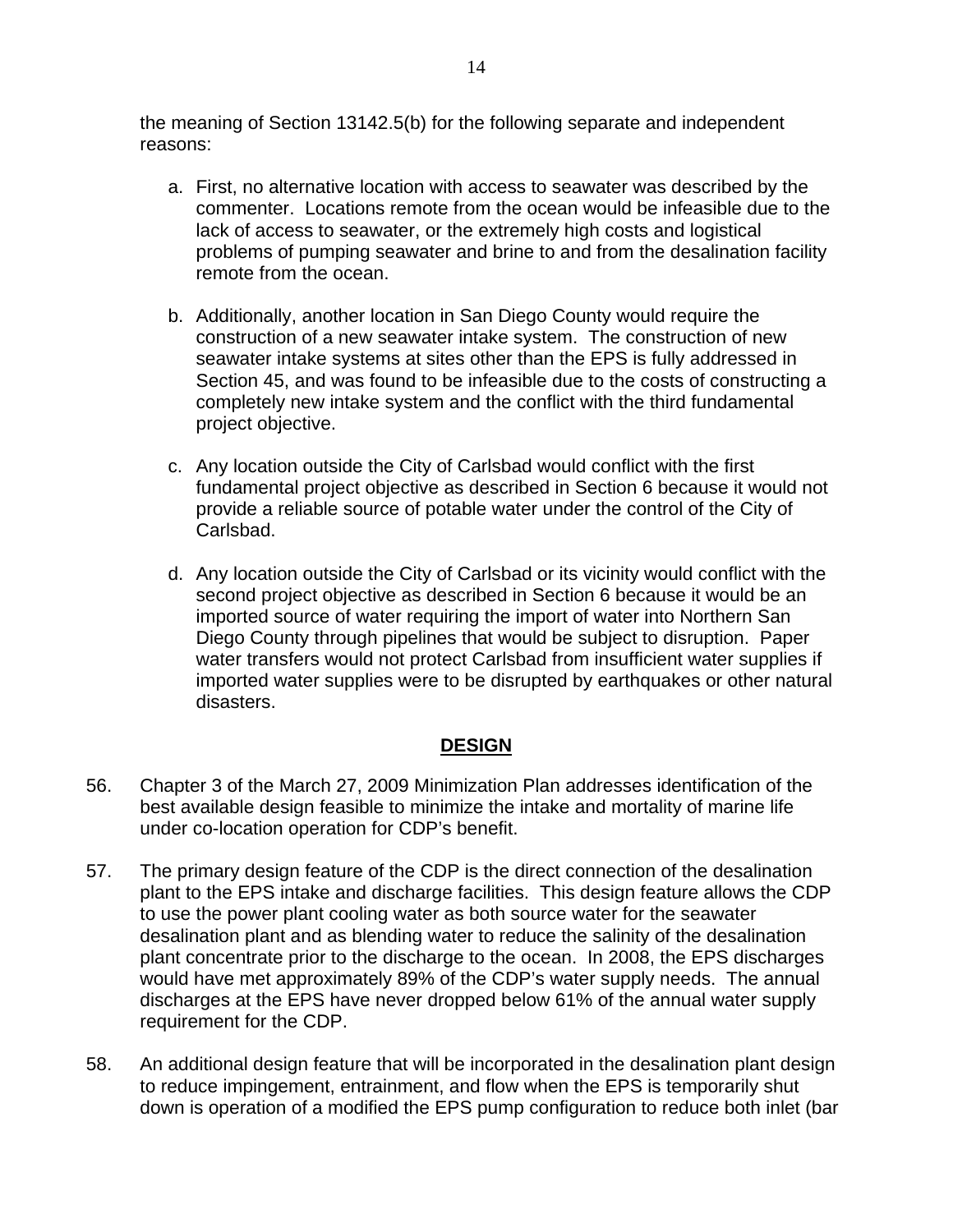racks) and fine-screen velocity, and ambient temperature processing. Included in the design features proposed by the Discharger is a design that would maintain the Project's intake water flows at 0.5 feet per second ("fps") or less at the intake bar racks. (See Minimization Plan, p. 3-5.)

- 59. The Regional Board finds that these design features will minimize the impingement of marine life on through screens and vertical screens.
- 60. While the percentage of time the EPS will be temporarily shut down in the future has not been predicted and the Discharger has not quantified the expected reduction in impingement and entrainment during operation under these conditions, it is reasonable to conclude that reductions in impingement and entrainment will occur when the CDP implements the design features.

## **TECHNOLOGY**

- 61. Chapter 4 of the March 27, 2009 Minimization Plan addresses identification of the best available technology feasible to minimize the intake and mortality of marine life under co-location operation for CDP's benefit.
- 62. The Lease Amendment approved by the State Lands Commission to authorize the use of the EPS facilities by the Project specifically prohibits the implementation of minimization measures that would interfere with or interrupt ongoing power plant operations. (See State Lands Commission, Final Amendment of Lease PRC 8727.1, November 24, 2008 at Section 2, Previously submitted January 26, 2009, Latham & Watkins LLP Comments, Appendix A.) Specifically, the Lease Amendment requires the following: "Poseidon, without interference with, or interruption of, powerplant scheduled operations and at its sole cost and expense, shall use the best available design, technology, and mitigation measures at all times during which this Lease is in effect to minimize the intake (impingement and entrainment) and mortality of all forms of marine life associated with the operation of the desalination facility as determined by the San Diego Regional Water Quality Control Board or any other federal, state, or local entity having applicable jurisdiction." In light of this requirement, the Regional Board recognizes that any technological modifications to the existing EPS intake channel to minimize the intake and mortality of marine life must be compatible with the operations of the EPS.
- 63. A number of alternative seawater intake, screening, and treatment technologies were analyzed and investigated prior to selection of the desalination plant intake, screening, and seawater treatment technologies planned for the CDP. This analysis included the following intake alternatives: (1) subsurface intake (vertical and horizontal beach wells, slant wells, and infiltration galleries); (2) new open ocean intake; (3) modifications to the existing power plant intake system; and (4) installation of variable frequency drives (VFDs) on seawater intake pumps.

### **Subsurface Intake Alternatives**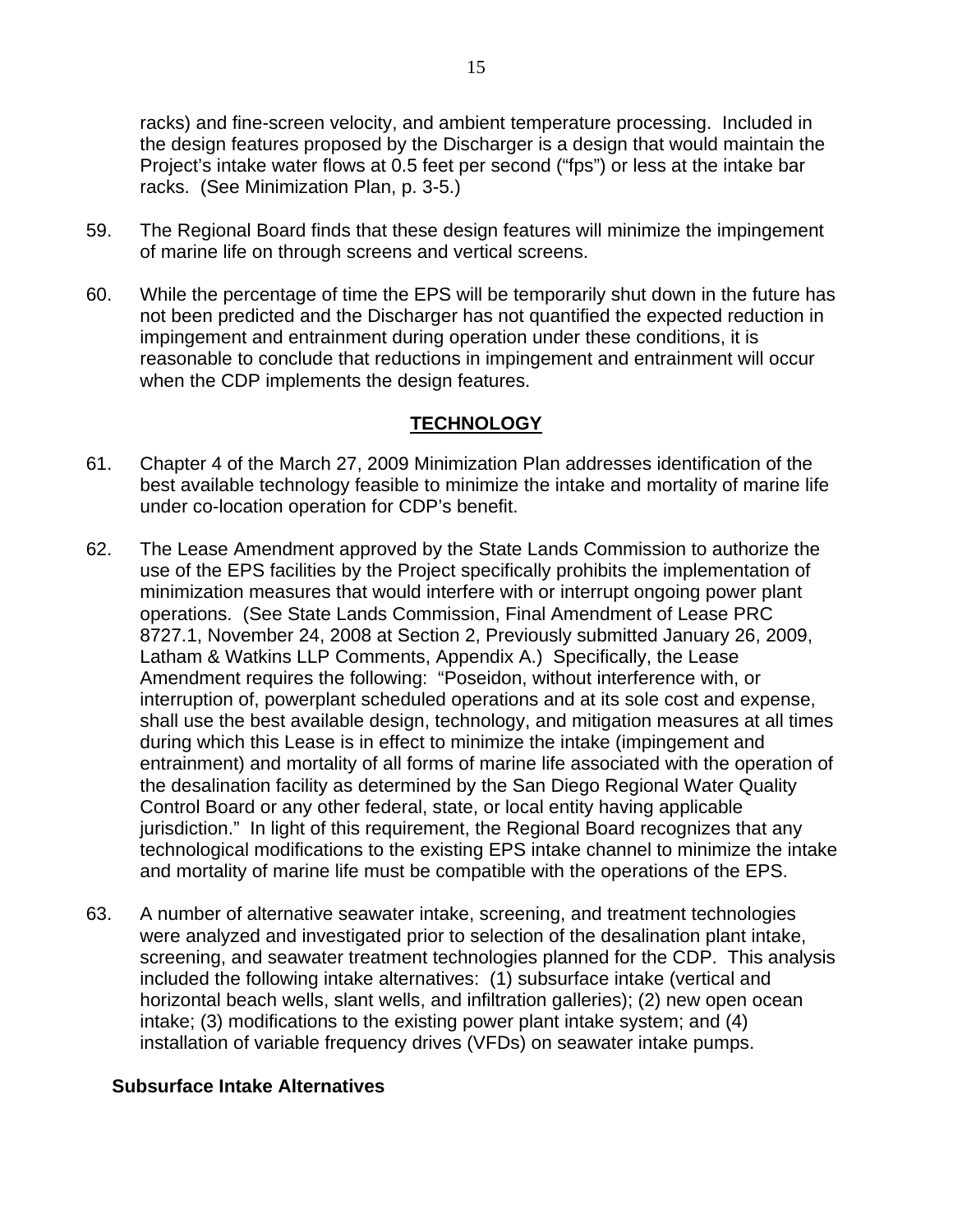- 64. The Minimization Plan includes an analysis of the feasibility of the use of alternative subsurface intakes for the CDP, and based on this analysis, the Regional Board has determined that the alternative intakes that were evaluated are incapable of providing sufficient seawater to support the CDP.
	- a. None of the subsurface intake systems considered (vertical wells, slant wells, or horizontal wells) can deliver the 304 MGD of seawater needed for environmentally safe operation of the CDP. The maximum capacity that could be delivered using subsurface intakes is 28,000 gpm (40 MGD), which is substantially below the needed intake flow.
	- b. The quality of the water available from the subsurface intake (salinity twice that of seawater, excessive iron and high suspended solids) would be untreatable.
	- c. The alternative subsurface intake systems were determined not to be the environmentally preferred alternative. Taking into account economic, environmental and technological factors, the alternative subsurface intakes are not capable of being accomplished in a successful manner within a reasonable period of time, and are infeasible.
	- d. The Coastal Commission Findings approving the CDP's coastal development permit concur with this conclusion: "[T]he Commission finds that the substantial weight of the evidence is that subsurface intakes are an infeasible alternative." (See Coastal Commission Recommended Revised Findings Coastal Development Permit for Poseidon Carlsbad Desalination Project, page 62 of 133.)
	- e. The Regional Board finds that each of these subsurface intake alternatives is infeasible based on each of these separate and independent reasons.
- 65. Vertical beach intake wells are water collection systems drilled vertically to intercept a coastal aquifer.
	- a. To meet the 304 MGD seawater demand of the project, 253 wells of a 1.5 MGD intake capacity each would have to be constructed along 7.2 miles of coastline to collect and transport the water to the proposed desalination facility. Irrespective of the specific location of these vertical wells, the siting, construction and continued operation of 253 wells along 7.2 miles of coastline would result in significantly more environmental impacts, including, but not limited to, negative traffic, noise, and air pollution impacts for a period of two years during construction, and long-term disturbance of, and loss of public access to, the area occupied by the wells.
	- b. The total cost of the implementation of a vertical well intake would be approximately \$650 million. (See Minimization Plan, Attachment 2.)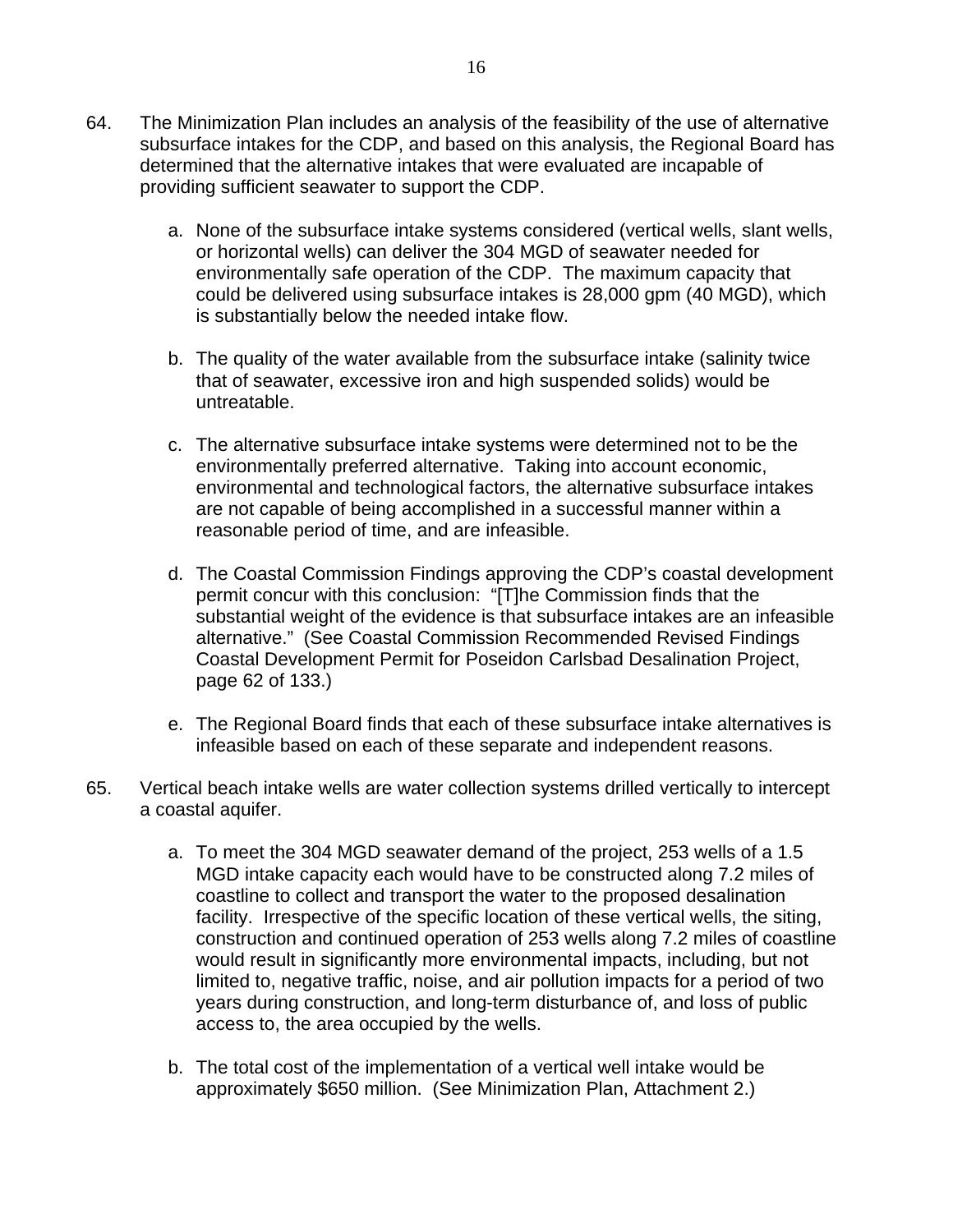- c. The Regional Board finds that the installation of vertical beach wells is infeasible, and that such installation would also be infeasible even if the project were located at another site in coastal California.
- 66. Separately, the site-specific conditions of the Project prevent the use of vertical beach intake wells, as the EPS site does not contain over seven miles of coastline to place the necessary number of wells to meet Project capacity.
- 67. Horizontal wells are vertical wells that incorporate an additional series of horizontal collection arms extending into the coastal aquifer from a central collection caisson in which the source water is collected.
	- a. Due to the limited diameter of the collection arms of the horizontal wells, the production rate is limited to 1,760 gpm (2.5 MGD) per well. The Dana Point Ocean Desalination Project test well confirmed this limited production rate by documenting a yield of 1,660 gpm (2.4 MGD) from a 12-inch diameter well in that location.
	- b. Even assuming ideal conditions for this type of wells can exist elsewhere (i.e., each well could collect 5 MGD rather than the 2.5 MGD determined based on actual hydrogeological data), horizontal well intake construction would require the siting, installation and continued operation of a total of 76 horizontal wells, impacting a total length of coastal seashore of 4.3 miles and resulting in greater environmental impacts similar to those associated with the installation of vertical beach wells.
	- c. The cost for construction of a horizontal well intake system for collection of 304 MGD of seawater needed for the desalination plant operation is estimated at \$438 million. (See Minimization Plan, Attachment 2.)
	- d. The Regional Board finds that the horizontal intake system is infeasible and that such installation would also be infeasible even if the project were located at another site in coastal California.
- 68. Additionally, specifically within AHL, the limited width of the alluvial channel permits placement of approximately only 14 horizontal wells, for a total production rate of 28,000 gpm (40 MGD), significantly below the Project's required production of 304 MGD. The horizontal intake system would require installation of nine large pump stations located on Tamarack State Beach, disrupting public access to marine and beach resources. A horizontal intake system is infeasible due to site-specific conditions as well.
- 69. Slant-drilled wells are drilled at an angle from the beach or from further inland, with a perforated well casing that extends below the seafloor to intercept water from below the substrate.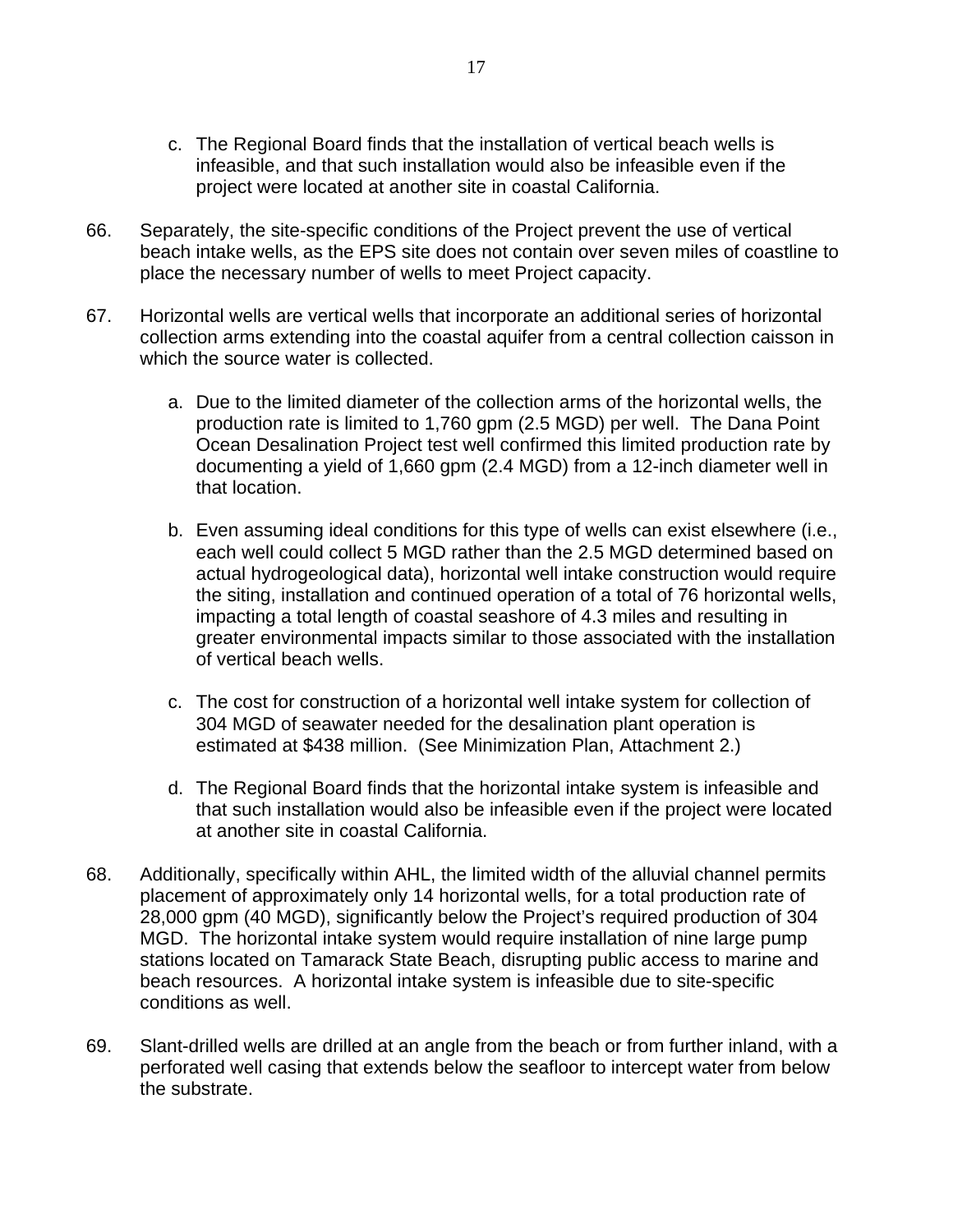- a. The use of slant wells is infeasible because pilot testing indicates that the quality of the water available from subsurface intakes would be so low as to be difficult, if not impossible, to treat due to salinity concentrations twice that of seawater, excessive iron, and high levels of suspended solids.
- b. Studies performed by the Discharger confirm that, at best, one slant well could provide only 5 percent of the water required by the Project. (See Poseidon Resources Corporation Transmittal of Analysis of Alternative Subsurface Seawater Intake Structures, Proposed Desalination Plant, Carlsbad, CA, Wiedlin & Associates (January 30, 2007), sent to California Coastal Commission February 2, 2007; Coastal Commission Findings adopted August 6, 2008, page 49 of 106, and note 71. )
- c. A recent study conducted by the Municipal Water District of Orange County (MWDOC) showed that slant-drilled wells could be used to draw in 30 MGD of seawater for a proposed desalination facility near Dana Point through the use of nine, 500-foot wells extending under the seafloor, each with buried submersible electric pumps. Relying on the results of this study, the Board finds that approximately ninety, 500-foot wells would be required to be installed along the coastline to supply 304 MGD. Regardless of Project location, many multiple slant wells would be needed to meet Project objectives.
- d. The Regional Board finds that this option is infeasible at any location in coastal California because it would disrupt public beach access and recreation and create greater environmental impacts and costs.
- e. The total construction costs for implementation of slant wells would exceed \$410 million. This represents a significant 139 percent increase in construction costs for the Project, which not only would defeat the Project objective of providing affordable water supply to the San Diego Region, but would render the Project infeasible. (See Minimization Plan, Attachment 2.)
- 70. An infiltration gallery consists of a series of perforated pipes that are placed in a trench dug on the seafloor, which is then backfilled with sand.
	- a. To meet the source water intake feed rate of 304 MGD needed for the Project, 146 acres of ocean floor would need to be excavated to build a seabed intake system of adequate size, impacting three linear miles of sensitive nearshore hard bottom kelp forest habitat.
	- b. The excavation of a 146-acre/3-mile-long strip of the ocean floor at depth of 15 feet in the surf zone to install a seabed filter system of adequate size to supply the CDP would result in a very significant impact on the benthic marine organisms in the excavated area. (See Poseidon Resources Corporation,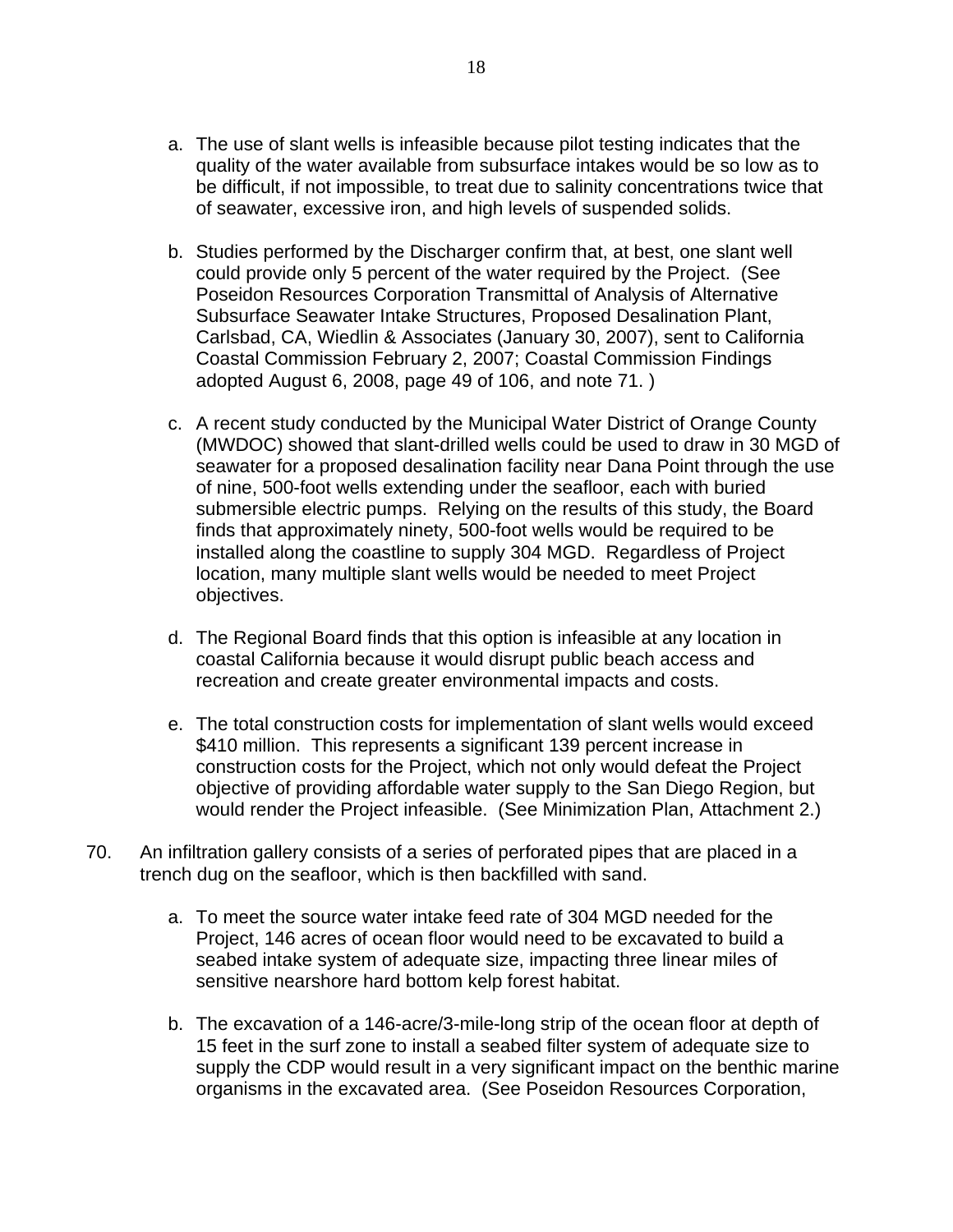Additional Analysis of Submerged Seabed Intake Gallery, October 8, 2007; Coastal Commission Findings Adopted August 6, 2008, pages 49 and 50 of 106, and note 73.)

- c. The Board finds that an infiltration gallery is infeasible and that such seawater intake system would also be infeasible even if the project were located at another site in coastal California.
- d. The cost for construction of subsurface seabed intake system for collection of the 304 MGD of seawater needed for the desalination plant operation is estimated at \$647 million, 215 percent higher than the cost of the entire proposed Project. Such an increase in costs would render the Project infeasible. (See Minimization Plan, Attachment 2.)
- 71. In addition, the subsurface seabed intake system would be infeasible due to sitespecific geologic conditions at the City of Carlsbad.
	- a. To collect the seawater from the filter bed and transfer it to the CDP, the intake system would require 76 collector pipelines on the ocean floor connected to pump stations that would be installed on Tamarack State Beach, which would limit public access to the beach for a period of 2 to 4 years, result in significant loss of recreational activities for the City of Carlsbad, and result in a permanent loss in public access and visual resources impacts where the collection wells are located. (See Poseidon Resources Corporation, Additional Analysis of Submerged Seabed Intake Gallery, October 8, 2007; Coastal Commission Findings adopted on August 6, 2008, page 50 of 106.)
	- b. Excavation of a three-mile-long-by-400-feet-wide strip of seafloor will make this area of the ocean unavailable for recreational activities such as fishing and diving and will result in additional NOx and carbon dioxide gas emissions associated with operation of barges and platforms and equipment needed to excavate and remove the ocean shelf material over this vast area. (*Id*.)
	- c. In order to secure consistent operation of the filter bed, this bed would need to be dredged every one to three years to remove the sediment and entrained marine life that would accumulate in the intake filter bed and over time will plug the bed. The dredged material would need to be disposed away from the one-mile strip of the intake filter bed in order prevent the removed solids from returning to the area of the bed. This will not only result in frequent adverse impacts of the marine flora and fauna in the area but will also render the area unavailable for recreational activities during maintenance activities. (*Id*.)

### **New Open-Ocean Intake**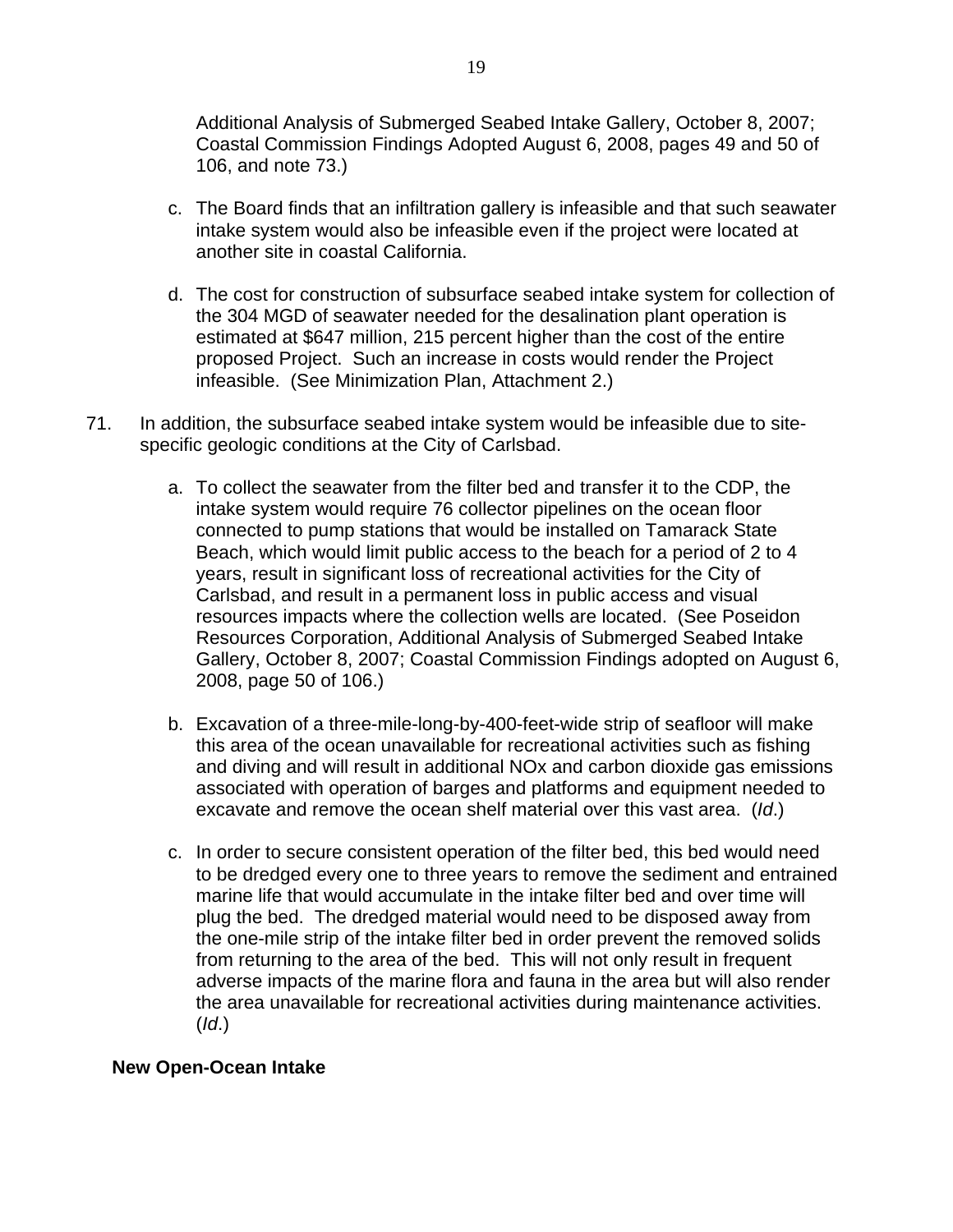- 72. The Minimization Plan includes an analysis of whether the construction and operation of a new offshore intake to serve the seawater supply needs of the CDP would be a feasible alternative to the use of the existing EPS intake system. Based upon this evaluation, the Regional Board concludes that the construction and use of an offshore intake system would not reduce the frequency of dredging in AHL, would cause permanent construction-related impacts to the marine environment and would shift entrainment to a more sensitive area of the marine environment, which would affect a greater diversity of species. Use of an offshore intake system is infeasible and not the environmentally preferred alternative. Construction of an offshore intake system would render the Project infeasible due to a significant increase in project costs. (See Poseidon Resources Corporation, Analysis of Offshore Intakes, October 8, 2007 (including attachments); Comparative Analysis of Intake Flow Rate on Sand Influx Rates at Agua Hedionda Lagoon: Low-Flow vs. No-Flow Alternatives, Jenkins and Wysal, September 28, 2007; Coastal Commission Findings adopted August 6, 2008, page 51 of 106.)
- 73. In addition, the Discharger evaluated a draft EIR commissioned by the State Lands Commission related to an AHL jetty extension project (Jetty EIR). Based on this evaluation, the Regional Board concludes that the Jetty EIR does not analyze the full extent of the biological impacts of installing a large diameter pipe 1000 feet offshore, which, depending on placement, would potentially destroy existing rocky reef outcroppings occurring offshore. (See Issues Related to the Use of the Agua Hedionda Inlet Jetty Extension EIR to Recommend An Alternative Seawater Intake for the Carlsbad Desalination Project, Graham, Le Page and Mayer, October 8, 2007.) In addition, the Jetty EIR did not evaluate the down-coast effects of an intake structure on habitat, sand flow, or sedimentation. (*See id.*) Further, the Jetty EIR did not adequately evaluate entrainment and impingement impacts of an offshore intake. The Regional Board concludes that an offshore intake has the potential to affect a greater diversity of adult and juvenile organisms, as well as both phyto and zooplankton species, than the species currently impacted by the EPS's existing intake. (*Id.*) The biofouling community of organisms that will take up residence in the intake pipe will consume virtually all of the entrained plankton. This has implications for the survival potential of organisms that can survive passage through the EPS. (*Id.*)

### **Modifications to Existing Power Plant Intake System**

74. The Minimization Plan includes an analysis of the implementation of alternatives associated with the modification of the existing the EPS intake and screening facilities, including: (a) modified traveling screens with fish return; (b) replacement of existing traveling screens with fine mesh screens; (c) new fine mesh screening structure; (d) cylindrical wedge-wire screen; (e) fish barrier net; (f) aquatic filter barrier; (g) fine mesh dual flow screens; (h) modular inclined screens; (i) angled screen systems; (j) behavior barriers; and (k) installation of variable frequency drives on existing EPS intake pumps. These alternative modifications to the existing EPS intake system are infeasible for the following reasons: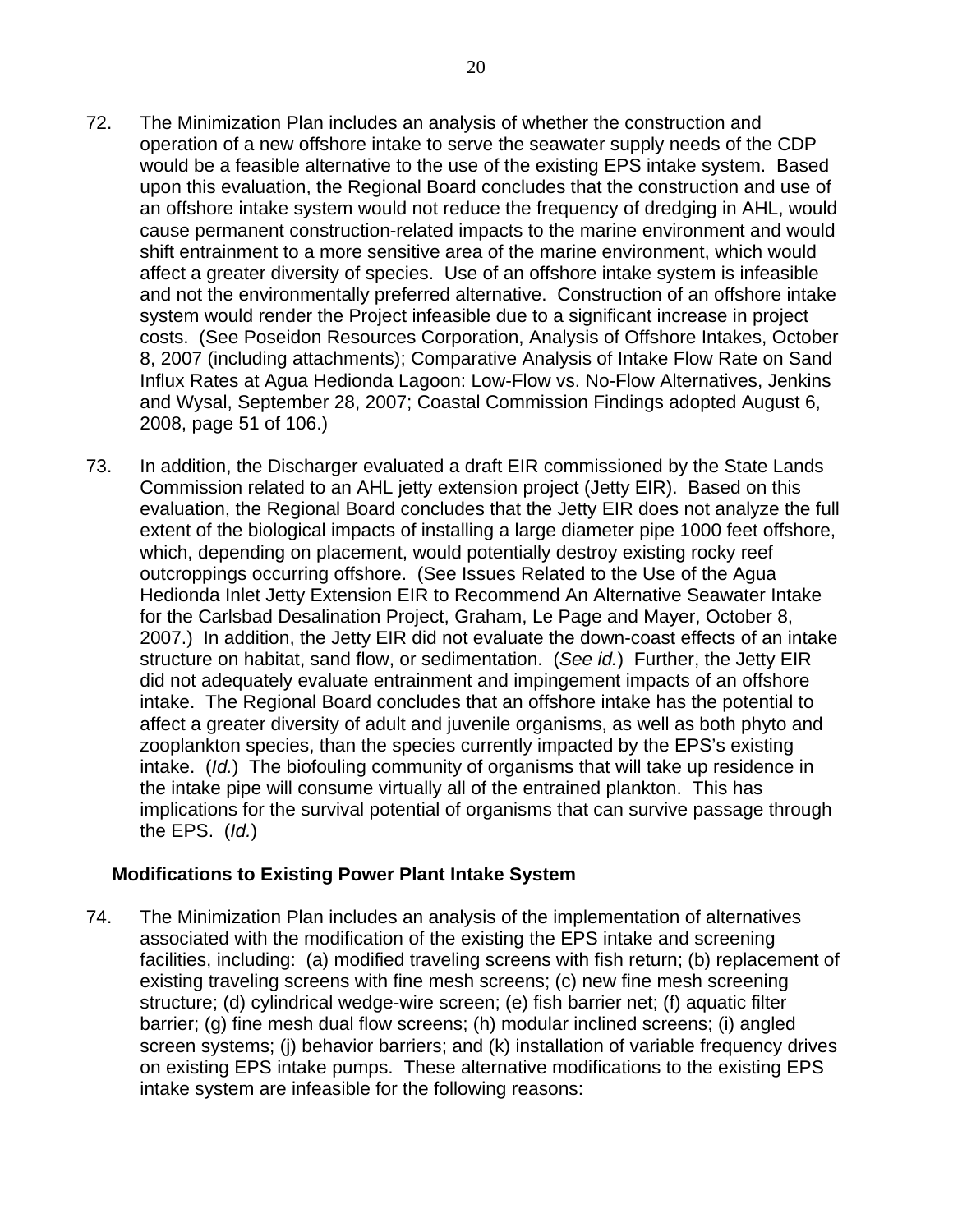- a. Implementation of the alternatives associated with the modification of the existing power plant intake and screening facilities were infeasible because they would interfere with, or interrupt, power plant scheduled operations, in violation of Lease Amendment Public Resources Code Section 8727.1.
- b. The complex and costly modifications to the existing intake, along with prolonged periods of power plant downtime, are not prudent in light of the limited environmental benefits of these modifications.
- c. Taking into account economic, environmental and technological factors, the power plant intake screening alternatives are not capable of being accomplished in a successful manner within a reasonable period of time.

### **Installation of Variable Frequency Drives (VFDs) on Seawater Intake Pumps**

- 75. The Minimization Plan identified intake technologies the Discharger will employ to reduce intake and mortality of marine organisms during temporary or permanent shutdown of the EPS. The Regional Board finds that the installation of VFDs on CDP intake pumps is a feasible impingement, entrainment and flow reduction technology measure for the site-specific conditions of the CDP. The desalination plant intake pump station will be equipped with a VFD system to closely control the volume of the collected seawater. As water demand decreases during certain periods of the day and the year, the VFD system will automatically reduce the intake pump motor speed and decrease intake pump flow to the minimum level needed for water production. If a VFD system is not available, the CDP intake pumps would collect a constant flow corresponding to the highest flow requirements of the CDP. The installation of a VFD system at the intake pump station would reduce the total intake flow of the desalination plant compared to constant speed design, resulting in the proportional decrease in entrainment associated with desalination plant operations. In addition, by reducing the intake flow and velocity, the CDP will further minimize impingement.
- 76. Under the conditions of co-location operations for the CDP's benefit, the Discharger has little control over the intake structure and little flexibility to implement different technologies. Under these circumstances, the Discharger has identified the best available technologies feasible to minimize the intake and mortality of marine life at this time. Because different or additional technologies related to the existing seawater intake may be feasible under stand-alone operations with a permanent shutdown of the EPS, the Regional Board will require a re-evaluation of the CDP's compliance with Water Code Section 13142.5(b) under those conditions.

## **MITIGATION**

77. Chapter 6 of the March 27, 2009 Minimization Plan addresses the best available mitigation feasible to minimize the intake and mortality of marine life pursuant to CWC Section 13142.5(b).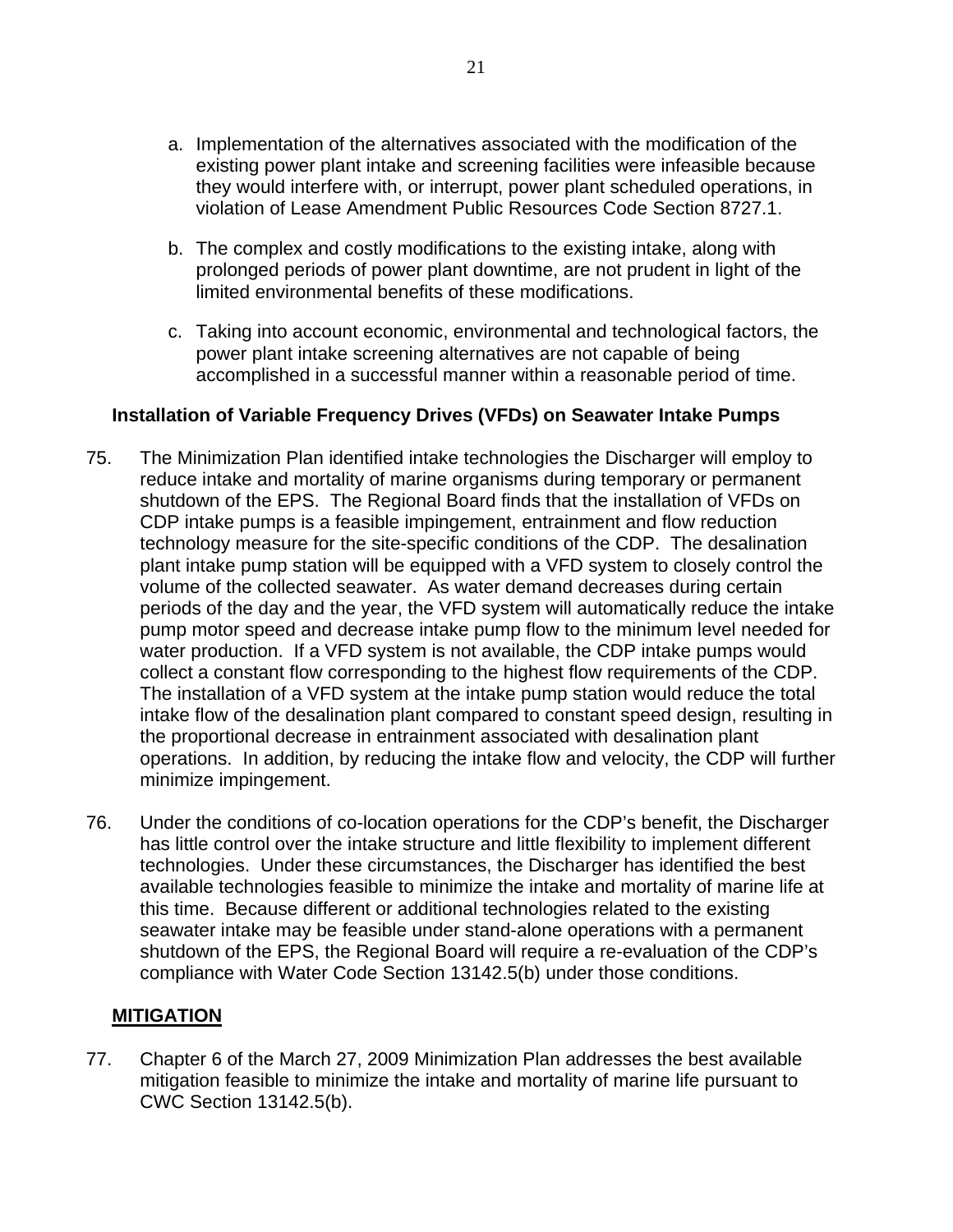- 78. The Minimization Plan provides for the implementation of mitigation in addition to, as opposed to in lieu of, site, design, and technology measures to minimize the intake and mortality of marine life.
- 79. Chapter 5 of the Minimization Plan estimates potential entrainment and impingement that may be associated with the CDP under conditions tantamount to stand-alone operations with a permanent shutdown of the EPS. That is, these estimates assume that the CDP receives all 304 MGD of its source water from AHL and no water from the EPS's discharges. These estimates are not reduced to account for co-located operations.
- 80. Chapters 3 and 4 of the Minimization Plan describe design and technology measures that the Discharger will implement to reduce the intake and mortality of marine life. The Minimization Plan does not quantify or account for the entrainment and impingement reductions that will result from the implementation of these design and technology measures.
- 81. Because the impingement and entrainment estimates provided in the Minimization Plan are not reduced to account for co-located operations, i.e., the amount of impingement and entrainment that will be avoided by the CDP's re-use of the EPS's discharge water, and are not adjusted for design and technology features expected to reduce impingement and entrainment, the impingement and entrainment estimates are conservative.
- 82. Chapter 6 of the Minimization Plan prescribes mitigation requirements, the implementation of which will fully offset the potential entrainment and impingement identified in Chapter 5. It is described in Section C, below.

## **A. Entrainment**

- 83. The CDP's entrainment was projected using the Empirical Transport Model ("ETM"), which is a widely used model to estimate mortality rates resulting from water intake systems. The ETM calculates what is known as the Area of Production Foregone (APF)—a value that represents the number of acres of habitat that will provide wetlands benefits sufficient to mitigate for the fish larvae that pass through the intake screens and become entrained in a water intake system.
- 84. The ETM is an algebraic model that incorporates two basic variables: Source Water Body (SWB) and Proportional Mortality (Pm).
- 85. The Source Water Body (SWB) represents the number of acres in which larvae populations are subject to entrainment. The SWB value is limited to the area in which mature fish produce eggs and larvae. If mature fish do not spawn in a given area, that area will contain no entrainable organisms—i.e., no larvae to be drawn into and entrained by the intake system. The SWB for the CDP is primarily AHL.
- 86. Proportional Mortality (Pm) represents the percentage of the population of a marine species in a given water body that will be drawn in and entrained by a water intake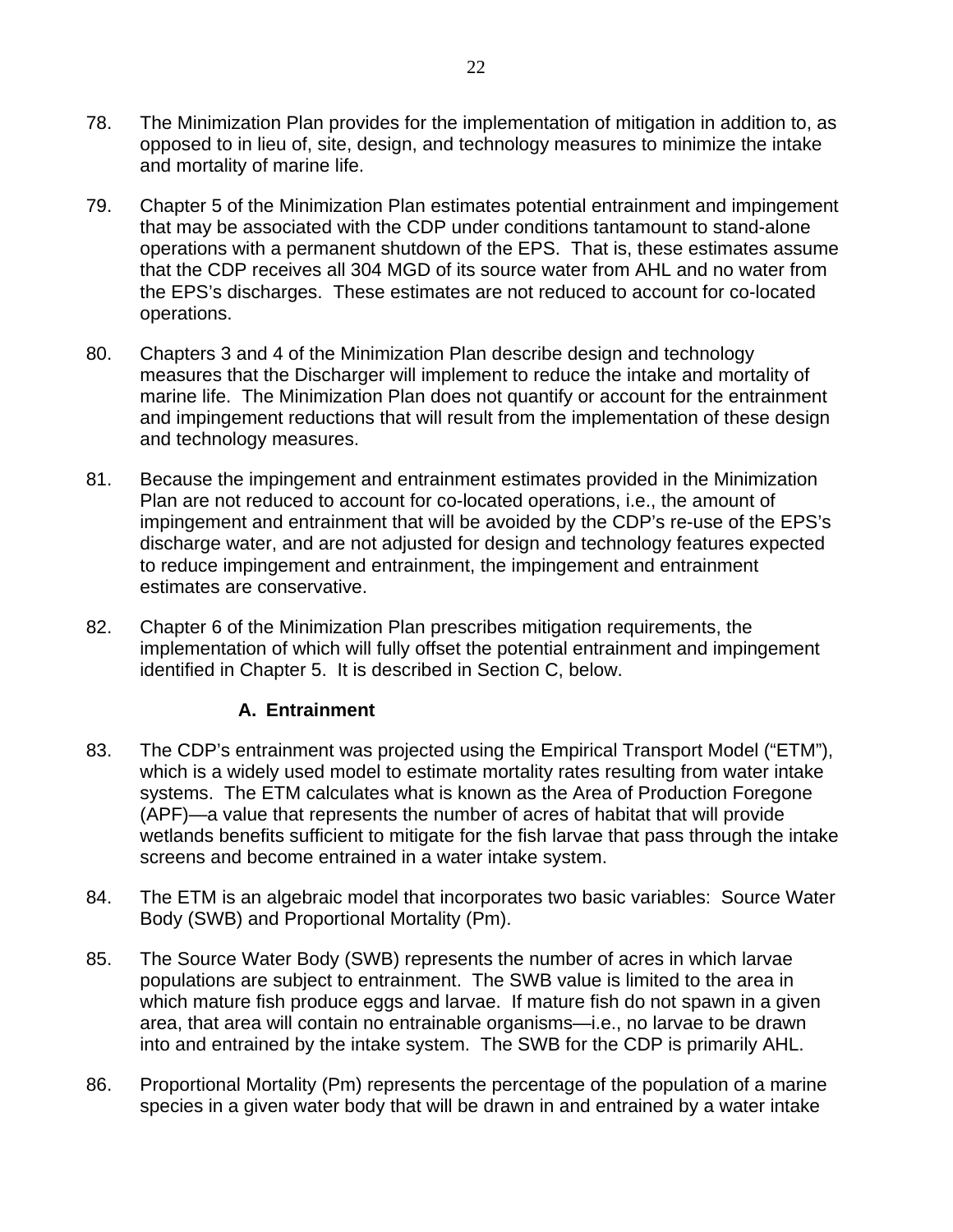system. The Pm ratio is calculated by dividing (a) the number of larvae that are entrained in a water intake system by (b) the number of larvae in the same water body that are subject to entrainment (i.e., entrainable).

- 87. Tenera Environmental ("Tenera") collected entrainment samples in AHL as part of its entrainment and impingement study. Because of natural variation in the sampling data, each sample collected by Tenera represents an estimate of the actual Pm i.e., the actual percentage of the population that becomes entrained through the intake system.
- 88. Because entrainment sampling does not enable direct counting of entrained larvae, scientists apply standard error estimates to the SWB and Pm values and, using principles of statistics, calculate confidence intervals to indicate the reliability of the APF estimates.
- 89. Based on the entrainment data derived from sampling at the EPS intake, Tenera estimated the proportional entrainment mortality (Pm) of the most commonly entrained larval fish living in AHL by applying the ETM to the complete data. To estimate the CDP's potential entrainment, Tenera computed the values based on a total flow rate of 304 MGD. Tenera concluded that the entrainment effect of the Project's stand-alone operation would influence 36.8 acres of Agua Hedionda Lagoon (i.e.,  $APF = 36.8$  acres).
- 90. The ETM results presented in the Minimization Plan incorporated the following assumptions:
	- a. Assumes 100% mortality of all marine organisms entering the intake. The ETM does not take into consideration any of the design and technology features that would be incorporated in the project to avoid effects to marine life (e.g., beneficial reuse of the EPS discharge, variable frequency drives, etc.). The actual effects to marine life are expected to be lower given these features.
	- b. Assumes species are evenly distributed throughout the entire depth and volume of the water body. This assumption is conservative for AHL because some affected species (e.g., garibaldi) mainly inhabit the rocky area in immediate proximity to the entrance to the power plant intake, while source water is drawn from a broader area. The assumption that the species are evenly distributed results in a higher SWB value, which, in turn, results in a conservative estimate of the APF.
- 91. In March 2008, the Discharger provided a copy of its entrainment study to the Coastal Commission as required by Special Condition 8 of the CDP's Coastal Development Permit. Coastal Commission staff forwarded the study to Dr. Pete Raimondi for his review and recommendations. Dr. Raimondi provided the initial results of his review and recommendations to the Coastal Commission in April 2008.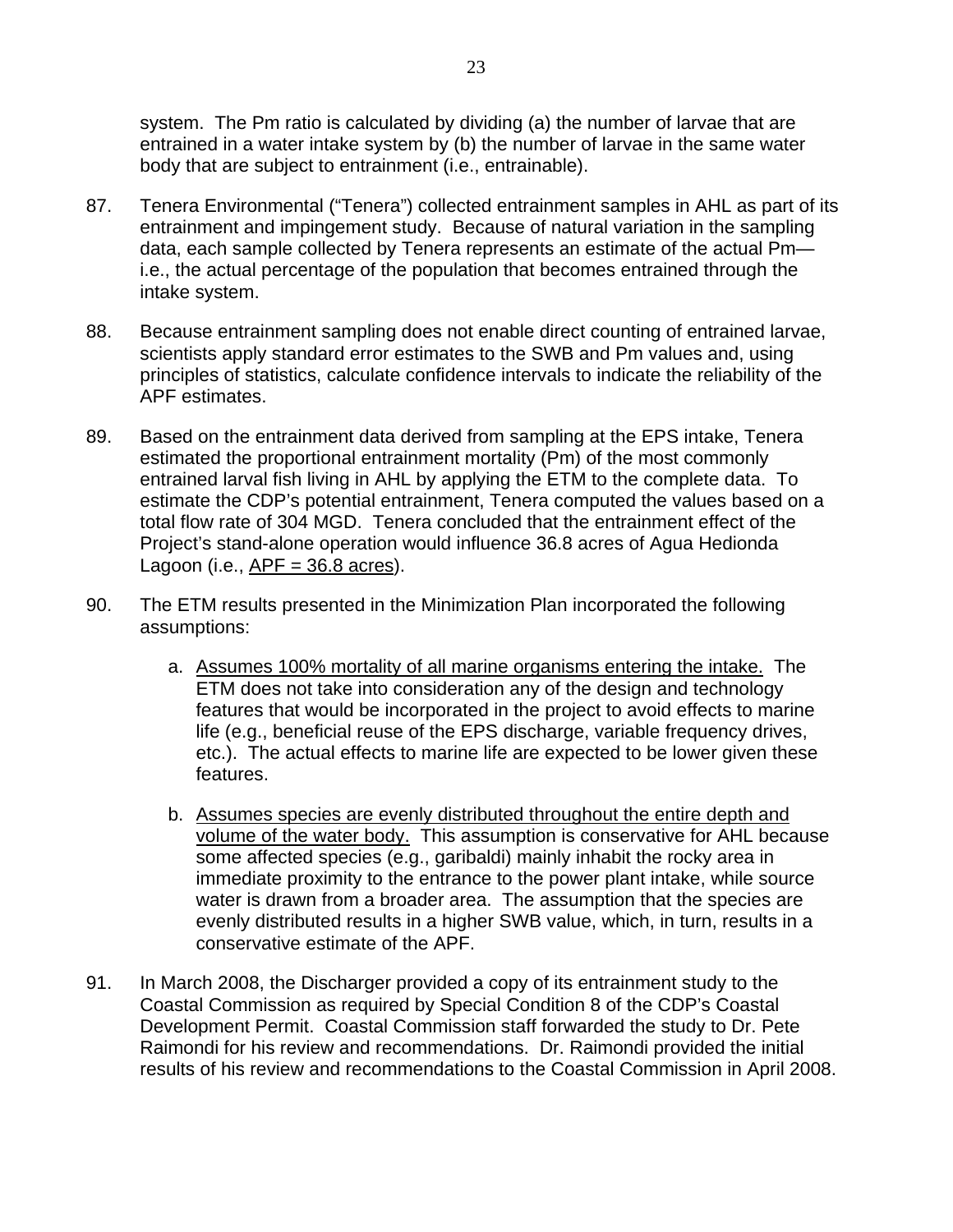- 92. During the course of his review of Tenera's entrainment study, Dr. Raimondi revised the APF from 36.8 to 55.4. The bases of this upward revision to the APF were two additional assumptions.
	- a. First, Dr. Raimondi added open ocean water species (e.g., the northern anchovy) to the entrainment model, even though he recognized that the water intake system's entrainment effect on ocean species is very small. (Dr. Raimondi's PowerPoint Presentation Presented to Coastal Commission Staff and Poseidon on April 25, 2008 in San Francisco; Expert Opinion On Poseidon's Marine Life Mitigation Plan, submitted by Dr. David Mayer, Ph.D. on January 26, 2009, Attachment C.) By adding ocean species, Dr. Raimondi's approach requires mitigation for a number of species that will be affected minimally by the Project's operations. The addition of ocean species to the entrainment model adds an extra layer of resource protection to the Project's mitigation obligation.
	- b. Second, Dr. Raimondi used a statistical approach of applying an 80% confidence interval to the APF, rather than the 50% confidence interval employed by Tenera. Thus, to an 80% degree of confidence, the mitigation plan identifies and accounts for any potential entrainment. This 80% confidence interval approach represents a significant departure from the way that entrainment studies have been conducted in the past, since scientists customarily apply a 50% confidence interval. (Expert Opinion On Poseidon's Marine Life Mitigation Plan, submitted by Dr. David Mayer, Ph.D. on January 26, 2009, p. 10.)
- 93. Statistical confidence intervals are employed when projecting entrainment impacts because entrainment sampling at the intake, which relies on the collection of very small larvae, is difficult, and similarly, determining whether the mitigation acreage will produce sufficient entrained larvae to offset such losses is difficult.
- 94. After reviewing Tenera and Dr. Raimondi's work, the Coastal Commission concluded that by creating or restoring up to 55.4 acres of estuarine wetlands, the Discharger "will ensure the project's entrainment-related impacts will be fully mitigated and will enhance and restore the marine resources and biological productivity of coastal waters…" (Condition Compliance Findings for Special Condition 8, Marine Life Mitigation Plan, November 21, 2008, (approved December 10, 2008), p. 19 of 19.)
- 95. The ETM is a species-specific model, based on the notion that entrainment is a particularized effect on an ecosystem, and does not wholly eliminate its value. The modeling focuses on the main species subject to entrainment, based on their absolute numbers and also their relative proportional mortality. The Regional Board concurs with the Coastal Commission and the Scientific Advisory Panel's (SAP) conclusion that "the APF is used to determine impacts to only those species affected by entrainment, and the mitigation resulting from the APF is meant to account only for those effects." (Condition Compliance Findings for Special Condition 8, Marine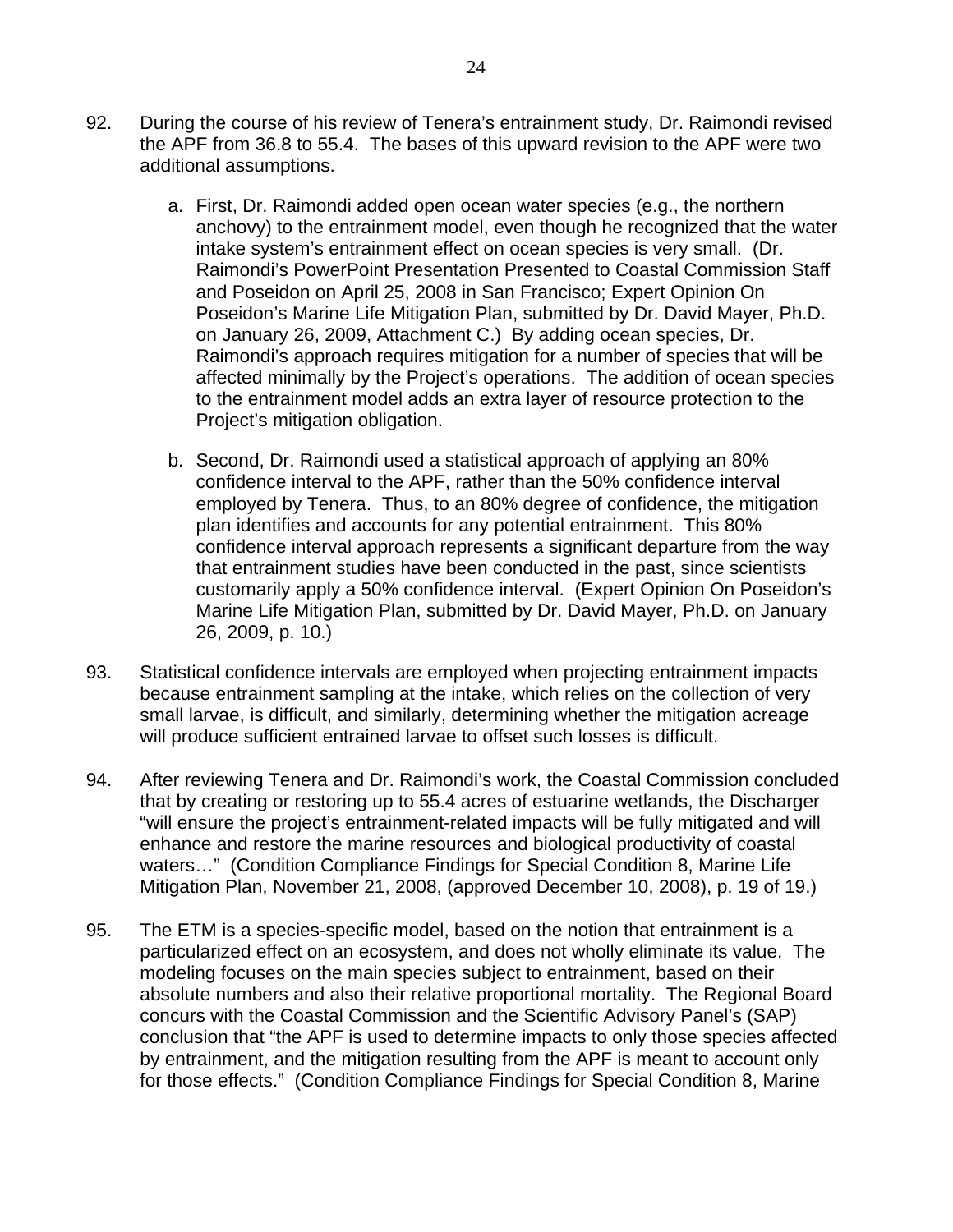Life Mitigation Plan, November 21, 2008, (approved December 10, 2008) p. 12 of 19.)

- 96. The Regional Board also agrees with the SAP's finding that "entrainment studies do not assume the complete loss of ecosystem function within an area of APF; instead they identify only the area that would be needed to replace the numbers and types of species identified in the study as subject to entrainment." (*Id*. at 12.) The mitigation wetlands will provide entrainment mitigation by replacing "the numbers and types of species identified in the study as subject to entrainment." (Condition Compliance Findings for Special Condition 8, Marine Life Mitigation Plan, November 21, 2008, (approved December 10, 2008) p. 12 of 19.)
- 97. The main species subject to entrainment, and thus modeled, consist of the most commonly entrained lagoon species (i.e., gobies, blennies, garibaldi) and the most commonly entrained ocean species (i.e., white croaker, northern anchovy, California halibut, queenfish, spotfin croaker).
- 98. Of the acres that Discharger has agreed to create or restore under the MLMP:
	- a. 88% are designed to provide mitigation for the potential entrainment of the most commonly entrained lagoon species—gobies, blennies and garibaldi. These three lagoon species account for approximately 95 percent of the larvae entrained at the EPS intake. (Impingement Mortality and Entrainment Characterization Study, "Effects on the Biological Resources of Agua Hedionda Lagoon and the Nearshore Environment" (Tenera Environmental, 2008), Table S-1 at page S-6.)
	- b. 12% are designed to provide mitigation for the potential entrainment of the most commonly entrained ocean species—white croaker, northern anchovy, California halibut, queenfish, spotfin croaker. These five ocean species account for less than 5 percent of the larvae entrained at the EPS intake. (*Id*.)
	- c. 0% are designed to provide mitigation for the entrainment of any other species.

## **B. Impingement**

99. Like the entrainment projection, the CDP's impingement projection was calculated using data collected pursuant to the EPS's Regional Board-approved 316(b) Impingement Mortality and Entrainment Characterization Study plan. Tenera collected 52 impingement samples on a weekly basis during the period from June 1, 2004 to May 31, 2005. Unlike entrainment sampling, impingement sampling is relatively straightforward and does not require statistical interpretation such as confidence intervals. Surveyors can simply count and record the number and weights of impinged fish found at the intake on the sample days.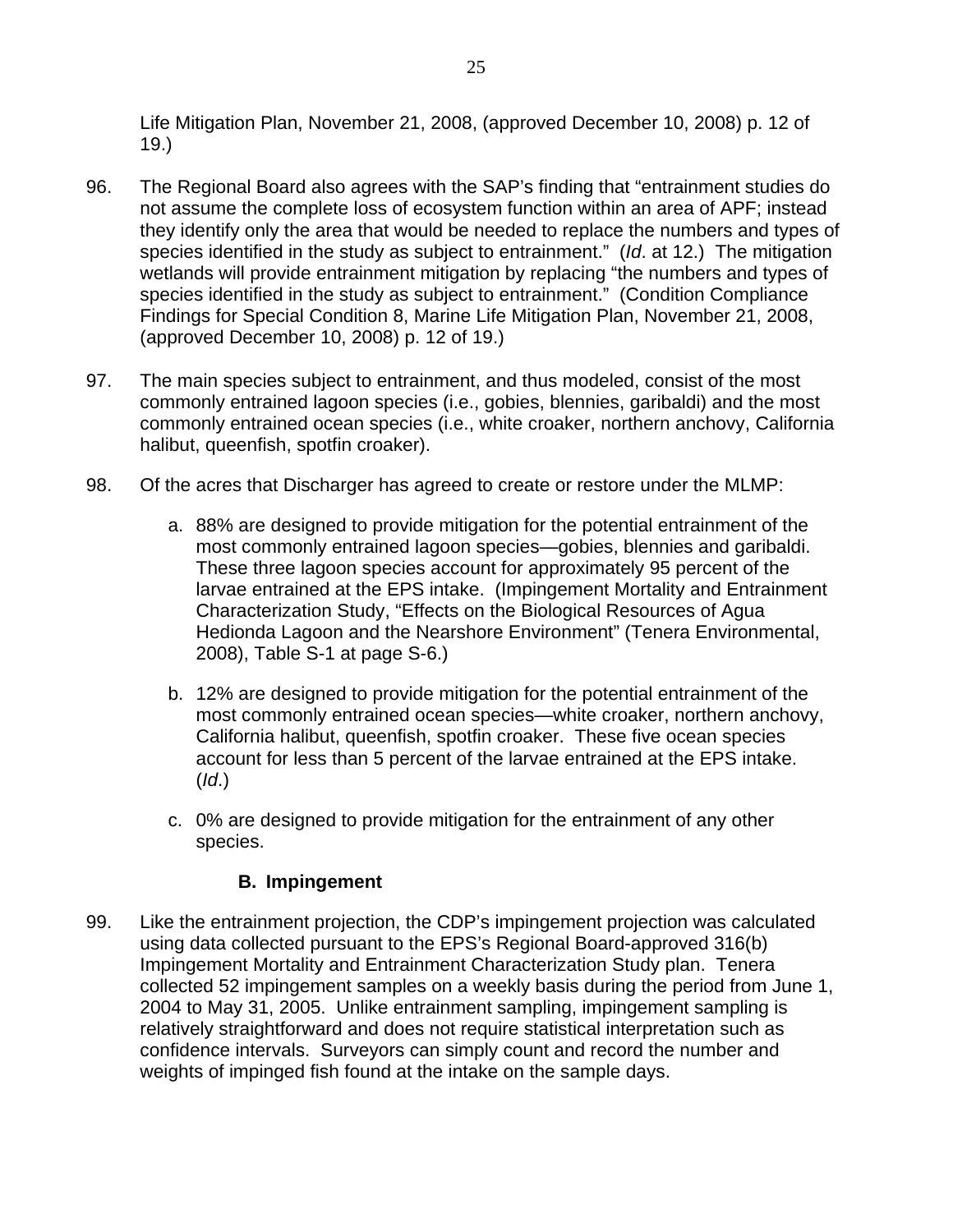- 100. The California Coastal Commission found that when operating under stand-alone conditions, the Discharger is expected to impinge a "*de minimis* and insignificant" quantity of fish biomass. (Adopted Findings—Coastal Development Permit Application E-06-013, Approved August 6, 2008, page 39 of 106.) The Coastal Commission's determination as set forth in its findings was based on several facts.
	- a. First, the Commission noted that "the project EIR at Section 4.3 and Poseidon's 2004-2005 study described below showed that it would not cause impingement at levels beyond those caused by the power plant and that its use of the power plant intake would impinge about 20,000 fish per year (or about 55 per day) weighing a total of about 4500 pounds (or about 12 pounds per day). During the study period, however, most of this impingement – about 80% – was caused by power plant heat treatments, which Poseidon would not have to do as a stand-alone desalination facility."
	- b. Second, the Commission noted that the City of Carlsbad EIR determined that under stand-alone "No Power Plant Operation" scenario, "the project would have an intake flow velocity that would not exceed 0.5 feet per second, which is consistent with the U.S. EPA guidance for 'best available technology' for cooling water intakes, and that under these operating conditions the project 'would not result in significant impingement effects.' See project EIR Section 4.3."
	- c. Third, the Commission noted that, with regard to endangered Eastern Pacific green turtle, the existing power plant conditions, including slow moving water through the intake trash racks, minimize the possibility of impingement of sea turtles. The CDP would not change these features, and would substantially reduce the seawater pumping rate when operating in stand-alone mode.
	- d. Fourth, the Commission also relied upon the proposed June 2007 version of the Flow, Entrainment and Impingement Minimization Plan prepared by Poseidon, which estimated that the stand-alone impingement of the CDP would be "2.12 pounds of fish per day." The Commission noted that the 2.12 pounds of fish per day estimate was "less than the average daily consumption of an adult pelican (more than 2.5 pounds per day), which for this project the Commission considers de minimis and insignificant."
- 101. Although the Commission had several bases, as described above, for its conclusion that the impingement associated with CDP in stand-alone mode will be de minimis, its conclusion was premised in part on a miscalculation by Discharger in the June 2007 version of the Flow, Entrainment and Impingement Minimization Plan that resulted in an underestimation of the Discharger's estimated daily impingement (i.e., 0.96 kg/day or 2.12 pounds of fish per day was an incorrect estimate). Discharger's corrected impingement calculation is 1.56 kg/day.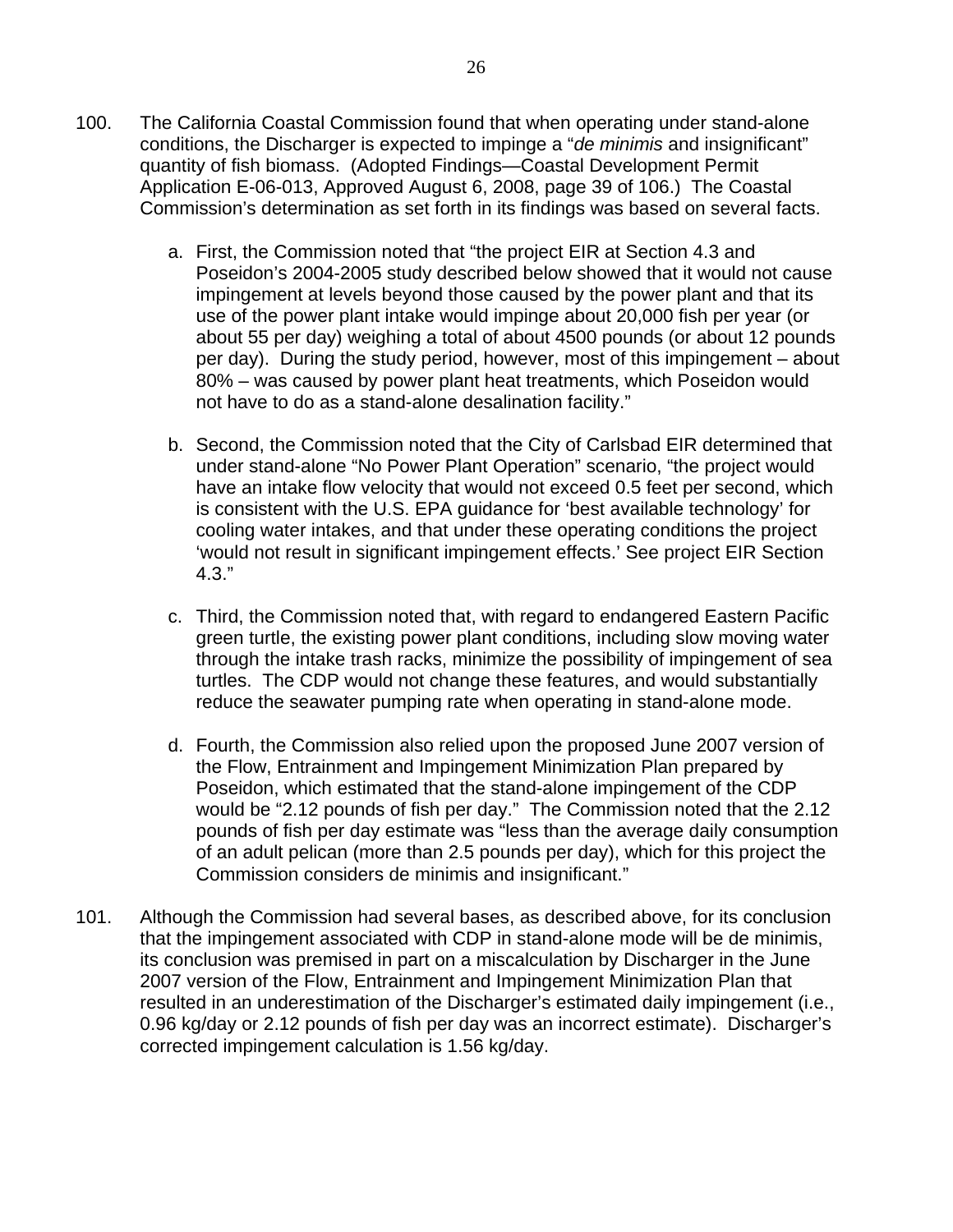- 102. On April 17, 2008, the Regional Board Staff notified the Discharger of an impingement miscalculation in the Flow, Entrainment and Impingement Minimization Plan that the Discharger submitted in March 2008. Staff discovered this calculation error after reviewing the publicly available impingement data that the Discharger had disclosed in several previous submittals. (See, e.g., June 2007 Minimization Plan Table 3-2 and March 2008 Minimization Plan Table 5-1.)
- 103. On April 30, 2008, the Discharger acknowledged and corrected the impingement calculation error. The Discharger corrected the impingement miscalculation by making three changes. First the Discharger no longer divided by 365 days (instead of 52) to calculate the average daily impingement. Second, the Discharger applied a linear regression to adjust the EPS's average daily impingement to account for the CDP's relatively lower flows. Third, the Discharger's revised calculation excluded two outlier days from the EPS dataset of relatively higher impingement (January 12 and February 23, 2005), which Discharger's expert Dr. David Mayer determined were the result of events unlikely to occur under a typical operating scenario.
- 104. The net result of the recalculation was to correct the impingement value from approximately 0.96 kg/day to 1.56 kilograms per day, still a *de minimis* amount according to the expert opinion of Dr. David Mayer. (See April 30 email from Mr. Peter MacLaggan to Ms. Chiara Clemente; Expert Opinion On Poseidon's Marine Life Mitigation Plan, submitted by Dr. David Mayer, Ph.D. on January 26, 2009).
- 105. Thus, in its April 30, 2008 memorandum to Regional Board Staff, the Discharger provided a revised estimate of 1.56 kg/day by applying a regression analysis that accounts for the generally accepted relationship between flow and impingement.
- 106. The relationship between flow and impingement is generally accepted as an established scientific principle. (See Minimization Plan Attachment 5). This relationship was observed during the two most recent sampling surveys (1979-1980 and 2004-2005). The 1979-1980 data indicated that "in general, levels of impingement increased in relation to increasing flow rates of the cooling water" (Encina Power Plant Cooling Water Intake System Demonstration (1980), San Diego Gas & Electric, at p. 7-76), while the 2004-2005 data reflected a relationship between flow and impingement when the two outlier days of relatively higher impingement (January 12 and February 23, 2005) were excluded.
- 107. On January 26, 2009, Dr. David Mayer of Tenera Environmental submitted to the Board additional detail about the regression analysis and estimation of an impingement impact of 1.56 kg (3.45 pounds) per day previously submitted to the Board staff on April 30, 2008.
- 108. At the February 11, 2009 Regional Board meeting, the Regional Board Staff requested that the Discharger provide a flow-proportioned impingement calculation as an alternative to the regression analysis that the Discharger had submitted ten months prior. The Regional Board identified this request as outstanding issue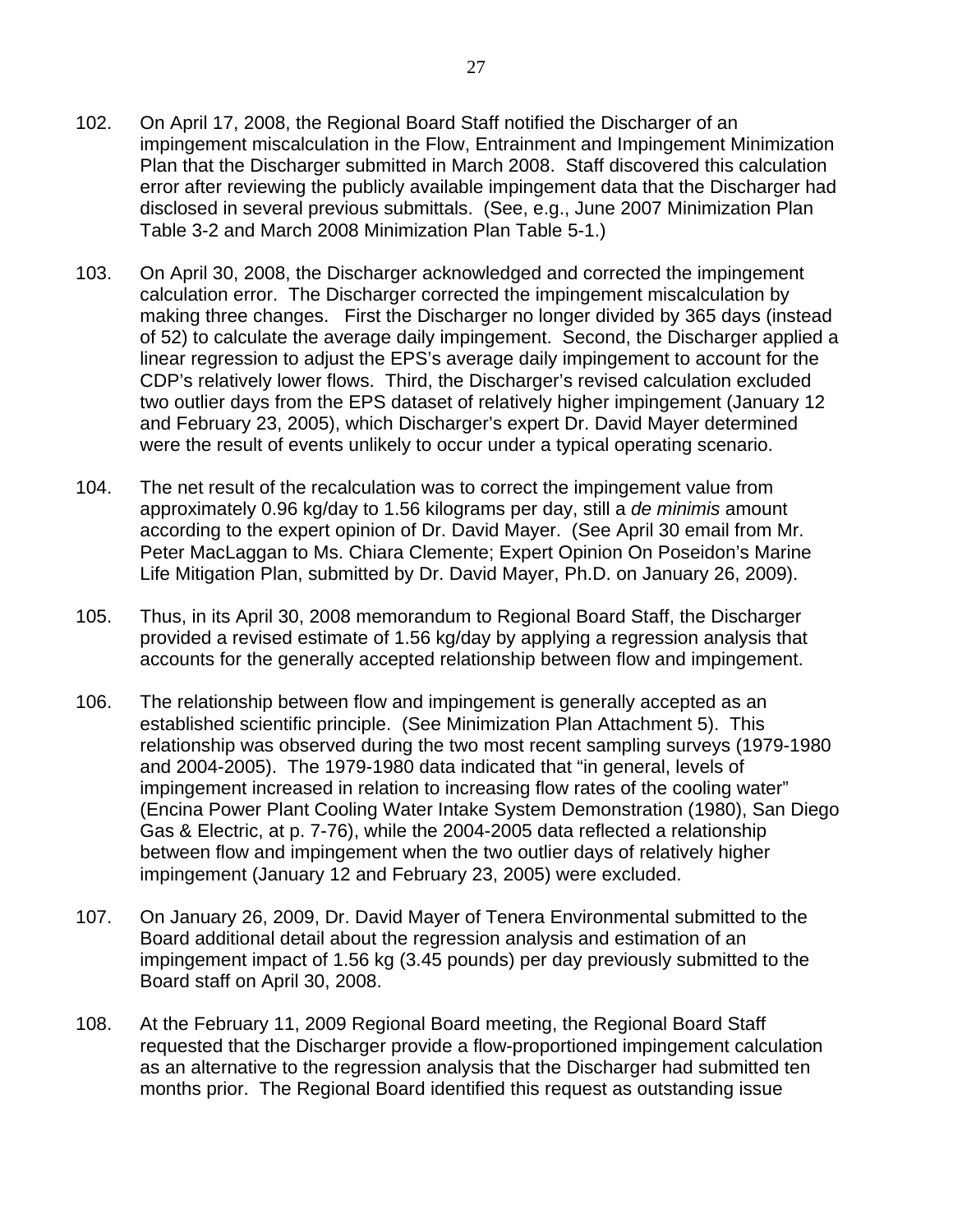number three (3)—i.e., "Poseidon to provide the flow-proportioned calculations for Poseidon's impacts due to impingement, to help support the Board's determination that these impacts are *de minimis*"—and directed staff to work with the Discharger to expeditiously address this issue.

- 109. Following the February 11, 2009 Regional Board meeting, Discharger met with Regional Board Staff by teleconference on several occasions. During these teleconferences, Staff asked Discharger to adjust the 2004-2005 EPS impingement data in a number of ways so as to produce a variety of different flow-proportioned calculations. Discharger complied with these requests by submitting the calculations to Regional Board Staff on February 26, 2009. (Letter from Ms. Amanda Halter, Esq. to Dr. Deborah Woodward, February 26, 2009.) According to these flowproportioned calculations, which included the outlier data, the CDP's potential impingement was estimated to be 3.74 kg/day.
- 110. After receiving the flow-proportioned calculations from the Discharger, Staff continued to express concerns with respect to the methodologies for projecting impingement. Discharger responded on March 9, 2009 by submitting a memorandum describing five (5) additional approaches that could be used to estimate the potential for impingement when the CDP operates in stand-alone mode. (See Minimization Plan Attachment 5.) Depending on their treatment of the outlier sampling events and the extent to which they account for the relationship between flow and impingement, these various approaches produce a projected impingement estimation in a range between 1.56 – the Discharger's regression analysis – and 7.16 kg/day – an estimation that assumes that the CDP's impingement will be equivalent to the EPS's despite the CDP's lower flows.
- 111. On March 27, 2009, Discharger submitted a memorandum (see Minimization Plan Attachment 9), which refined the impingement analysis by providing additional analysis of the outlier events. Attachment 9 concludes that the lower end of the impingement estimation range most likely reflects the impingement that may potentially be associated with the CDP's stand-alone operations. This conclusion was based on the hydrological analyses of Drs. Jenkins and Chang. These experts employed two different methodologies to conclude that the relatively higher impingement observed on the two outlier days was preceded by record storms that have a low probability of recurrence (35-year and 25-year storms).
- 112. This analysis accords with additional impingement data from 1979-1980. San Diego Gas & Electric ("SDG&E") conducted a 336 consecutive day impingement survey in 1979-1980 pursuant to Clean Water Act Section 316(b). During this period, the EPS withdrew, on average, 619 MGD of seawater through the cooling water intake system. These flows resulted in the daily impingement of 255 fish weighing approximately 2.46 kg. When these data are proportionally adjusted to account for the CDP's relatively lower anticipated flows, the average daily impingement at 304 MGD is 1.21 kg/day (2.46 kg x 304/619).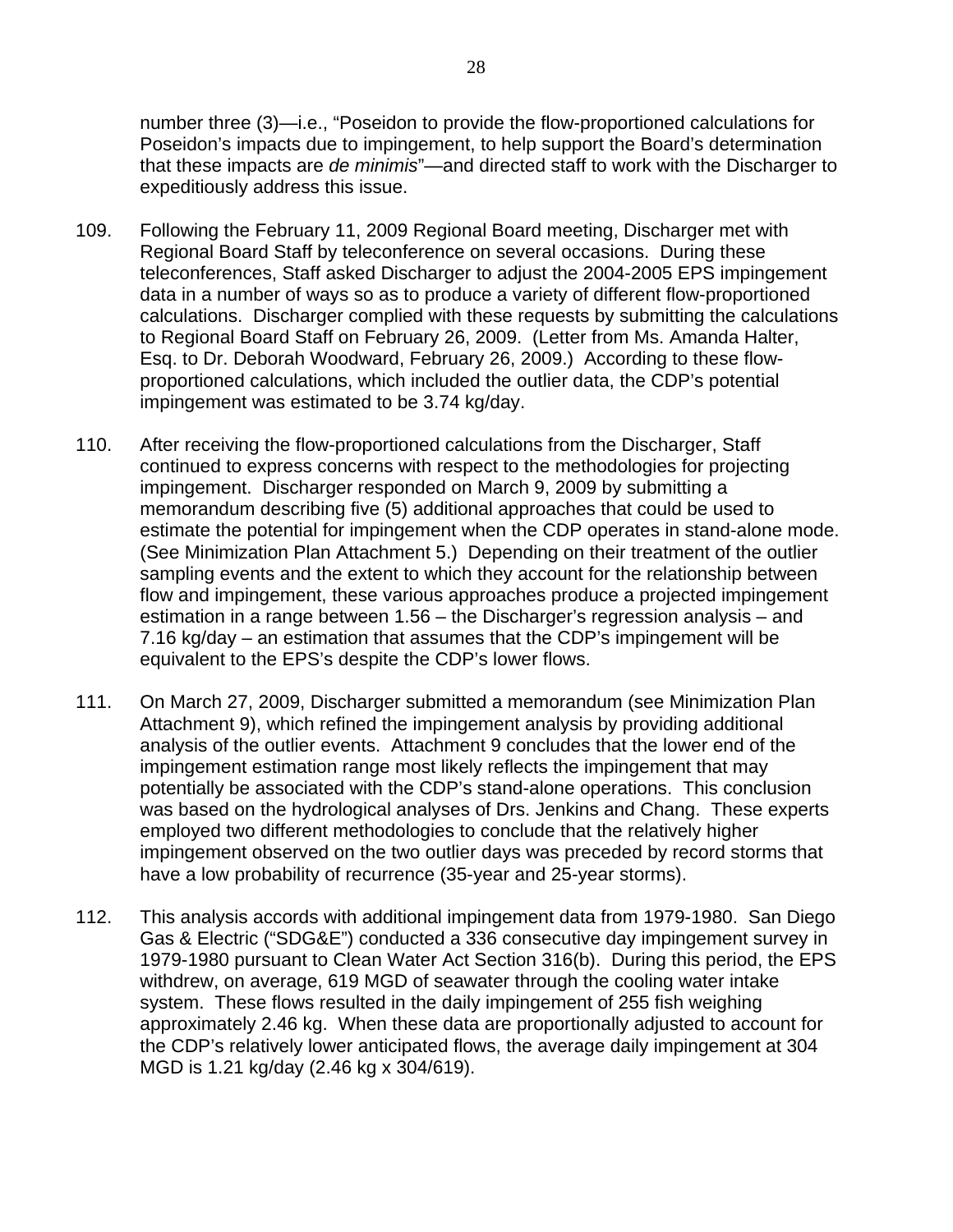- 114. While the Discharger contends that the amount of impingement from the CDP under standalone operations will be no greater than 1.56 kg per day (3.4 pounds per day), Regional Board staff disagrees. The Board need not resolve this dispute, because the Discharger has agreed to provide compensation for impingement at an amount equal to 4.7 kg/day – not 1.56 kg/day. 4.7 kg/day is an amount derived from an estimation approach that conservatively applies a flow-proportional approach (rather than the regression approach) and assumes 100 percent probability of the outlier events, with no discounting for expected reduced flow for these outlier events. (See Proportional Approach 3-B in Attachment 5 of the Minimization Plan.)
- 115. The Discharger has committed to produce up to 4.7 kg/day (1715 kg/year) of "available" fish biomass in the mitigation wetlands.
- 116. The mitigation wetlands are expected to produce fish biomass in excess of that which is earmarked for entrainment mitigation as described in Attachment 7 to the Minimization Plan. To the extent that the mitigation wetlands produce:
	- a. The three (3) most commonly entrained lagoon species, 12% of their biomass is available as impingement mitigation credit;
	- b. The five (5) most commonly entrained ocean species, 88% of their biomass is available as impingement mitigation credit;
	- c. All other fish, 100% of their biomass is available as impingement mitigation credit.
- 117. Although 12% of the biomass of the three (3) most commonly entrained lagoon species is not reserved for entrainment mitigation and, as a logical matter, may be used to offset potential impingement, Discharger has agreed to exclude this biomass from the impingement mitigation accounting. For present purposes, therefore, the biomass of these three identified most commonly entrained lagoon species is never available as impingement mitigation credit.
- 118. Fish productivity studies indicate that the mitigation wetlands will produce approximately 150 kg/acre/year of available fish biomass. Larry G. Allen, Seasonal Abundance, Composition, and Productivity of the Littoral Fish Assemblage in Upper Newport Bay, California, 80 Fishery Bull. 769 (1982), referenced in Attachment 7 to the Minimization Plan.
- 119. By committing to creating or restoring up to 55.4 acres of estuarine wetlands, Discharger provides a reasonable basis for concluding that the mitigation wetlands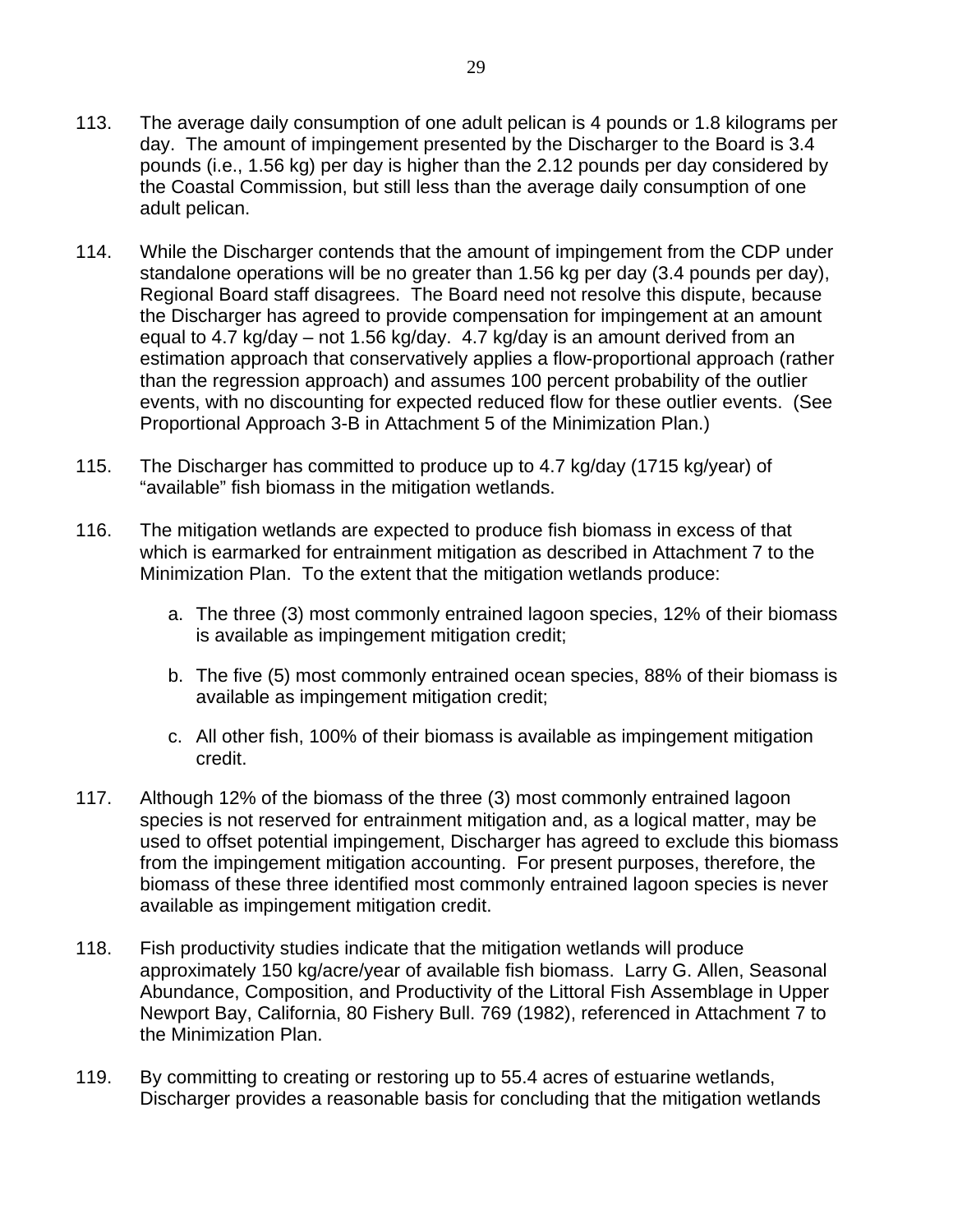will produce more than 1715 kg/year of available fish biomass, which will more than fully offset potential stand-alone impingement. The Discharger has provided expert opinion that the mitigation site(s) provided for under the MLMP assures that the Project will result in a net productivity of fish biomass and provide mitigation for both entrainment and impingement. Specifically, the Discharger concludes that every acre of subtidal mudflats and/or intertidal habitat will produce approximately 150 kg/year of available fish biomass. The MLMP's minimum standards provide that the mitigation site(s) must have potential for extensive intertidal and subtidal areas. Assuming 60% of the restored habitat consists of new subtidal and intertidal wetlands, the 37 acres to be constructed in Phase I will yield approximately 3,330 wet weight (ww)/year of available fish biomass, and the mitigation of 55.4 acres of such habitat will yield approximately 4,986 kg ww/yr of available fish biomass.

- 120. To demonstrate that the mitigation wetlands produce at least 1715 kg/year of available fish biomass as described in the Minimization Plan, the Discharger must conduct productivity monitoring in accordance with a plan approved by the Executive Officer pursuant to this Order. This monitoring will be for purposes of calculating available fish biomass according to the methodology presented in Attachment 7 to the Minimization Plan.
- 121. Thus, in addition to the use of the proposed impingement minimization design and technology described above, the Discharger has established that the mitigation site(s) provided for in the MLMP will fully compensate for both any entrainment and any impingement that may eventually be associated with the CDP's stand-alone operations.
- 122. Because the monitoring program provides for empirical verification of both the CDP's impingement and the effective offset of such impingement in the mitigation site(s), the Regional Board need not adopt Dr. Raimondi's statistical approach of applying confidence intervals. While such a statistical approach is appropriate for entrainment modeling because it is encumbered by monitoring difficulties, such an approach is not necessary with impingement related to this project, where subsequent empirical verification and adjustment of the biological productivity standard is possible, and required by the terms of this Order.

### **Board Interpretation And Application Of Section 13142.5(b)**

- 123. Under Section VI.C.2.e. of Order No. R9-2006-0065, the Regional Board reviews the Minimization Plan to assure that the Project will be in compliance with CWC Section 13142.5(b), which provides that: "For each new or expanded coastal power plant or other industrial installation using seawater for cooling, heating or industrial processing, the best available site, design, technology and mitigation measures feasible shall be used to minimize the intake and mortality of all forms of marine life."
- 124. Order No. R9-2006-0065 requires an approved Minimization Plan to ensure that the CDP complies with CWC Section 13142.5(b) when under conditions of co-location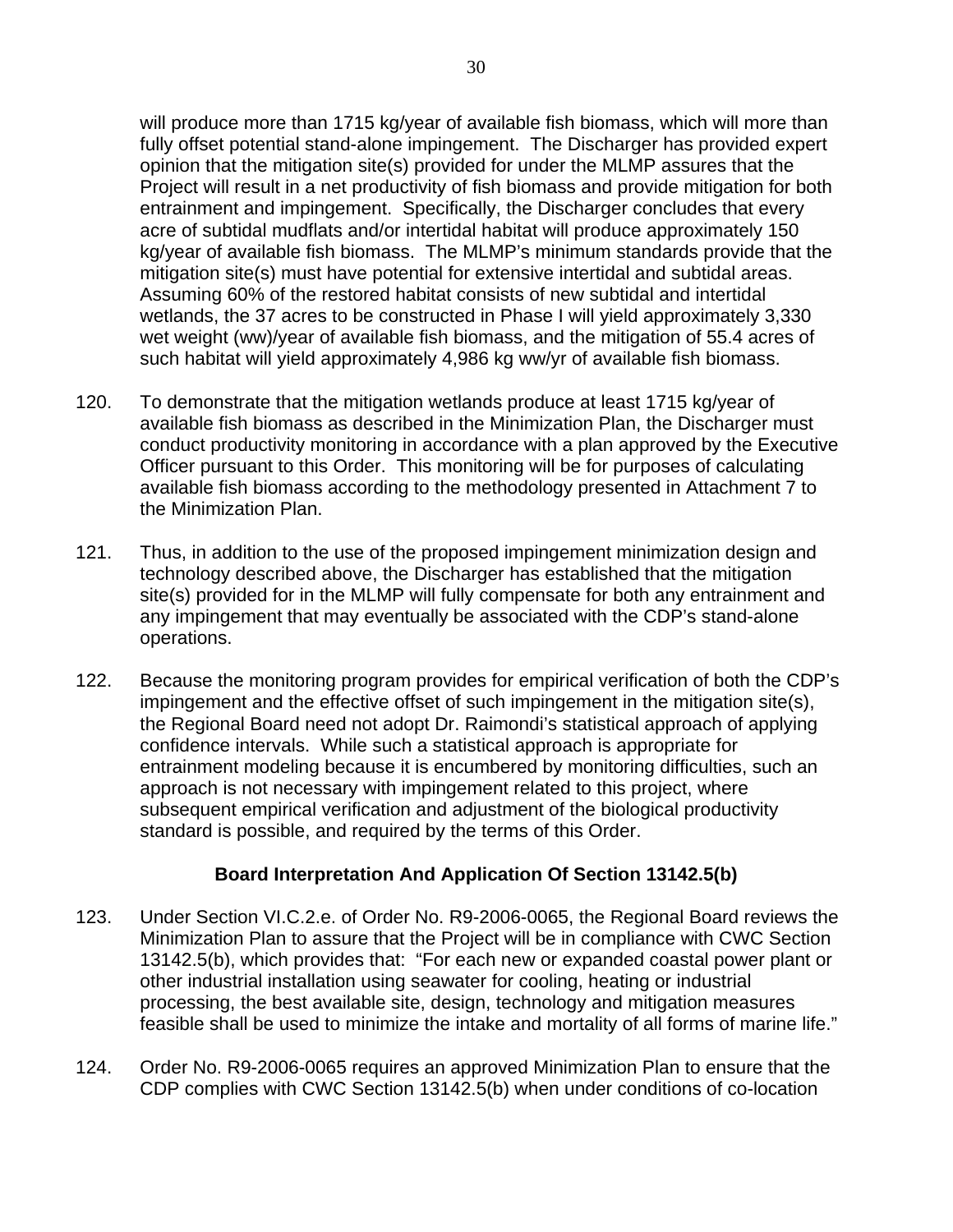operation for CDP benefit. To approve the Minimization Plan, the Regional Board must determine that it provides for the use of the best available site, design, technology, and mitigation feasible to minimize intake and mortality of all forms of marine life under these operating conditions.

- 125. Counsel for Surfrider and Coastkeeper have argued in numerous public comments and pending litigation that the Regional Board's interpretation of CWC Section 13142.5(b) must be harmonized with judicial interpretation of Section 316(b) of the federal Clean Water Act, specifically *Riverkeeper, Inc. v. U.S. E.P.A.,* 475 F.3d 83 (2007), *rev'd, remanded sub nom. Entergy Corp. v. Riverkeeper, Inc.,* No. 07-588, 2009 U.S. LEXIS 2498 (U.S. Apr. 1, 2009). To clarify, the Regional Board finds that the Project is not subject to Clean Water Act Section 316(b), and further finds that it is unnecessary to determine whether CWC Section 13142.5(b) should be interpreted in accordance with Clean Water Act Section 316(b). The Regional Board has analyzed the Minimization Plan to ensure that it provides for the use of the best available site, design, technology, and mitigation feasible to minimize intake and mortality of all forms of marine life, as is required to satisfy CWC Section 13142.5(b).
- 126. Counsel for Surfrider and Coastkeeper have also argued in numerous public comments that CWC Section 13142.5(b) must be interpreted to require avoidance of intake and mortality first, and then mitigation of any residual intake and mortality that cannot be avoided. In accordance with this theory, they argue that CWC Section 13142.5(b) creates a hierarchy for minimization, pursuant to which site, design, and technology approaches must be selected first, with resort to mitigation only if those three approaches do not minimize intake and mortality. In this instance, this theory is irrelevant as those mitigation measures set forth under the Minimization Plan and, correspondingly the MLMP, are being made in addition to, and not in place of, measures taken under the site, design and technology elements of CWC Section 13142.5(b) to minimize intake and mortality of marine organisms by impingement and entrainment.
- 127. The theory put forth by counsel for Surfrider and Coastkeeper that CWC Section 13142.5(b) creates a hierarchy of actions also is incorrect. CWC Section 13142.5(b) does not express any preference for site, design and technology, over mitigation. It does not characterize the former three approaches as avoidance approaches, to be distinguished from mitigation. It does not reserve mitigation only for those situations where intake and mortality cannot be avoided. Rather, CWC Section 13142.5(b) provides discretion to the Regional Board to strike an appropriate balance among these various factors, as may be achieved through a variety of approaches relying to greater and lesser degrees on the four approaches authorized by the California Legislature to minimize intake and mortality.
- 128. While unnecessary, the Regional Board has determined that its interpretation of CWC Section 13142.5(b) corresponds with the interpretation set forth by the California Court of Appeal, Sixth District in *Voices of the Wetlands v. California State Water Resources Control Board*, 157 Cal. App. 4th 1268, 1351 (2007), *modified,*